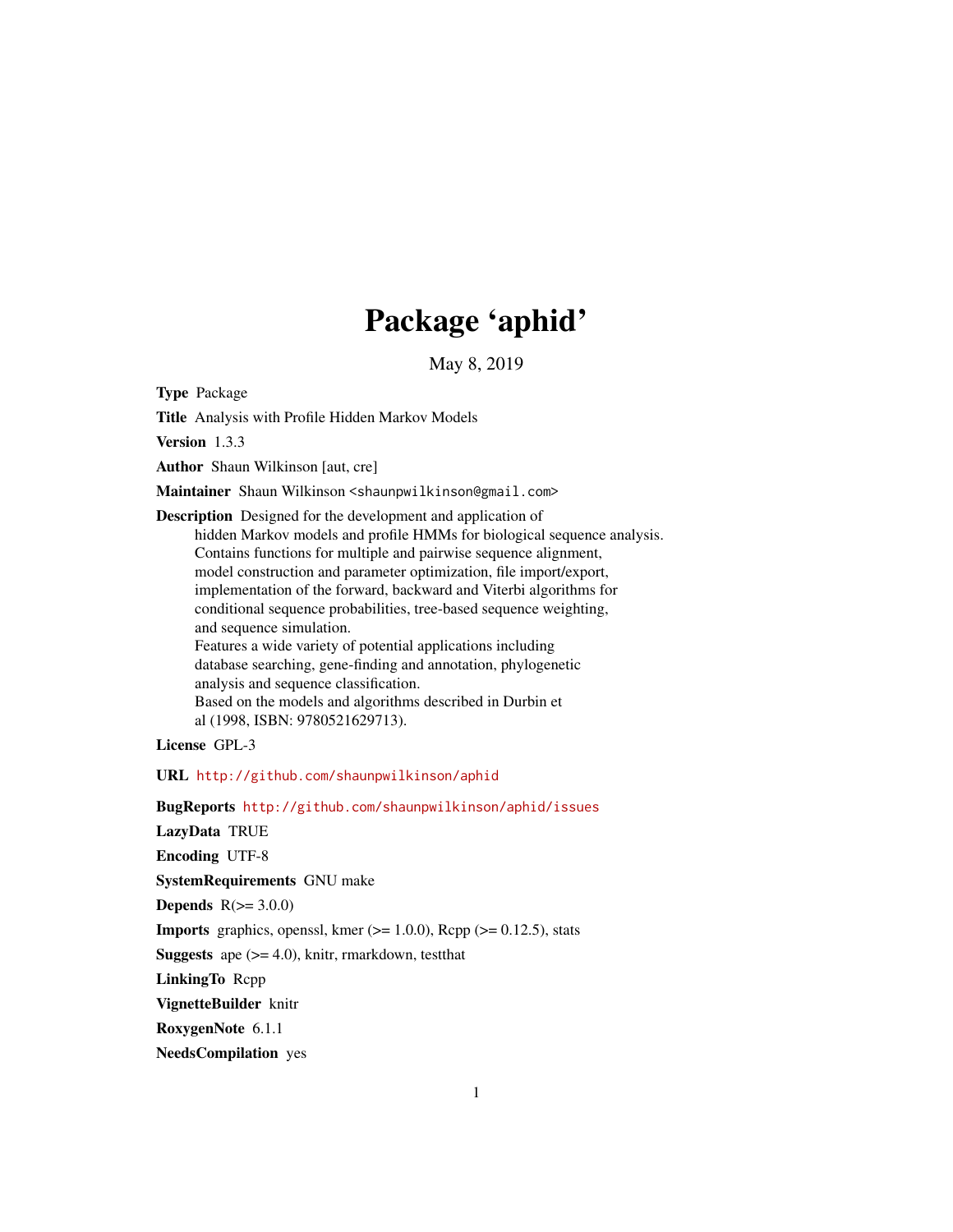<span id="page-1-0"></span>Repository CRAN Date/Publication 2019-05-08 05:20:14 UTC

# R topics documented:

| aphid             |  |  |  |  |  |  |  |  |  |  |  |  |  |  |  |  |  |  |                |  |
|-------------------|--|--|--|--|--|--|--|--|--|--|--|--|--|--|--|--|--|--|----------------|--|
|                   |  |  |  |  |  |  |  |  |  |  |  |  |  |  |  |  |  |  | $\overline{7}$ |  |
|                   |  |  |  |  |  |  |  |  |  |  |  |  |  |  |  |  |  |  |                |  |
| casino            |  |  |  |  |  |  |  |  |  |  |  |  |  |  |  |  |  |  |                |  |
|                   |  |  |  |  |  |  |  |  |  |  |  |  |  |  |  |  |  |  |                |  |
| <i>derivePHMM</i> |  |  |  |  |  |  |  |  |  |  |  |  |  |  |  |  |  |  |                |  |
|                   |  |  |  |  |  |  |  |  |  |  |  |  |  |  |  |  |  |  |                |  |
|                   |  |  |  |  |  |  |  |  |  |  |  |  |  |  |  |  |  |  | 21             |  |
|                   |  |  |  |  |  |  |  |  |  |  |  |  |  |  |  |  |  |  |                |  |
|                   |  |  |  |  |  |  |  |  |  |  |  |  |  |  |  |  |  |  |                |  |
|                   |  |  |  |  |  |  |  |  |  |  |  |  |  |  |  |  |  |  |                |  |
| $plot. HMM$       |  |  |  |  |  |  |  |  |  |  |  |  |  |  |  |  |  |  | -26            |  |
|                   |  |  |  |  |  |  |  |  |  |  |  |  |  |  |  |  |  |  |                |  |
|                   |  |  |  |  |  |  |  |  |  |  |  |  |  |  |  |  |  |  |                |  |
|                   |  |  |  |  |  |  |  |  |  |  |  |  |  |  |  |  |  |  | 31             |  |
|                   |  |  |  |  |  |  |  |  |  |  |  |  |  |  |  |  |  |  | -31            |  |
|                   |  |  |  |  |  |  |  |  |  |  |  |  |  |  |  |  |  |  | -33            |  |
| train             |  |  |  |  |  |  |  |  |  |  |  |  |  |  |  |  |  |  | -33            |  |
| unalign           |  |  |  |  |  |  |  |  |  |  |  |  |  |  |  |  |  |  | -37            |  |
|                   |  |  |  |  |  |  |  |  |  |  |  |  |  |  |  |  |  |  | 38             |  |
|                   |  |  |  |  |  |  |  |  |  |  |  |  |  |  |  |  |  |  | -41            |  |
|                   |  |  |  |  |  |  |  |  |  |  |  |  |  |  |  |  |  |  | -43            |  |
|                   |  |  |  |  |  |  |  |  |  |  |  |  |  |  |  |  |  |  | 46             |  |

<span id="page-1-1"></span>align *Multiple sequence alignment in R.*

# Description

align performs a multiple alignment on a list of sequences using profile hidden Markov models.

# Usage

```
align(x, \ldots)## S3 method for class 'DNAbin'
align(x, model = NULL, progressive = FALSE,seeds = NULL, seqweights = "Henikoff", refine = "Viterbi", k = 5,
 maxiter = 100, maxsize = NULL, inserts = "map", lambda = 0,
  threshold = 0.5, deltaLL = 1e-07, DI = FALSE, ID = FALSE,
  residues = NULL, gap = "-", pseudocounts = "background",
```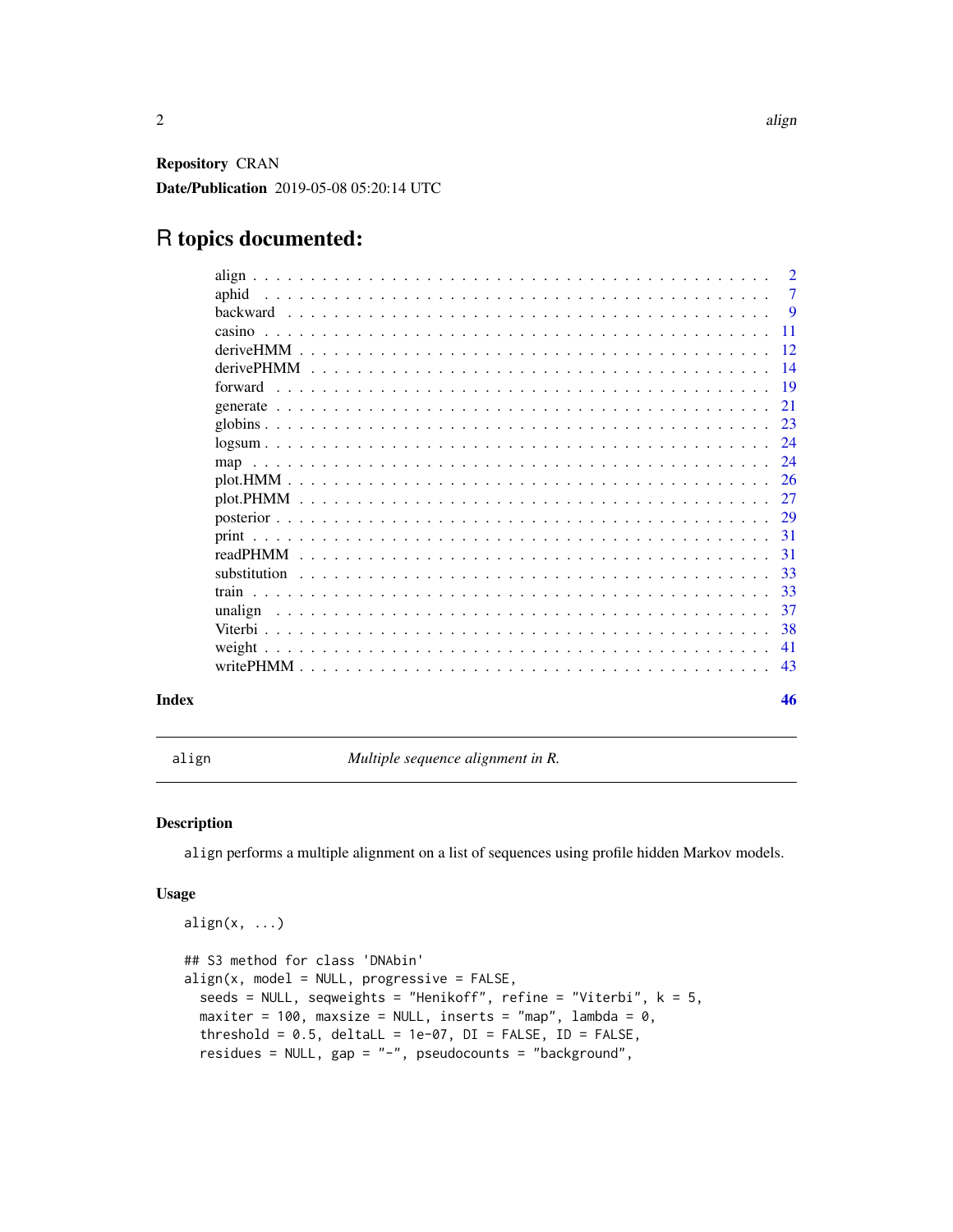<span id="page-2-0"></span>align 3

```
qa = NULL, qe = NULL, cores = 1, quiet = FALSE, ...)
## S3 method for class 'AAbin'
align(x, model = NULL, progressive = FALSE,seeds = NULL, seqweights = "Henikoff", refine = "Viterbi", k = 5,
 maxiter = 100, maxsize = NULL, inserts = "map", lambda = 0,
 threshold = 0.5, deltaLL = 1e-07, DI = FALSE, ID = FALSE,
 residues = NULL, gap = "-", pseudocounts = "background",
 qa = NULL, qe = NULL, cores = 1, quiet = FALSE, ...)
## S3 method for class 'list'
align(x, model = NULL, progressive = FALSE,seeds = NULL, seqweights = "Henikoff", k = 5, refine = "Viterbi",
 maxiter = 100, maxsize = NULL, inserts = "map", lambda = 0,
 threshold = 0.5, deltaLL = 1e-07, DI = FALSE, ID = FALSE,
 residues = NULL, gap = "-", pseudocounts = "background",
 qa = NULL, qe = NULL, cores = 1, quiet = FALSE, ...)
## Default S3 method:
align(x, model, pseudocounts = "background",residues = NULL, gap = "-", maxsize = NULL, quiet = FALSE, ...)
```
# Arguments

| X           | a list of DNA, amino acid, or other character sequences consisting of symbols<br>emitted from the chosen residue alphabet. The vectors can either be of mode<br>"raw" (consistent with the "DNAbin" or "AAbin" coding scheme set out in the<br>ape package), or "character", in which case the alphabet should be specified in<br>the residues argument. This argument can alternatively be a vector represent-<br>ing a single sequence. In this case, and if the second argument is also a single<br>sequence, a standard pairwise alignment is returned. |
|-------------|-------------------------------------------------------------------------------------------------------------------------------------------------------------------------------------------------------------------------------------------------------------------------------------------------------------------------------------------------------------------------------------------------------------------------------------------------------------------------------------------------------------------------------------------------------------|
| $\ddots$    | aditional arguments to be passed to "Viterbi" (if refine $=$ "Viterbi") or<br>"forward" (if refine $=$ "BaumWelch").                                                                                                                                                                                                                                                                                                                                                                                                                                        |
| model       | an optional profile hidden Markov model (a "PHMM" object) to align the se-<br>quences to. If NULL a PHMM will be derived from the list of sequences, and<br>each sequence will be aligned back to the model to produce the multiple se-<br>quence alignment.                                                                                                                                                                                                                                                                                                |
| progressive | logical indicating whether the alignment used to derive the initial model pa-<br>rameters should be built progressively (assuming input is a list of unaligned<br>sequences, ignored otherwise). Defaults to FALSE, in which case the longest<br>sequence or sequences are used (faster, but possibly less accurate).                                                                                                                                                                                                                                       |
| seeds       | optional integer vector indicating which sequences should be used as seeds for<br>building the guide tree for the progressive alignment (assuming input is a list of<br>unaligned sequences, and progressive $=$ TRUE, ignored otherwise). Defaults<br>to NULL, in which a set of $log(n, 2)$ <sup><math>\wedge</math>2</sup> non-identical sequences are chosen from<br>the list of sequences by k-means clustering.                                                                                                                                       |
| seqweights  | either NULL (all sequences are given weights of 1), a numeric vector the same<br>length as x representing the sequence weights used to derive the model, or a                                                                                                                                                                                                                                                                                                                                                                                               |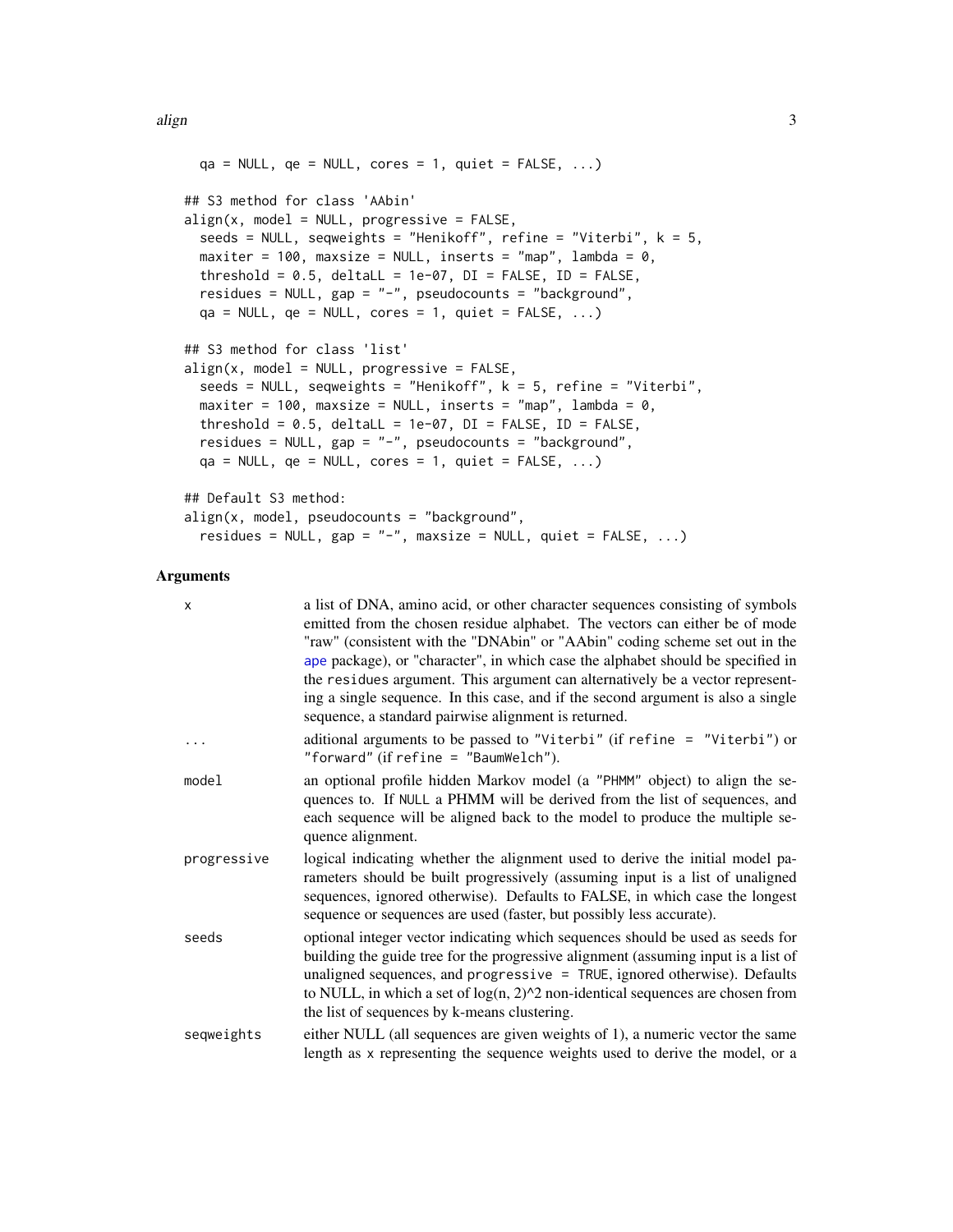<span id="page-3-0"></span>

|           | character string giving the method to derive the weights from the sequences (see<br>weight).                                                                                                                                                                                                                                                                                                                                                                                                                                                                                                                                                                                                                                                                                                     |
|-----------|--------------------------------------------------------------------------------------------------------------------------------------------------------------------------------------------------------------------------------------------------------------------------------------------------------------------------------------------------------------------------------------------------------------------------------------------------------------------------------------------------------------------------------------------------------------------------------------------------------------------------------------------------------------------------------------------------------------------------------------------------------------------------------------------------|
| refine    | the method used to iteratively refine the model parameters following the initial<br>progressive alignment and model derivation step. Current supported options are<br>"Viterbi" (Viterbi training; the default option), "BaumWelch" (a modified ver-<br>sion of the Expectation-Maximization algorithm), and "none" (skips the model<br>refinement step).                                                                                                                                                                                                                                                                                                                                                                                                                                        |
| k         | integer representing the k-mer size to be used in tree-based sequence weighting<br>(if applicable). Defaults to 5. Note that higher values of k may be slow to<br>compute and use excessive memory due to the large numbers of calculations<br>required.                                                                                                                                                                                                                                                                                                                                                                                                                                                                                                                                         |
| maxiter   | the maximum number of EM iterations or Viterbi training iterations to carry<br>out before the cycling process is terminated and the partially trained model is<br>returned. Defaults to 100.                                                                                                                                                                                                                                                                                                                                                                                                                                                                                                                                                                                                     |
| maxsize   | integer giving the upper bound on the number of modules in the PHMM. If<br>NULL no maximum size is enforced.                                                                                                                                                                                                                                                                                                                                                                                                                                                                                                                                                                                                                                                                                     |
| inserts   | character string giving the model construction method in which alignment columns<br>are marked as either match or insert states. Accepted methods include "threshold"<br>(only columns with fewer than a specified proportion of gaps form match states<br>in the model), "map" (default; match and insert columns are found using the<br>maximum a posteriori method outlined in Durbin et al (1998) chapter 5.7),<br>"inherited" (match and insert columns are inherited from the input align-<br>ment), and "none" (all columns are assigned match states in the model). Alter-<br>natively, insert columns can be specified manually by providing a logical vector<br>the same length as the number of columns in the alignment, with TRUE for insert<br>columns and FALSE for match states. |
| lambda    | penalty parameter used to favour models with fewer match states. Equivalent<br>to the log of the prior probability of marking each column (Durbin et al 1998,<br>chapter 5.7). Only applicable when inserts = $"map".$                                                                                                                                                                                                                                                                                                                                                                                                                                                                                                                                                                           |
| threshold | the maximum proportion of gaps for an alignment column to be considered for a<br>match state in the PHMM (defaults to 0.5). Only applicable when inserts = "threshold".<br>Note that the maximum a posteriori method works poorly for alignments with<br>few sequences, so the 'threshold' method is automatically used when the num-<br>ber of sequences is less than 5.                                                                                                                                                                                                                                                                                                                                                                                                                        |
| deltaLL   | numeric, the maximum change in log likelihood between EM iterations before<br>the cycling procedure is terminated (signifying model convergence). Defaults to<br>1E-07. Only applicable if method = "BaumWelch".                                                                                                                                                                                                                                                                                                                                                                                                                                                                                                                                                                                 |
| DI        | logical indicating whether delete-insert transitions should be allowed in the pro-<br>file hidden Markov model (if applicable). Defaults to FALSE.                                                                                                                                                                                                                                                                                                                                                                                                                                                                                                                                                                                                                                               |
| ID        | logical indicating whether insert-delete transitions should be allowed in the pro-<br>file hidden Markov model (if applicable). Defaults to FALSE.                                                                                                                                                                                                                                                                                                                                                                                                                                                                                                                                                                                                                                               |
| residues  | either NULL (default; emitted residues are automatically detected from the se-<br>quences), a case sensitive character vector specifying the residue alphabet, or<br>one of the character strings "RNA", "DNA", "AA", "AMINO". Note that the<br>default option can be slow for large lists of character vectors. Furthermore,                                                                                                                                                                                                                                                                                                                                                                                                                                                                    |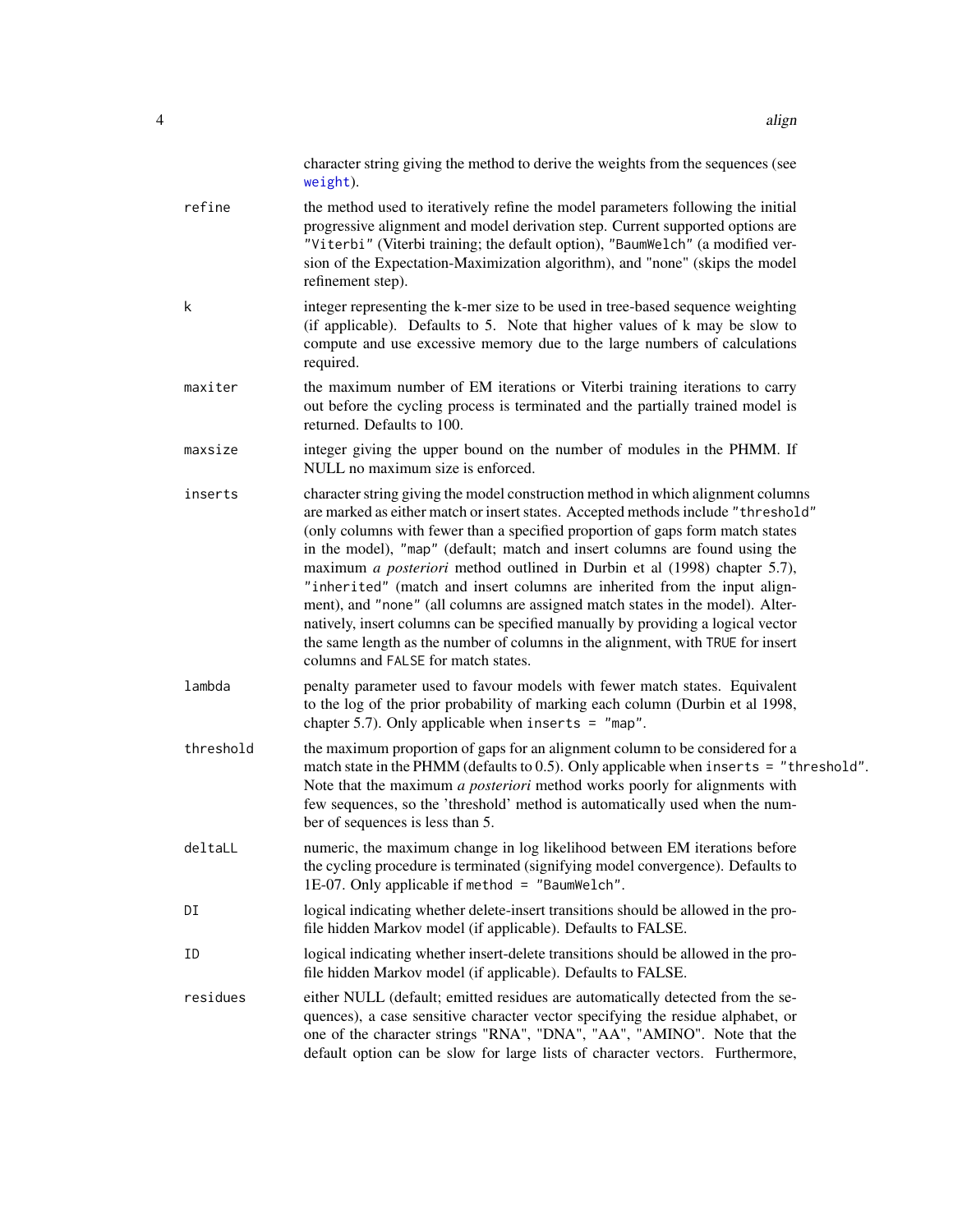|              | the default setting residues = NULL will not detect rare residues that are not<br>present in the sequences, and thus will not assign them emission probabilities in<br>the model. Specifying the residue alphabet is therefore recommended unless x<br>is a "DNAbin" or "AAbin" object.                                                                                                                                                                                                                                                                                                                                                                                                                                                                                                                                               |
|--------------|---------------------------------------------------------------------------------------------------------------------------------------------------------------------------------------------------------------------------------------------------------------------------------------------------------------------------------------------------------------------------------------------------------------------------------------------------------------------------------------------------------------------------------------------------------------------------------------------------------------------------------------------------------------------------------------------------------------------------------------------------------------------------------------------------------------------------------------|
| gap          | the character used to represent gaps in the alignment matrix. Ignored for "DNAbin"<br>or "AAbin" objects. Defaults to "-" otherwise.                                                                                                                                                                                                                                                                                                                                                                                                                                                                                                                                                                                                                                                                                                  |
| pseudocounts | character string, either "background", Laplace" or "none". Used to account for<br>the possible absence of certain transition and/or emission types in the input se-<br>quences. If pseudocounts = "background" (default), pseudocounts are calcu-<br>lated from the background transition and emission frequencies in the sequences.<br>If pseudocounts $=$ "Laplace" one of each possible transition and emission<br>type is added to the transition and emission counts. If pseudocounts = "none"<br>no pseudocounts are added (not generally recommended, since low frequency<br>transition/emission types may be excluded from the model). Alternatively this<br>argument can be a two-element list containing a matrix of transition pseudo-<br>counts as its first element and a matrix of emission pseudocounts as its second. |
| qa           | an optional named 9-element vector of background transition probabilities with<br>dimnames(qa) = c("DD", "DM", "DI", "MD", "MM","MI", "ID", "IM", "II"),<br>where M, I and D represent match, insert and delete states, respectively. If NULL,<br>background transition probabilities are estimated from the sequences.                                                                                                                                                                                                                                                                                                                                                                                                                                                                                                               |
| qe           | an optional named vector of background emission probabilities the same length<br>as the residue alphabet (i.e. 4 for nucleotides and 20 for amino acids) and with<br>corresponding names (i.e. $c("A", "T", "G", "C")$ for DNA). If $qe = NULL$ ,<br>background emission probabilities are automatically derived from the sequences.                                                                                                                                                                                                                                                                                                                                                                                                                                                                                                  |
| cores        | integer giving the number of CPUs to parallelize the operation over. Defaults to<br>1, and reverts to 1 if x is not a list. This argument may alternatively be a 'cluster'<br>object, in which case it is the user's responsibility to close the socket connection<br>at the conclusion of the operation, for example by running parallel:: stopCluster(cores).<br>The string 'autodetect' is also accepted, in which case the maximum number of<br>cores to use is one less than the total number of cores available. Note that in this<br>case there may be a tradeoff in terms of speed depending on the number and size<br>of sequences to be aligned, due to the extra time required to initialize the cluster.                                                                                                                  |
| quiet        | logical indicating whether feedback should be printed to the console.                                                                                                                                                                                                                                                                                                                                                                                                                                                                                                                                                                                                                                                                                                                                                                 |

#### Details

This function builds a multiple sequence alignment using profile hidden Markov models. The default behaviour is to select the longest sequence in the set that had the lowest sequence weight, derive a profile HMM from the single sequence, and iteratively train the model using the entire sequence set. Training can be achieved using either the Baum Welch or Viterbi training algorithm, with the latter being significantly faster, particularly when multi-threading is used. Once the model parameters have converged (Baum Welch) or no variation is seen in the sequential alignments (Viterbi training), the sequences are aligned to the profile HMM to produce the alignment matrix. The preceeding steps can be omitted if a pre-trained profile HMM is passed to the function via the "model" argument.

If progressive = TRUE the function alternatively uses a progressive alignment procedure similar to the Clustal Omega algorithm (Sievers et al 2011). The involves an initial progressive multiple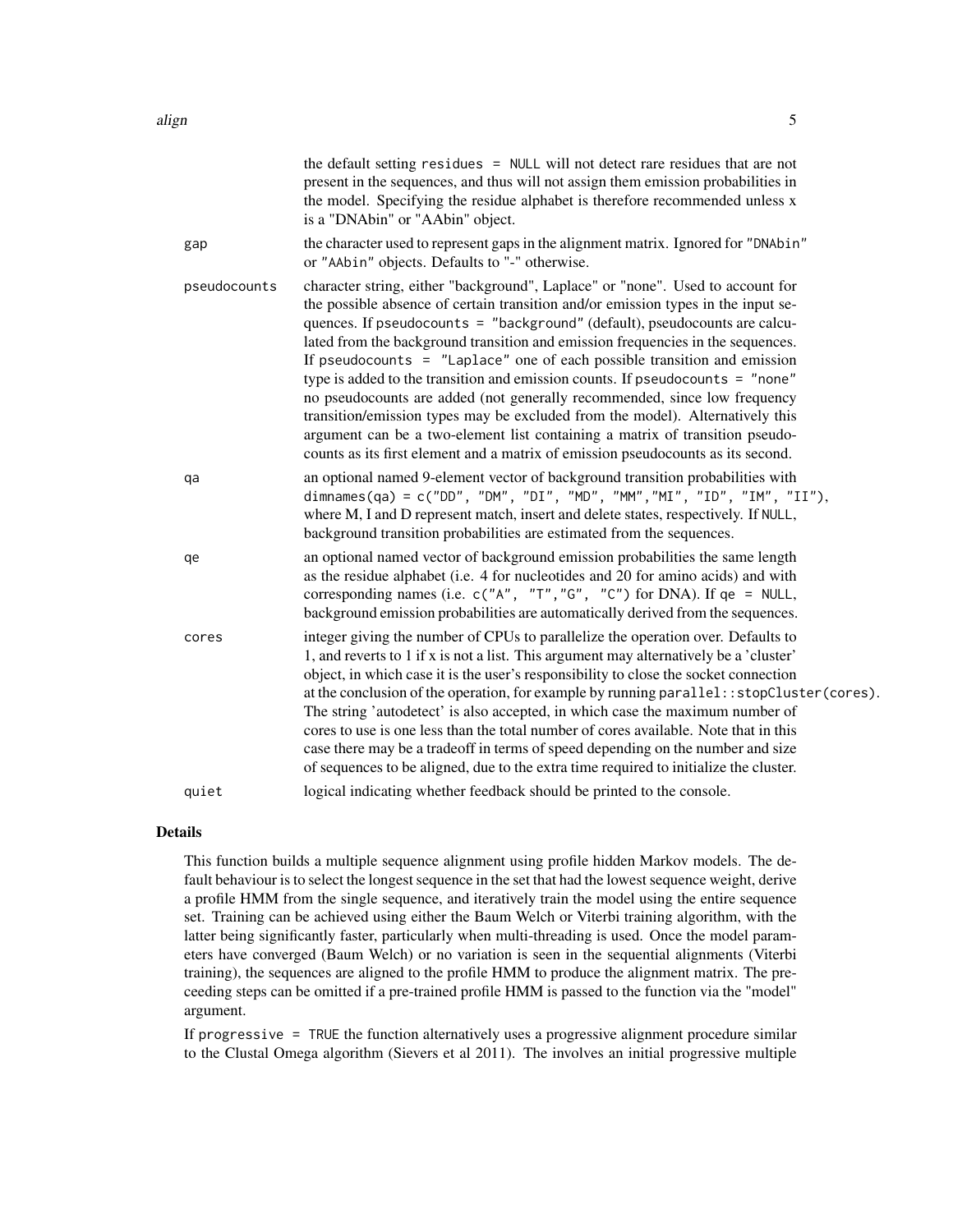<span id="page-5-0"></span>sequence alignment via a guide tree, followed by the derivation of a profile hidden Markov model from the alignment, an iterative model refinement step, and finally the alignment of the sequences back to the model as above.

If only two sequences are provided, a standard pairwise alignment is carried out using the Needleman-Wunch or Smith-Waterman algorithm.

#### Value

a matrix of aligned sequences, with the same mode and class as the input sequence list.

#### Author(s)

Shaun Wilkinson

# References

Durbin R, Eddy SR, Krogh A, Mitchison G (1998) Biological sequence analysis: probabilistic models of proteins and nucleic acids. Cambridge University Press, Cambridge, United Kingdom.

Sievers F, Wilm A, Dineen D, Gibson TJ, Karplus K, Li W, Lopez R, McWilliam H, Remmert M, Soding J, Thompson JD, Higgins DG (2011) Fast, scalable generation of high-quality protein multiple sequence alignments using Clustal Omega. *Molecular Systems Biology*, 7, 539.

#### See Also

[unalign](#page-36-1)

```
## Protein pairwise alignment example from Durbin et al (1998) chapter 2.
x <- c("H", "E", "A", "G", "A", "W", "G", "H", "E", "E")
y \leq C("P", "A", "W", "H", "E", "A", "E")sequences \le list(x = x, y = y)
glo <- align(sequences, type = "global")
sem <- align(sequences, type = "semiglobal")
loc <- align(sequences, type = "local")
glo
sem
loc
## Deconstruct the woodmouse alignment and re-align
library(ape)
data(woodmouse)
tmp <- unalign(woodmouse)
x \le - align(tmp, windowspace = "WilburLipman")
```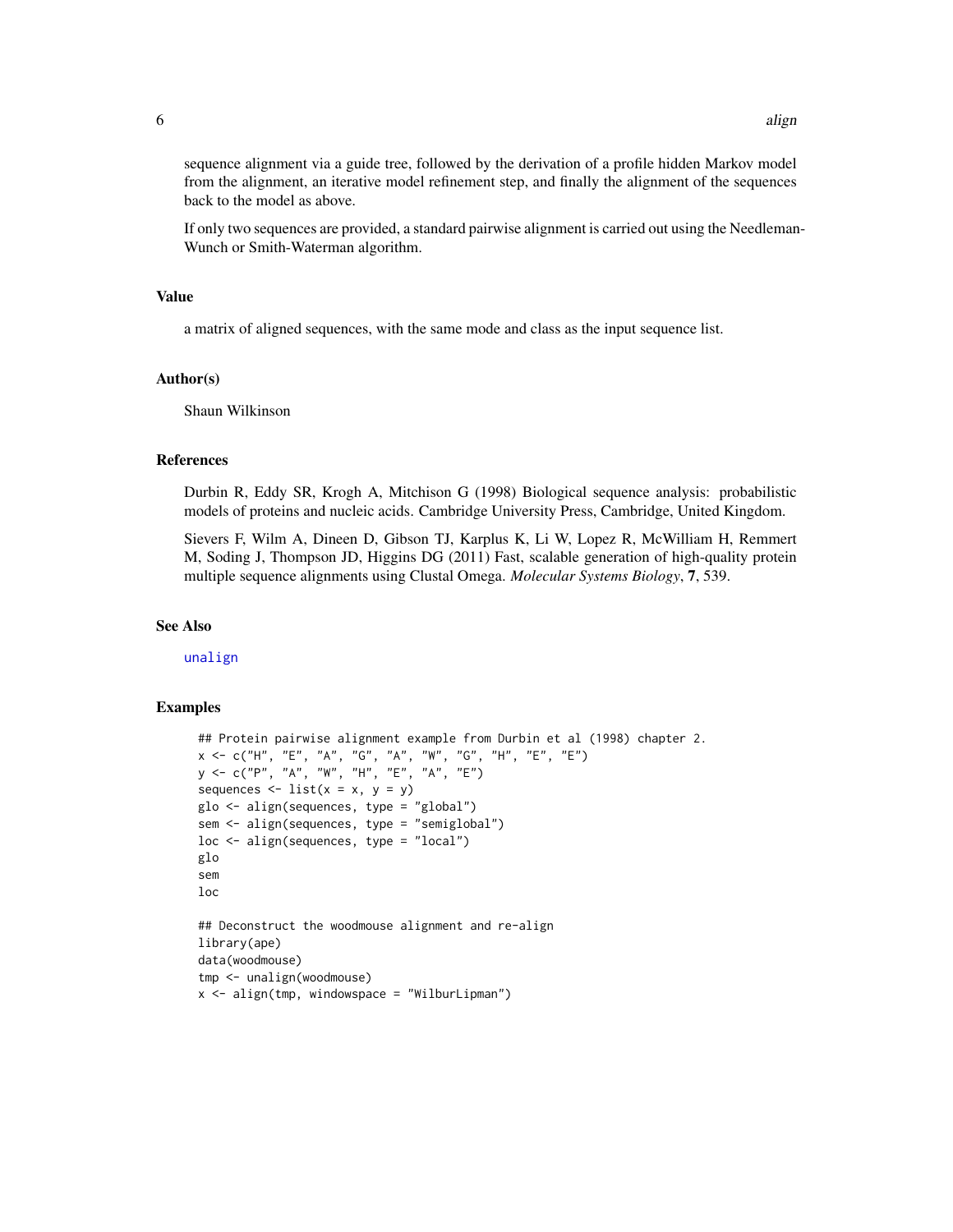# <span id="page-6-0"></span>Description

**aphid** is an R package for the development and application of hidden Markov models and profile HMMs for biological sequence analysis. Functions are included for multiple and pairwise sequence alignment, model construction and parameter optimization, calculation of conditional probabilities (using the forward, backward and Viterbi algorithms), tree-based sequence weighting, sequence simulation, and file import/export compatible with the [HMMER](http://www.hmmer.org) software package. The package has a wide variety of uses including database searching, gene-finding and annotation, phylogenetic analysis and sequence classification.

#### Details

The aphid package is based on the algorithms outlined in the book 'Biological sequence analysis: probabilistic models of proteins and nucleic acids' by Richard Durbin, Sean Eddy, Anders Krogh and Graeme Mitchison. This book is highly recommended for those wishing to develop a better understanding of HMMs and PHMMs, regardless of prior experience. Many of the examples in the function help pages are taken directly from the book, so that readers can learn to use the package as they work through the chapters.

There are also excellent rescources available for those wishing to use profile hidden Markov models outside of the R environment. The aphid package maintains compatibility with the [HMMER](http://www.hmmer.org) software suite through the file input and output functions [readPHMM](#page-30-1) and [writePHMM](#page-42-1). Those interested are further encouraged to check out the [SAM](https://compbio.soe.ucsc.edu/sam.html) software package, which also features a comprehensive suite of functions and tutorials.

The **aphid** package is designed to work in conjunction with the "DNAbin" and "AAbin" object types produced by the [ape](#page-0-0) package (Paradis et al 2004, 2012). This is an essential piece of software for those using R for biological sequence analysis, and provides a binary coding format for nucleotides and amino acids that maximizes memory and speed efficiency. While **aphid** also works with standard character vectors and matrices, it may not recognize the DNA and amino acid amibguity codes and therefore is not guaranteed to treat them appropriately.

To maximize speed, the low-level dynamic programming functions such as [Viterbi](#page-37-1), [forward](#page-18-1) and [backward](#page-8-1) are written in C++ with the help of the [Rcpp](#page-0-0) package (Eddelbuettel & Francois 2011). Note that R versions of these functions are also maintained for the purposes of debugging, experimentation and code interpretation.

#### Classes

The aphid package creates two primary object classes, "HMM" (hidden Markov models) and "PHMM" (profile hidden Markov models) with the functions [deriveHMM](#page-11-1) and [derivePHMM](#page-13-1), respectively. These objects are lists consisting of emission and transition probability matrices (denoted E and A), vectors of non-position-specific background emission and transition probabilies (denoted qe and qa) and other model metadata. Objects of class "DPA" (dynammic programming array) are also generated by the Viterbi and forward/backward functions. These are primarily created for succinct console printing.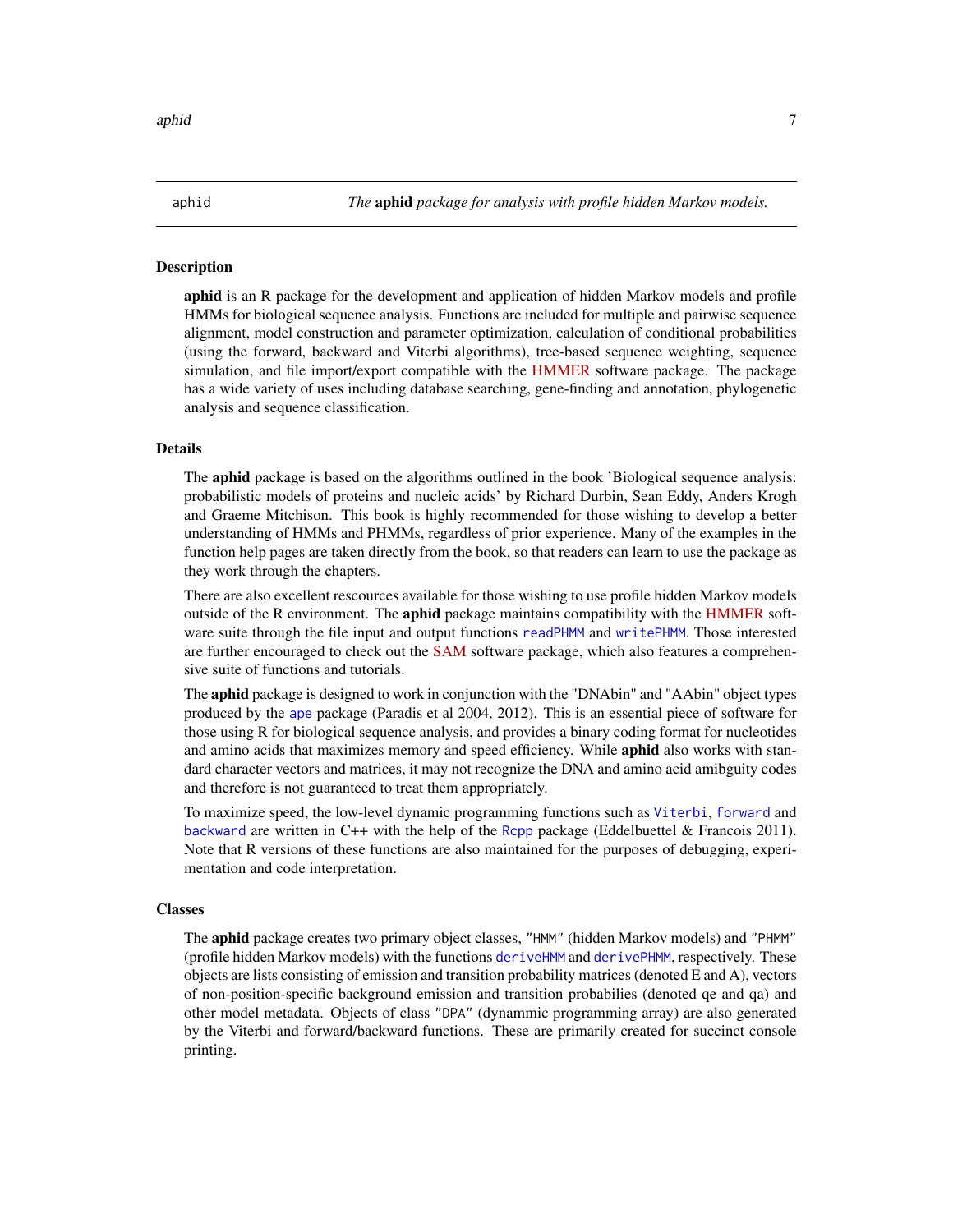# <span id="page-7-0"></span>Functions

A breif description of the primary **aphid** functions are provided with links to their help pages below.

# File import and export

- [readPHMM](#page-30-1) parses a [HMMER](http://www.hmmer.org) text file into R and creates an object of class "PHMM"
- [writePHMM](#page-42-1) writes a "PHMM" object to a text file in [HMMER](http://www.hmmer.org) v3 format

# Visualization

- [plot.HMM](#page-25-1) plots a "PHMM" object as a cyclic directed graph
- [plot.PHMM](#page-26-1) plots a "PHMM" object as a directed graph with sequential modules consisting of match, insert and delete states

#### Model building and training

- [deriveHMM](#page-11-1) builds a "HMM" object from a list of training sequences
- [derivePHMM](#page-13-1) builds a "PHMM" object from a multiple sequence alignment or a list of nonaligned sequences
- [map](#page-23-1) optimizes profile hidden Markov model construction using the maximum *a posteriori* algorithm
- [train](#page-32-1) optimizes the parameters of a "HMM" or "PHMM" object using a list of training sequences

#### Sequence alignment and weighting

- [align](#page-1-1) performs a multiple sequence alignment
- [weight](#page-40-1) assigns weights to sequences

# Conditional probabilities

- [Viterbi](#page-37-1) finds the optimal path of a sequence through a HMM or PHMM, and returns its log odds or probability given the model
- [forward](#page-18-1) finds the full probability of a sequence given a HMM or PHMM using the forward algorithm
- [backward](#page-8-1) finds the full probability of a sequence given a HMM or PHMM using the backward algorithm
- [posterior](#page-28-1) finds the position-specific posterior probability of a sequence given a HMM or PHMM

#### Sequence simulation

- [generate.HMM](#page-20-1) simulates a random sequence from an HMM
- [generate.PHMM](#page-20-1) simulates a random sequence from a PHMM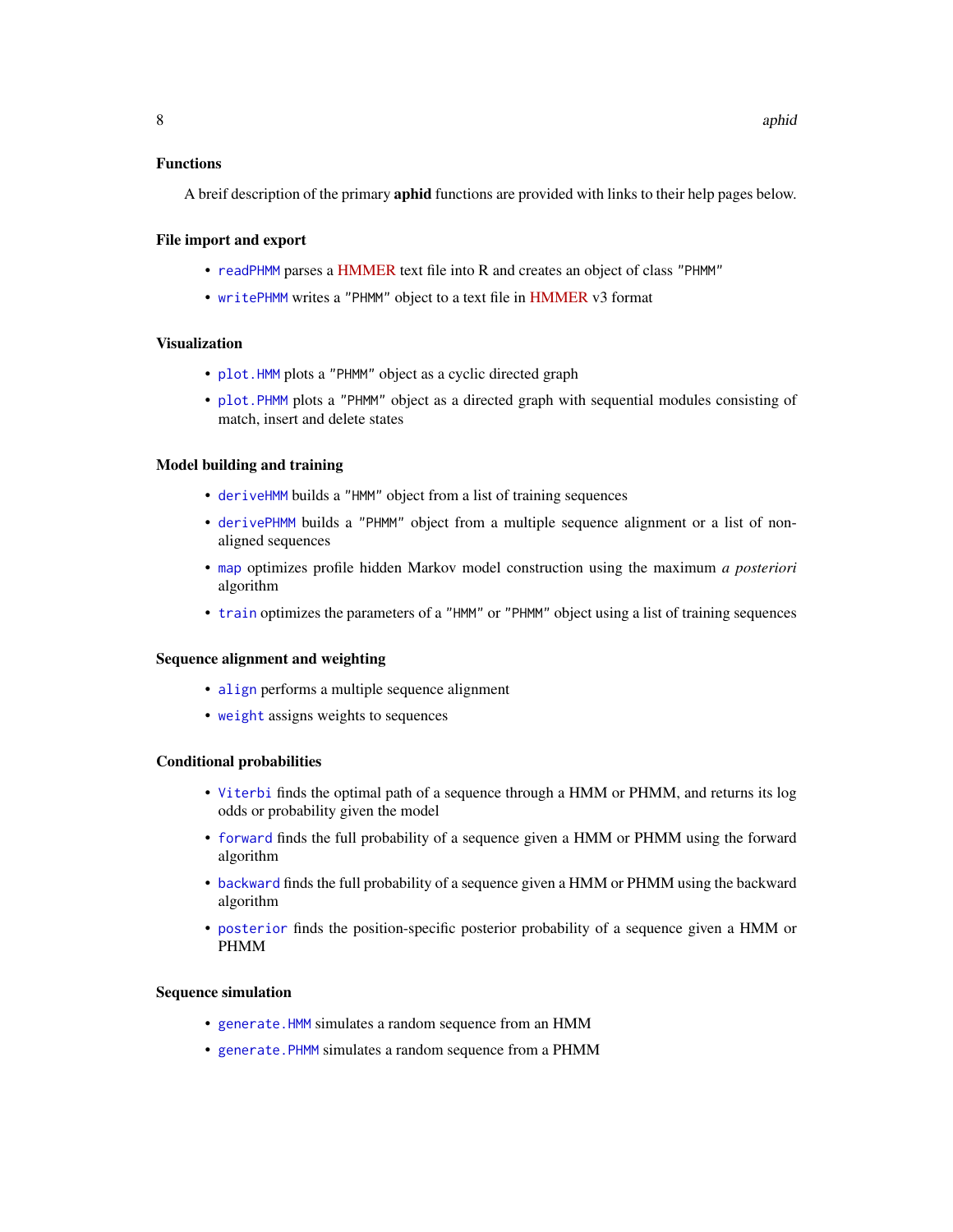#### <span id="page-8-0"></span>backward 90 and 200 and 200 and 200 and 200 and 200 and 200 and 200 and 200 and 200 and 200 and 200 and 200 and 200 and 200 and 200 and 200 and 200 and 200 and 200 and 200 and 200 and 200 and 200 and 200 and 200 and 200 an

#### **Datasets**

- [substitution](#page-32-2) a collection of DNA and amino acid substitution matrices from [NCBI](ftp://ftp.ncbi.nih.gov/blast/matrices/) including the PAM, BLOSUM, GONNET, DAYHOFF and NUC matrices
- [casino](#page-10-1) data from the dishonest casino example of Durbin et al (1998) chapter 3.2
- [globins](#page-22-1) Small globin alignment data from Durbin et al (1998) Figure 5.3

#### Author(s)

Shaun Wilkinson

#### References

Durbin R, Eddy SR, Krogh A, Mitchison G (1998) Biological sequence analysis: probabilistic models of proteins and nucleic acids. Cambridge University Press, Cambridge, United Kingdom.

Eddelbuettel D, Francois R (2011) Rcpp: seamless R and C++ integration. *Journal of Statistical Software* 40, 1-18.

Finn RD, Clements J & Eddy SR (2011) HMMER web server: interactive sequence similarity searching. *Nucleic Acids Research*. 39, W29-W37. <http://hmmer.org/>.

HMMER: biosequence analysis using profile hidden Markov models. <http://www.hmmer.org>.

NCBI index of substitution matrices. <ftp://ftp.ncbi.nih.gov/blast/matrices/>.

Paradis E, Claude J, Strimmer K, (2004) APE: analyses of phylogenetics and evolution in R language. *Bioinformatics* 20, 289-290.

Paradis E (2012) Analysis of Phylogenetics and Evolution with R (Second Edition). Springer, New York.

<span id="page-8-1"></span>backward *The backward algorithm.*

#### **Description**

This function calculates the full (log) probability or odds of a sequence given a hidden Markov model or profile HMM using the backward dynamic programming algorithm.

# Usage

```
backward(x, y, ...)
## S3 method for class 'PHMM'
backward(x, y, qe = NULL, logspace = "autodetect",
  odds = TRUE, windowspace = "all", DI = FALSE, ID = FALSE,
  cpp = TRUE, \ldots## S3 method for class 'HMM'
backward(x, y, logspace = "autodetect", cpp = TRUE, \ldots)
```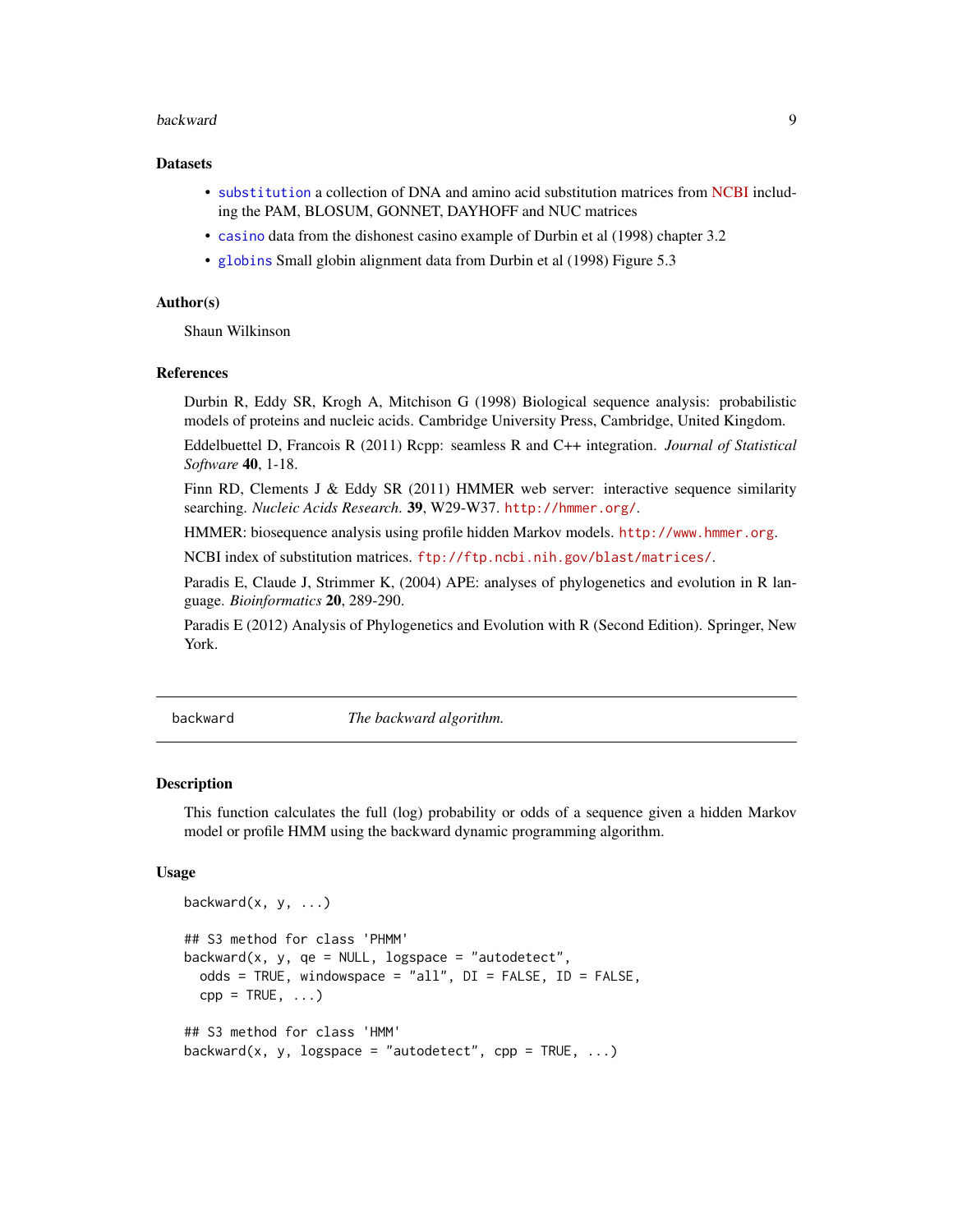# Arguments

| X           | an object of class PHMM or HMM.                                                                                                                                                                                                                                                                                                                                                                                                                                                 |
|-------------|---------------------------------------------------------------------------------------------------------------------------------------------------------------------------------------------------------------------------------------------------------------------------------------------------------------------------------------------------------------------------------------------------------------------------------------------------------------------------------|
| У           | a vector of mode "character" or "raw" (a "DNAbin" or "AAbin" object) repre-<br>senting a single sequence hypothetically emitted by the model in x.                                                                                                                                                                                                                                                                                                                              |
| $\cdots$    | additional arguments to be passed between methods.                                                                                                                                                                                                                                                                                                                                                                                                                              |
| qe          | an optional named vector of background residue frequencies (only applicable if<br>x is a PHMM). If $qe = NULL$ the function looks for a qe vector as an attribute of<br>the PHMM. If these are not available equal background residue frequencies are<br>assumed.                                                                                                                                                                                                               |
| logspace    | logical indicating whether the emission and transition probabilities of x are<br>logged. If logspace = "autodetect" (default setting), the function will auto-<br>matically detect if the probabilities are logged, returning an error if inconsisten-<br>cies are found. Note that choosing the latter option increases the computational<br>overhead; therefore specifying TRUE or FALSE can reduce the running time.                                                         |
| odds        | logical, indicates whether the returned scores should be odds ratios (TRUE) or<br>full logged probabilities (FALSE).                                                                                                                                                                                                                                                                                                                                                            |
| windowspace | a two-element integer vector providing the search space for dynamic program-<br>ming (see Wilbur & Lipman 1983 for details). The first element should be nega-<br>tive, and represent the lowermost diagonal of the dynammic programming array,<br>and the second element should be positive, representing the leftmost diagonal.<br>Alternatively, if the the character string "all" is passed (the default setting) the<br>entire dynamic programming array will be computed. |
| DI          | logical indicating whether delete-insert transitions should be allowed in the pro-<br>file hidden Markov model (if applicable). Defaults to FALSE.                                                                                                                                                                                                                                                                                                                              |
| ID          | logical indicating whether insert-delete transitions should be allowed in the pro-<br>file hidden Markov model (if applicable). Defaults to FALSE.                                                                                                                                                                                                                                                                                                                              |
| cpp         | logical, indicates whether the dynamic programming matrix should be filled us-<br>ing compiled C++ functions (default; many times faster). The FALSE option is<br>primarily retained for bug fixing and experimentation.                                                                                                                                                                                                                                                        |

#### Details

This function is a wrapper for a compiled C++ function that recursively fills a dynamic programming matrix with logged probabilities, and calculates the full (logged) probability of a sequence given a HMM or PHMM. For a thorough explanation of the backward, forward and Viterbi algorithms, see Durbin et al (1998) chapters 3.2 (HMMs) and 5.4 (PHMMs).

# Value

an object of class "DPA", which is a list containing the score and dynamic programming array.

# Author(s)

Shaun Wilkinson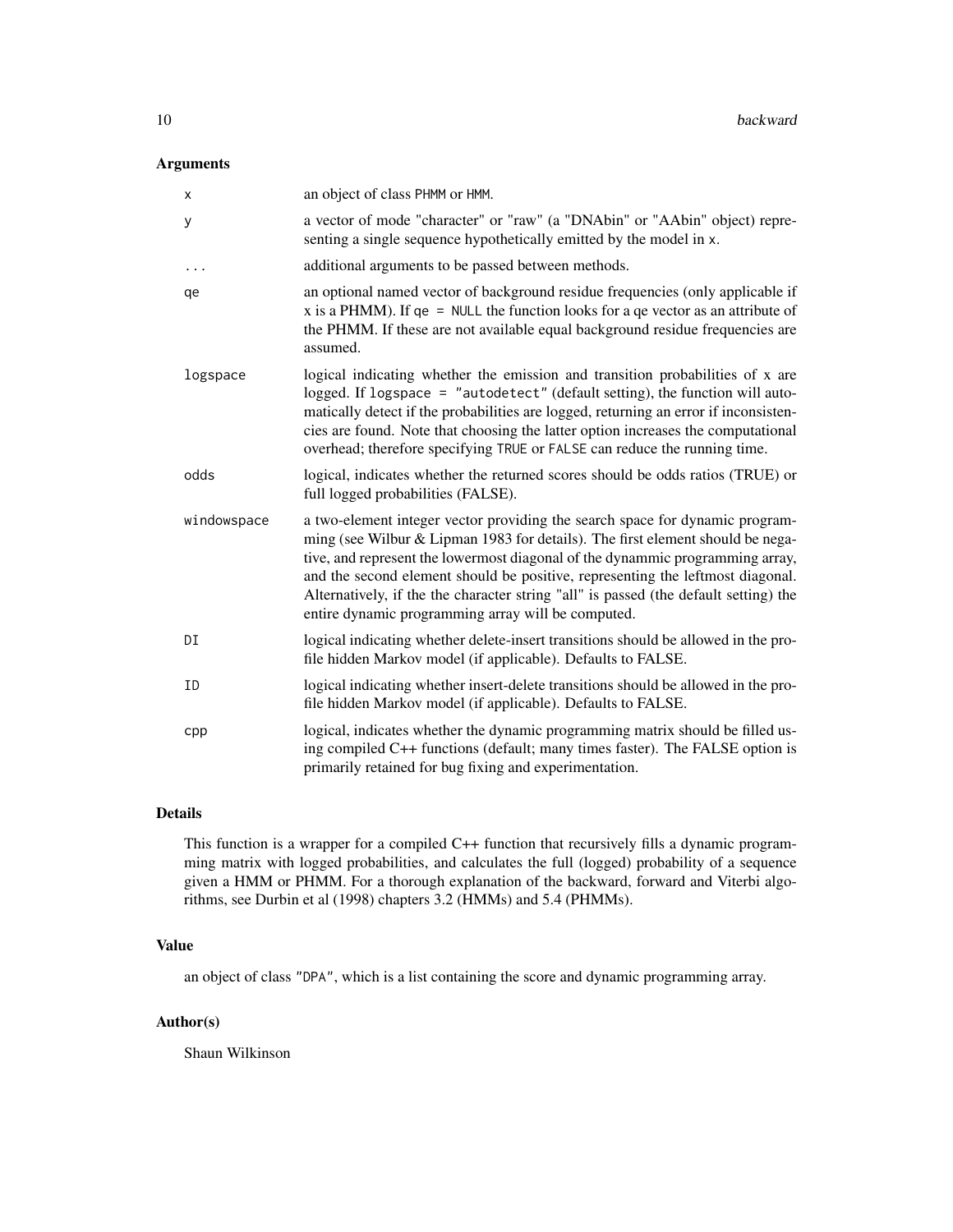#### <span id="page-10-0"></span>casino della casino della contra della contra della contra della contra della contra della contra della contra della contra della contra della contra della contra della contra della contra della contra della contra della c

### References

Durbin R, Eddy SR, Krogh A, Mitchison G (1998) Biological sequence analysis: probabilistic models of proteins and nucleic acids. Cambridge University Press, Cambridge, United Kingdom.

Wilbur WJ, Lipman DJ (1983) Rapid similarity searches of nucleic acid and protein data banks. *Proc Natl Acad Sci USA*, 80, 726-730.

# See Also

[forward](#page-18-1), [Viterbi](#page-37-1).

```
## Backward algorithm for standard HMMs:
## The dishonest casino example from Durbin et al (1998) chapter 3.2
states <- c("Begin", "Fair", "Loaded")
residues <- paste(1:6)
### Define the transition probability matrix
A \leq matrix(c(0, 0, 0, 0.99, 0.95, 0.1, 0.01, 0.05, 0.9), nrow = 3)
dimnames(A) <- list(from = states, to = states)
### Define the emission probability matrix
E <- matrix(c(rep(1/6, 6), rep(1/10, 5), 1/2), nrow = 2, byrow = TRUE)
dimnames(E) <- list(states = states[-1], residues = residues)
### Build and plot the HMM object
x \le - structure(list(A = A, E = E), class = "HMM")
plot(x, main = "Dishonest casino HMM")
data(casino)
backward(x, casino)
##
## Backward algorithm for profile HMMs:
## Small globin alignment data from Durbin et al (1998) Figure 5.3
data(globins)
### Derive a profile hidden Markov model from the alignment
globins.PHMM <- derivePHMM(globins, residues = "AMINO", seqweights = NULL)
plot(globins.PHMM, main = "Profile hidden Markov model for globins")
### Simulate a random sequence from the model
suppressWarnings(RNGversion("3.5.0"))
set.seed(999)
simulation <- generate(globins.PHMM, size = 20)
simulation ## "F" "S" "A" "N" "N" "D" "W" "E"
### Calculate the full (log) probability of the sequence given the model
x <- backward(globins. PHMM, simulation, odds = FALSE)
x # -23.0586### Show dynammic programming array
x$array
```
<span id="page-10-1"></span>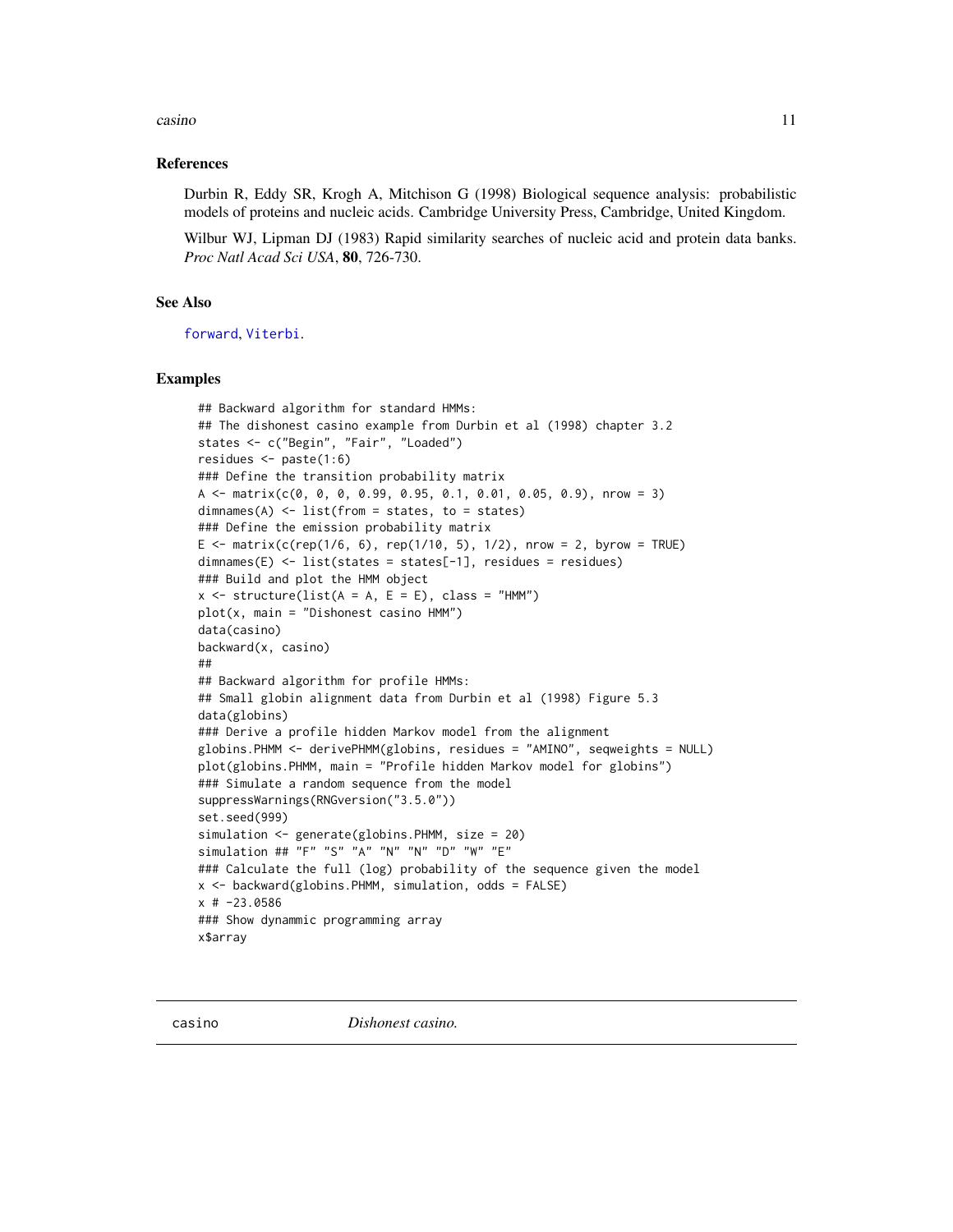#### <span id="page-11-0"></span>Description

The 'dishonest casino' example from Durbin et al (1998) chapter 3.2.

#### Usage

casino

# Format

A named character vector showing the result of 300 rolls of a dice that switches from "Fair" to "Loaded" with a probability of 0.05 and back to "Fair" with a probability of 0.1. In the Fair state each outcome from 1 to 6 has an equal probability of occurring, while in the Loaded state the probability of rolling a 6 increases to 0.5 (with the remaining five probabilities reduced to 0.1). The elements of the vector are the outcomes of the 300 rolls ("1", "2", "3", "4", "5", or "6") and the "names" attribute represents the underlying Markov states ("Fair" or "Loaded").

#### Source

Durbin R, Eddy SR, Krogh A, Mitchison G (1998) Biological sequence analysis: probabilistic models of proteins and nucleic acids. Cambridge University Press, Cambridge, United Kingdom.

<span id="page-11-1"></span>deriveHMM *Derive a standard hidden Markov model from a set of sequences.*

# Description

deriveHMM calculates the maximum likelihood hidden Markov model from a list of training sequences, each a vector of residues named according the state from which they were emitted.

#### Usage

```
deriveHMM(x, seqweights = NULL, residues = NULL, states = NULL,
 modelend = FALSE, pseudocounts = "background", logspace = TRUE)
```
#### Arguments

| $\mathsf{x}$ | a list of named character vectors representing emissions from the model. The<br>names' attribute should represent the hidden state from which each residue was<br>emitted. "DNAbin" and "AAbin" list objects are also supported for modeling<br>DNA or amino acid sequences.                                                                                                                                    |
|--------------|-----------------------------------------------------------------------------------------------------------------------------------------------------------------------------------------------------------------------------------------------------------------------------------------------------------------------------------------------------------------------------------------------------------------|
| seqweights   | either NULL (all sequences are given weights of 1) or a numeric vector the same<br>length as x representing the sequence weights used to derive the model.                                                                                                                                                                                                                                                      |
| residues     | either NULL (default; emitted residues are automatically detected from the se-<br>quences), a case sensitive character vector specifying the residue alphabet, or<br>one of the character strings "RNA", "DNA", "AA", "AMINO". Note that the<br>default option can be slow for large lists of character vectors. Furthermore,<br>the default setting residues = NULL will not detect rare residues that are not |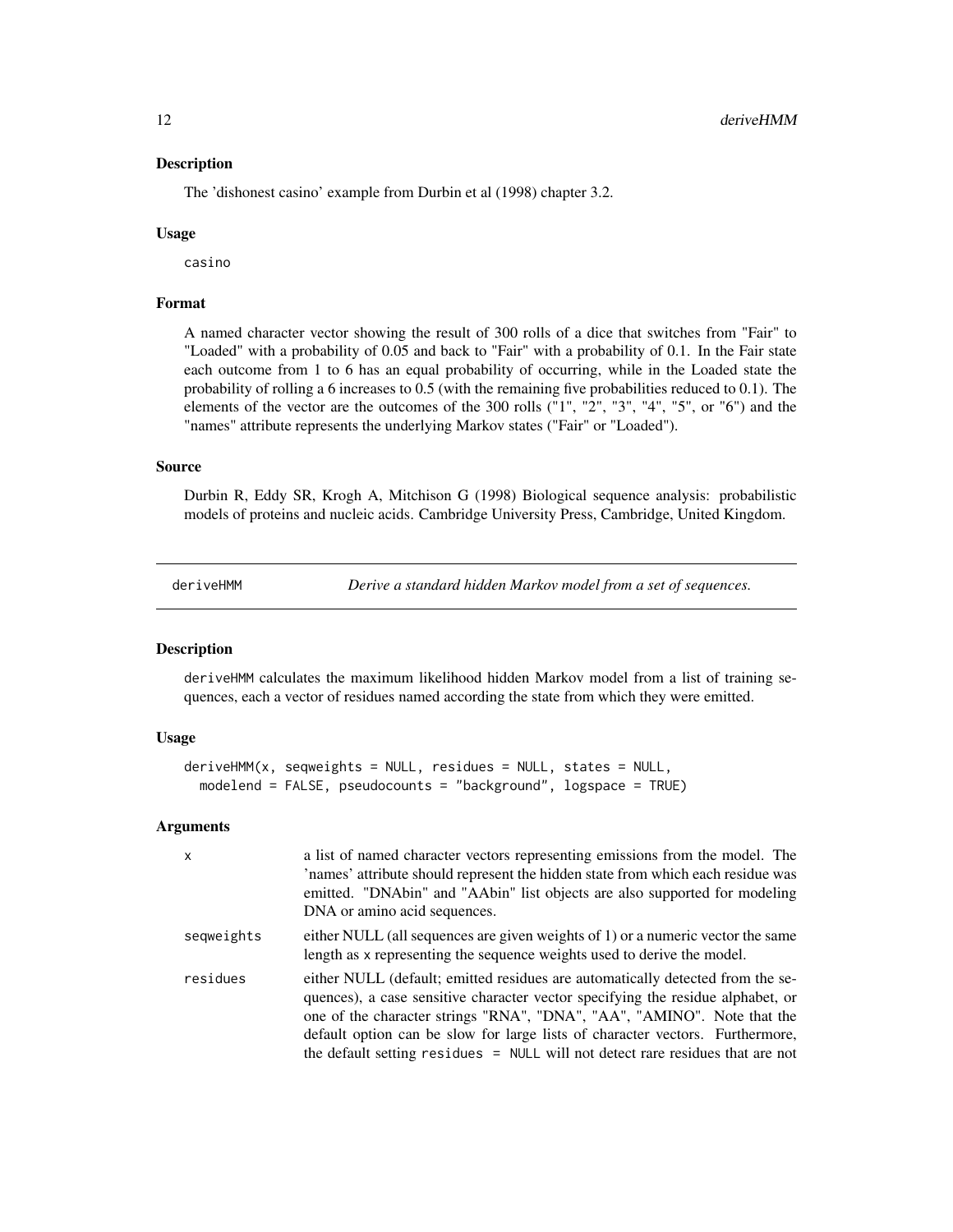<span id="page-12-0"></span>

|              | present in the sequences, and thus will not assign them emission probabilities in<br>the model. Specifying the residue alphabet is therefore recommended unless x<br>is a "DNAbin" or "AAbin" object.                                                                                                                                                                                                                                                                                                                                                                                                                                                                                                                                                                                                                                                                                                                                                                                                                                                                                                                                                                                                      |
|--------------|------------------------------------------------------------------------------------------------------------------------------------------------------------------------------------------------------------------------------------------------------------------------------------------------------------------------------------------------------------------------------------------------------------------------------------------------------------------------------------------------------------------------------------------------------------------------------------------------------------------------------------------------------------------------------------------------------------------------------------------------------------------------------------------------------------------------------------------------------------------------------------------------------------------------------------------------------------------------------------------------------------------------------------------------------------------------------------------------------------------------------------------------------------------------------------------------------------|
| states       | either NULL (default; the unique Markov states are automatically detected from<br>the 'names' attributes of the input sequences), or a case sensitive character vector<br>specifying the unique Markov states (or a superset of the unique states) to appear<br>in the model. The latter option is recommended since it saves computation time<br>and ensures that all valid Markov states appear in the model, regardless of their<br>possible absence from the training dataset.                                                                                                                                                                                                                                                                                                                                                                                                                                                                                                                                                                                                                                                                                                                         |
| modelend     | logical indicating whether transition probabilites to the end state of the standard<br>hidden Markov model should be modeled (if applicable). Defaults to FALSE.                                                                                                                                                                                                                                                                                                                                                                                                                                                                                                                                                                                                                                                                                                                                                                                                                                                                                                                                                                                                                                           |
| pseudocounts | character string, either "background", Laplace" or "none". Used to account for<br>the possible absence of certain transition and/or emission types in the input se-<br>quences. If pseudocounts = "background" (default), pseudocounts are cal-<br>culated from the background transition and emission frequencies in the training<br>dataset. If pseudocounts = "Laplace" one of each possible transition and<br>emission type is added to the training dataset (default). If pseudocounts = "none"<br>no pseudocounts are added (not usually recommended, since low frequency tran-<br>sition/emission types may be excluded from the model). Alternatively this argu-<br>ment can be a two-element list containing a matrix of transition pseudocounts<br>as its first element and a matrix of emission pseudocounts as its second. If this<br>option is selected, both matrices must have row and column names correspond-<br>ing with the residues (column names of emission matrix) and states (row and<br>column names of the transition matrix and row names of the emission matrix).<br>For downstream applications the first row and column of the transition matrix<br>should be named "Begin". |
| logspace     | logical indicating whether the emission and transition probabilities in the re-<br>turned model should be logged. Defaults to TRUE.                                                                                                                                                                                                                                                                                                                                                                                                                                                                                                                                                                                                                                                                                                                                                                                                                                                                                                                                                                                                                                                                        |

# Details

This function creates a standard hidden Markov model (object class: "HMM") using the method described in Durbin et al (1998) chapter 3.3. It assumes the state sequence is known (as opposed to the [train.HMM](#page-32-3) function, which is used when the state sequence is unknown) and provided as the names attribute(s) of the input sequences. The output object is a simple list with elements "A" (transition probability matrix) and "E" (emission probability matrix), and the "class" attribute "HMM". The emission matrix has the same number of rows as the number of states, and the same number of columns as the number of unique symbols that can be emitted (i.e. the residue alphabet). The number of rows and columns in the transition probability matrix should be one more the number of states, to include the silent "Begin" state in the first row and column. Despite its name, this state is also used when modeling transitions to the (silent) end state, which are entered in the first column.

# Value

an object of class "HMM".

#### Author(s)

Shaun Wilkinson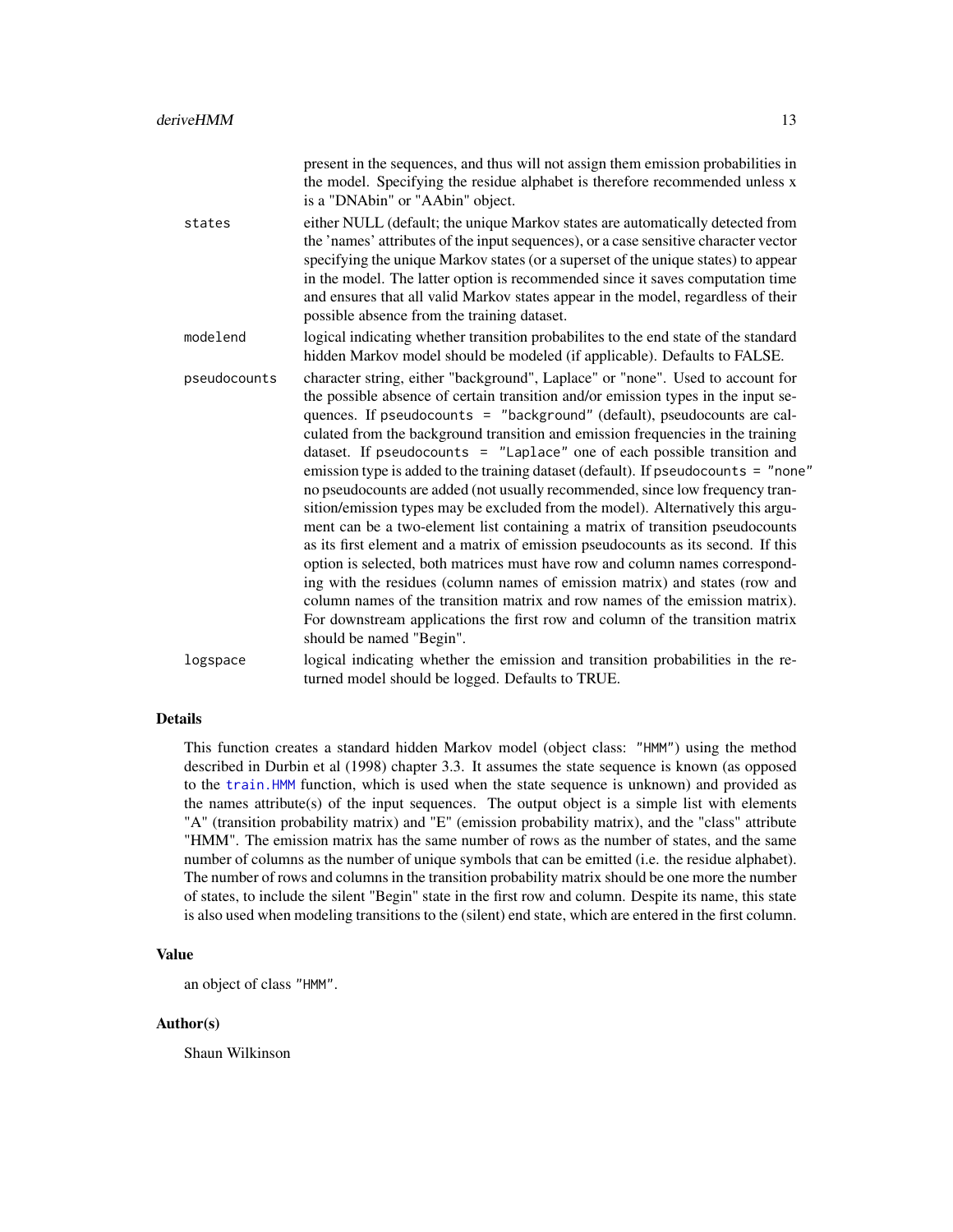#### <span id="page-13-0"></span>References

Durbin R, Eddy SR, Krogh A, Mitchison G (1998) Biological sequence analysis: probabilistic models of proteins and nucleic acids. Cambridge University Press, Cambridge, United Kingdom.

#### See Also

[derivePHMM](#page-13-1)

# Examples

```
data(casino)
deriveHMM(list(casino))
```
<span id="page-13-1"></span>derivePHMM *Derive a profile hidden Markov model from sequences.*

#### **Description**

derivePHMM generates a profile HMM from a given multiple sequence alignment or a list of unaligned sequences.

#### Usage

```
derivePHMM(x, ...)
## S3 method for class 'DNAbin'
derivePHMM(x, seqweights = "Henikoff", wfactor = 1,
 k = 5, residues = NULL, gap = "-", endchar = "?",
 pseudocounts = "background", logspace = TRUE, qa = NULL,
 qe = NULL, maxsize = NULL, inserts = "map", threshold = 0.5,
  lambda = 0, DI = FALSE, ID = FALSE, omit.endgaps = FALSE,
 name = NULL, description = NULL, compo = FALSE,
  consensus = FALSE, alignment = FALSE, progressive = FALSE,
  seeds = NULL, refine = "Viterbi", maxiter = 100, deltaLL = 1e-07,
  cpp = TRUE, cores = 1, quiet = FALSE, ...)
## S3 method for class 'AAbin'
derivePHMM(x, seqweights = "Henikoff", wfactor = 1,
 k = 5, residues = NULL, gap = "-", endchar = "?",
 pseudocounts = "background", logspace = TRUE, qa = NULL,
  qe = NULL, maxsize = NULL, inserts = "map", threshold = 0.5,
 lambda = 0, DI = FALSE, ID = FALSE, omit.endgaps = FALSE,
 name = NULL, description = NULL, compo = FALSE,
  consensus = FALSE, alignment = FALSE, progressive = FALSE,
  seeds = NULL, refine = "Viterbi", maxiter = 100, deltaLL = 1e-07,
  cpp = TRUE, cores = 1, quiet = FALSE, ...)
```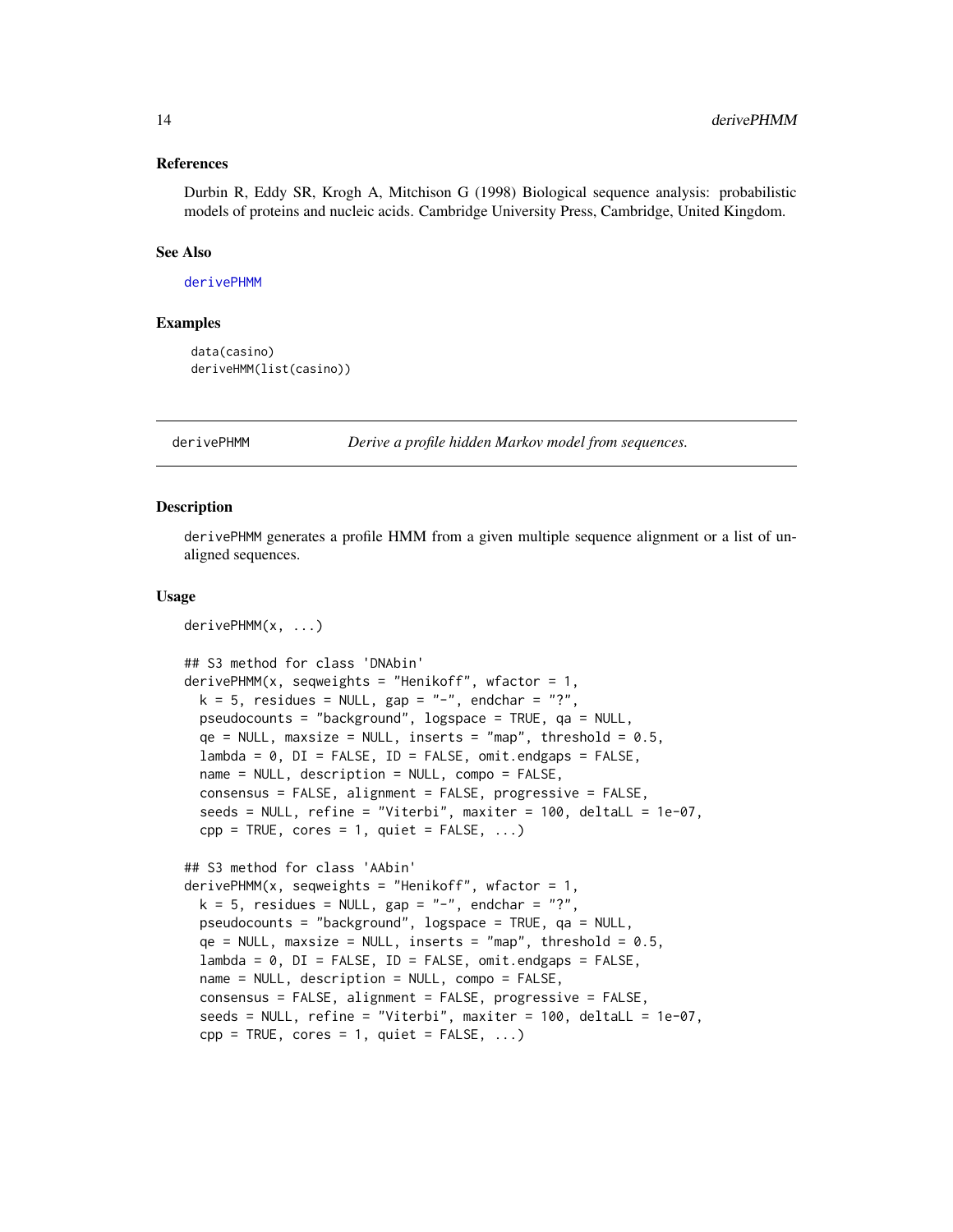# <span id="page-14-0"></span>derivePHMM 15

```
## S3 method for class 'list'
derivePHMM(x, progressive = FALSE, seeds = NULL,refine = "Viterbi", maxiter = 100, deltaLL = 1e-07,
 seqweights = "Henikoff", wfactor = 1, k = 5, residues = NULL,
 gap = "-", pseudocounts = "background", logspace = TRUE,
 qa = NULL, qe = NULL, maxsize = NULL, inserts = "map",
 lambda = 0, DI = FALSE, ID = FALSE, threshold = 0.5,
 omit.endgaps = FALSE, name = NULL, description = NULL,
 compo = FALSE, consensus = FALSE, alignment = FALSE, cpp = TRUE,
 cores = 1, quite = FALSE, ...)## Default S3 method:
derivePHMM(x, sequence) seqweights = "Henikoff", wfactor = 1,
 k = 5, residues = NULL, gap = "-", endchar = "?",
 pseudocounts = "background", logspace = TRUE, qa = NULL,
 qe = NULL, maxsize = NULL, inserts = "map", lambda = 0,
  threshold = 0.5, DI = FALSE, ID = FALSE, omit.endgaps = FALSE,
 name = NULL, description = NULL, compo = FALSE,
 consensus = FALSE, alignment = FALSE, cpp = TRUE, quiet = FALSE,
  ...)
```
# Arguments

| $\mathsf{x}$ | a matrix of aligned sequences or a list of unaligned sequences. Accepted modes<br>are "character" and "raw" (for "DNAbin" and "AAbin" objects).                                                                                                                                                                                                                                                                                                                                                                                                                                                                          |
|--------------|--------------------------------------------------------------------------------------------------------------------------------------------------------------------------------------------------------------------------------------------------------------------------------------------------------------------------------------------------------------------------------------------------------------------------------------------------------------------------------------------------------------------------------------------------------------------------------------------------------------------------|
| .            | aditional arguments to be passed to "Viterbi" (if refine = "Viterbi") or<br>"forward" (if refine $=$ "BaumWelch").                                                                                                                                                                                                                                                                                                                                                                                                                                                                                                       |
| seqweights   | either NULL (all sequences are given weights of 1), a numeric vector the same<br>length as x representing the sequence weights used to derive the model, or a<br>character string giving the method to derive the weights from the sequences (see<br>weight).                                                                                                                                                                                                                                                                                                                                                            |
| wfactor      | numeric. The factor to multiply the sequence weights by. Defaults to 1.                                                                                                                                                                                                                                                                                                                                                                                                                                                                                                                                                  |
| k            | integer representing the k-mer size to be used in tree-based sequence weighting<br>(if applicable). Defaults to 5. Note that higher values of k may be slow to<br>compute and use excessive memory due to the large numbers of calculations<br>required.                                                                                                                                                                                                                                                                                                                                                                 |
| residues     | either NULL (default; emitted residues are automatically detected from the se-<br>quences), a case sensitive character vector specifying the residue alphabet, or<br>one of the character strings "RNA", "DNA", "AA", "AMINO". Note that the<br>default option can be slow for large lists of character vectors. Furthermore,<br>the default setting residues = NULL will not detect rare residues that are not<br>present in the sequences, and thus will not assign them emission probabilities in<br>the model. Specifying the residue alphabet is therefore recommended unless x<br>is a "DNAbin" or "AAbin" object. |
| gap          | the character used to represent gaps in the alignment matrix. Ignored for "DNAbin"<br>or "AAbin" objects. Defaults to "-" otherwise.                                                                                                                                                                                                                                                                                                                                                                                                                                                                                     |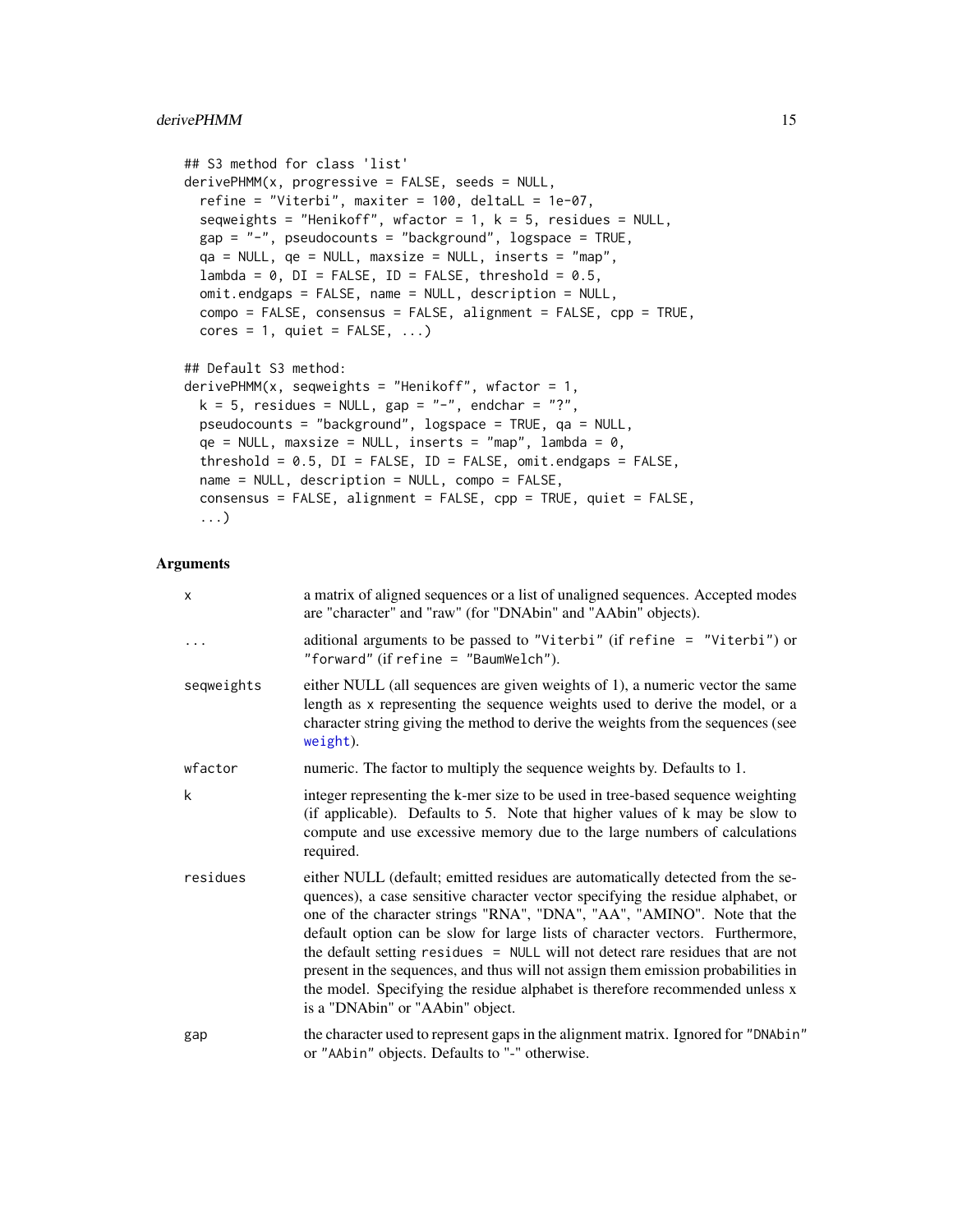| endchar      | the character used to represent unknown residues in the alignment matrix (if ap-<br>plicable). Ignored for "DNAbin" or "AAbin" objects. Defaults to "?" otherwise.                                                                                                                                                                                                                                                                                                                                                                                                                                                                                                                                                                                                                                                                    |
|--------------|---------------------------------------------------------------------------------------------------------------------------------------------------------------------------------------------------------------------------------------------------------------------------------------------------------------------------------------------------------------------------------------------------------------------------------------------------------------------------------------------------------------------------------------------------------------------------------------------------------------------------------------------------------------------------------------------------------------------------------------------------------------------------------------------------------------------------------------|
| pseudocounts | character string, either "background", Laplace" or "none". Used to account for<br>the possible absence of certain transition and/or emission types in the input se-<br>quences. If pseudocounts = "background" (default), pseudocounts are calcu-<br>lated from the background transition and emission frequencies in the sequences.<br>If pseudocounts $=$ "Laplace" one of each possible transition and emission<br>type is added to the transition and emission counts. If pseudocounts = "none"<br>no pseudocounts are added (not generally recommended, since low frequency<br>transition/emission types may be excluded from the model). Alternatively this<br>argument can be a two-element list containing a matrix of transition pseudo-<br>counts as its first element and a matrix of emission pseudocounts as its second. |
| logspace     | logical indicating whether the emission and transition probabilities in the re-<br>turned model should be logged. Defaults to TRUE.                                                                                                                                                                                                                                                                                                                                                                                                                                                                                                                                                                                                                                                                                                   |
| qa           | an optional named 9-element vector of background transition probabilities with<br>dimnames(qa) = c("DD", "DM", "DI", "MD", "MM","MI", "ID", "IM", "II"),<br>where M, I and D represent match, insert and delete states, respectively. If NULL,<br>background transition probabilities are estimated from the sequences.                                                                                                                                                                                                                                                                                                                                                                                                                                                                                                               |
| qe           | an optional named vector of background emission probabilities the same length<br>as the residue alphabet (i.e. 4 for nucleotides and 20 for amino acids) and with<br>corresponding names (i.e. $c("A", "T", "G", "C")$ for DNA). If $qe = NULL$ ,<br>background emission probabilities are automatically derived from the sequences.                                                                                                                                                                                                                                                                                                                                                                                                                                                                                                  |
| maxsize      | integer giving the upper bound on the number of modules in the PHMM. If<br>NULL (default) no maximum size is enforced.                                                                                                                                                                                                                                                                                                                                                                                                                                                                                                                                                                                                                                                                                                                |
| inserts      | character string giving the model construction method by which alignment columns<br>are marked as either match or insert states. Accepted methods include "threshold"<br>(only columns with fewer than a specified proportion of gaps form match states<br>in the model), "map" (default; match and insert columns are found using the<br>maximum a posteriori method outlined in Durbin et al (1998) chapter 5.7),<br>"inherited" (match and insert columns are inherited from the input align-<br>ment), and "none" (all columns are assigned match states in the model). Alter-<br>natively, insert columns can be specified manually by providing a logical vector<br>the same length as the number of columns in the alignment, with TRUE for insert<br>columns and FALSE for match states.                                      |
| threshold    | the maximum proportion of gaps for an alignment column to be considered for a<br>match state in the PHMM (defaults to 0.5). Only applicable when inserts = "threshold".<br>Note that the maximum a posteriori method works poorly for alignments with<br>few sequences, so the 'threshold' method is automatically used when the num-<br>ber of sequences is less than 5.                                                                                                                                                                                                                                                                                                                                                                                                                                                             |
| lambda       | penalty parameter used to favour models with fewer match states. Equivalent<br>to the log of the prior probability of marking each column (Durbin et al 1998,<br>chapter 5.7). Only applicable when inserts = $"map".$                                                                                                                                                                                                                                                                                                                                                                                                                                                                                                                                                                                                                |
| DI           | logical indicating whether delete-insert transitions should be allowed in the pro-<br>file hidden Markov model (if applicable). Defaults to FALSE.                                                                                                                                                                                                                                                                                                                                                                                                                                                                                                                                                                                                                                                                                    |
| ID           | logical indicating whether insert-delete transitions should be allowed in the pro-<br>file hidden Markov model (if applicable). Defaults to FALSE.                                                                                                                                                                                                                                                                                                                                                                                                                                                                                                                                                                                                                                                                                    |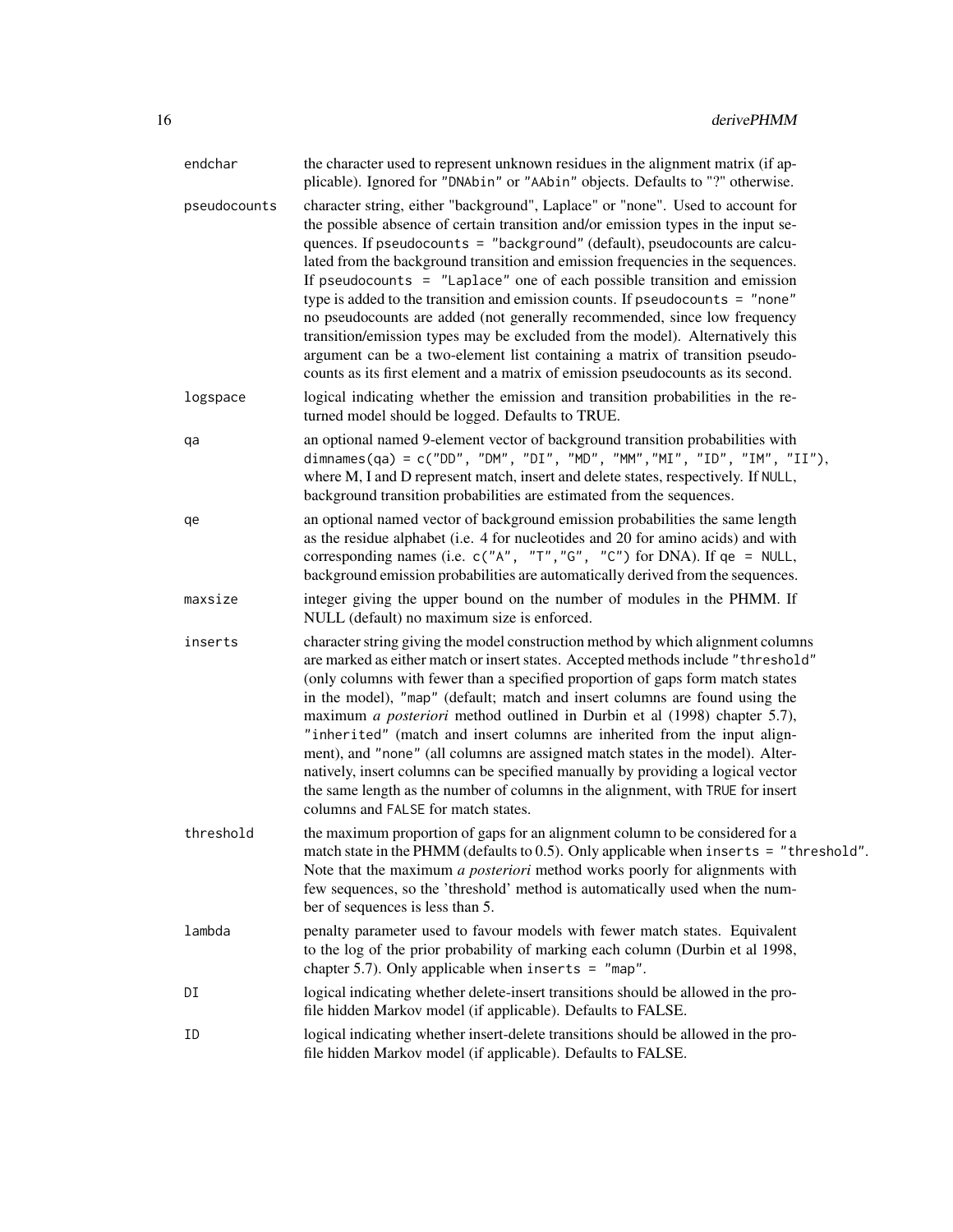omit.endgaps logical. Should gap characters at each end of the sequences be ignored when deriving the transition probabilities of the model? Defaults to FALSE. Set to TRUE if x is not a strict global alignment (i.e. if the alignment contains partial sequences with missing sections represented with gap characters). name an optional character string. The name of the new profile hidden Markov model. description an optional character string. The description of the new profile hidden Markov model. compo logical indicating whether the average emission probabilities of the model modules should be returned with the PHMM object. consensus placeholder. Consensus sequences will be available in a future version. alignment logical indicating whether the alignment used to derive the final model (if applicable) should be included as an element of the returned PHMM object. Defaults to FALSE. progressive logical indicating whether the alignment used to derive the initial model parameters should be built progressively (assuming input is a list of unaligned sequences, ignored otherwise). Defaults to FALSE, in which case the longest sequence or sequences are used (faster, but possibly less accurate). seeds optional integer vector indicating which sequences should be used as seeds for building the guide tree for the progressive alignment (assuming input is a list of unaligned sequences, and progressive = TRUE, ignored otherwise). Defaults to NULL, in which a set of  $log(n, 2)$ <sup> $\land$ 2</sup> non-identical sequences are chosen from the list of sequences by k-means clustering. refine the method used to iteratively refine the model parameters following the initial progressive alignment and model derivation step. Current supported options are "Viterbi" (Viterbi training; the default option), "BaumWelch" (a modified version of the Expectation-Maximization algorithm), and "none" (skips the model refinement step). maxiter the maximum number of EM iterations or Viterbi training iterations to carry out before the cycling process is terminated and the partially trained model is returned. Defaults to 100. deltaLL numeric, the maximum change in log likelihood between EM iterations before the cycling procedure is terminated (signifying model convergence). Defaults to 1E-07. Only applicable if method = "BaumWelch". cpp logical, indicates whether the dynamic programming matrix should be filled using compiled C++ functions (default; many times faster). The FALSE option is primarily retained for bug fixing and experimentation. cores integer giving the number of CPUs to parallelize the operation over. Defaults to 1, and reverts to 1 if x is not a list. This argument may alternatively be a 'cluster' object, in which case it is the user's responsibility to close the socket connection at the conclusion of the operation, for example by running parallel::stopCluster(cores). The string 'autodetect' is also accepted, in which case the maximum number of cores to use is one less than the total number of cores available. Note that in this case there may be a tradeoff in terms of speed depending on the number and size of sequences to be aligned, due to the extra time required to initialize the cluster. quiet logical indicating whether feedback should be printed to the console.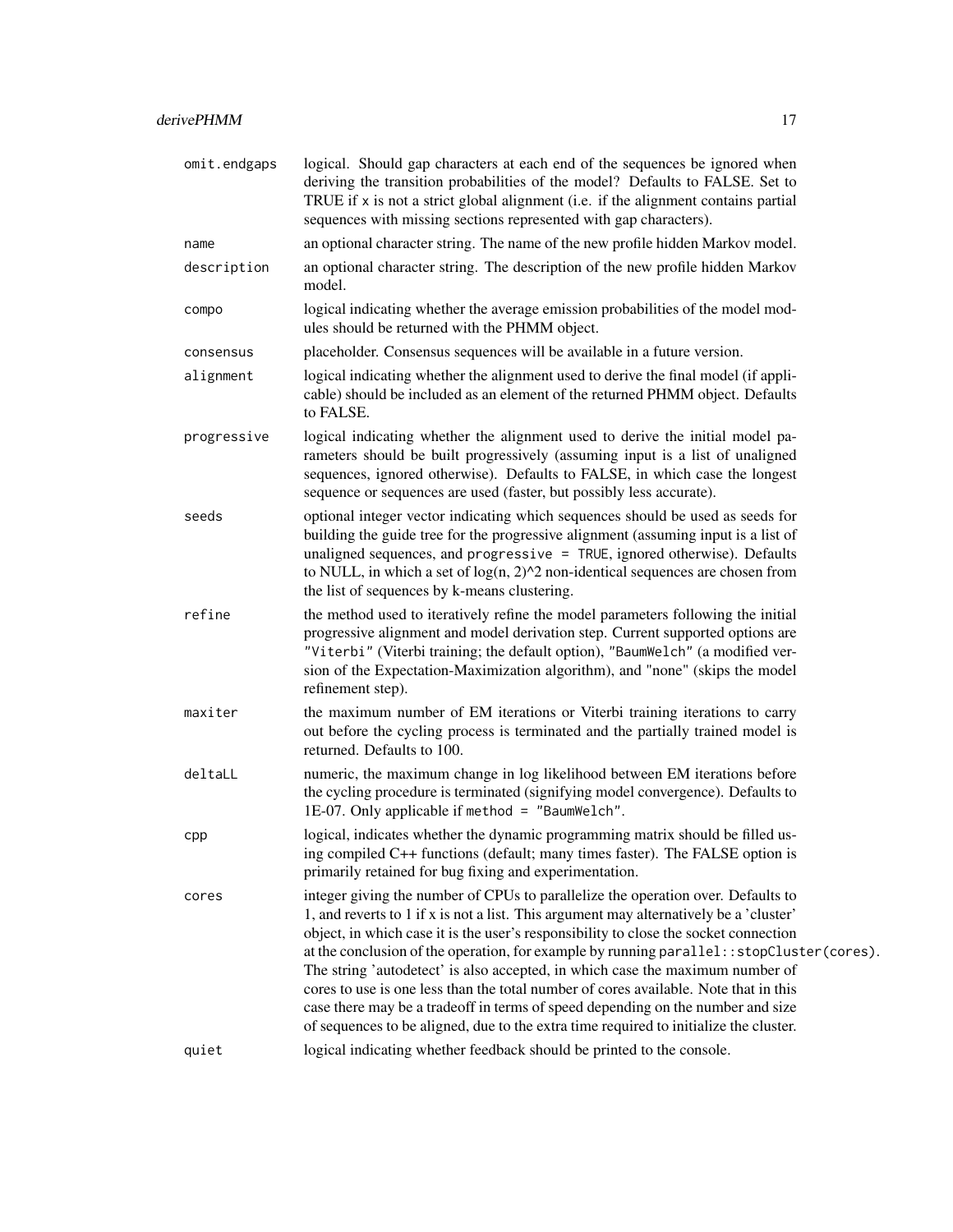# Details

This function performs a similar operation to the hmmbuild function in the [HMMER](http://www.hmmer.org) package, and the modelfromalign and buildmodel functions in the [SAM](https://compbio.soe.ucsc.edu/sam.html) package. If the primary input argument is an alignment, the function creates a profile hidden Markov model (object class:"PHMM") using the method described in Durbin et al (1998) chapter 5.3. Alternatively, if a list of non-aligned sequences is passed, the sequences are first aligned using the [align](#page-1-1) function before being used to derive the model.

The function outputs an object of class "PHMM", which is a list consisting of emission and transition probability matrices (elements named "E" and "A"), vectors of non-position-specific background emission and transition probabilities ("qe" and "qa", respectively) and other model metadata including "name", "description", "size" (the number of modules in the model), and "alphabet" (the set of symbols/residues emitted by the model).

#### Value

an object of class "PHMM"

#### Author(s)

Shaun Wilkinson

#### References

Durbin R, Eddy SR, Krogh A, Mitchison G (1998) Biological sequence analysis: probabilistic models of proteins and nucleic acids. Cambridge University Press, Cambridge, United Kingdom.

#### See Also

#### [deriveHMM](#page-11-1), [map](#page-23-1)

```
## Small globin alignment data from Durbin et al (1998) Figure 5.3
data(globins)
## derive a profile hidden Markov model from the alignment
globins.PHMM <- derivePHMM(globins, residues = "AMINO", seqweights = NULL)
plot(globins.PHMM, main = "Profile HMM for small globin alignment")
##
## derive a profle HMM from the woodmouse dataset in the
## ape package and plot the first 5 modules
library(ape)
data(woodmouse)
woodmouse.PHMM <- derivePHMM(woodmouse)
plot(woodmouse.PHMM, from = 0, to = 5, main = "Partial woodmouse profile HMM")
```
<span id="page-17-0"></span>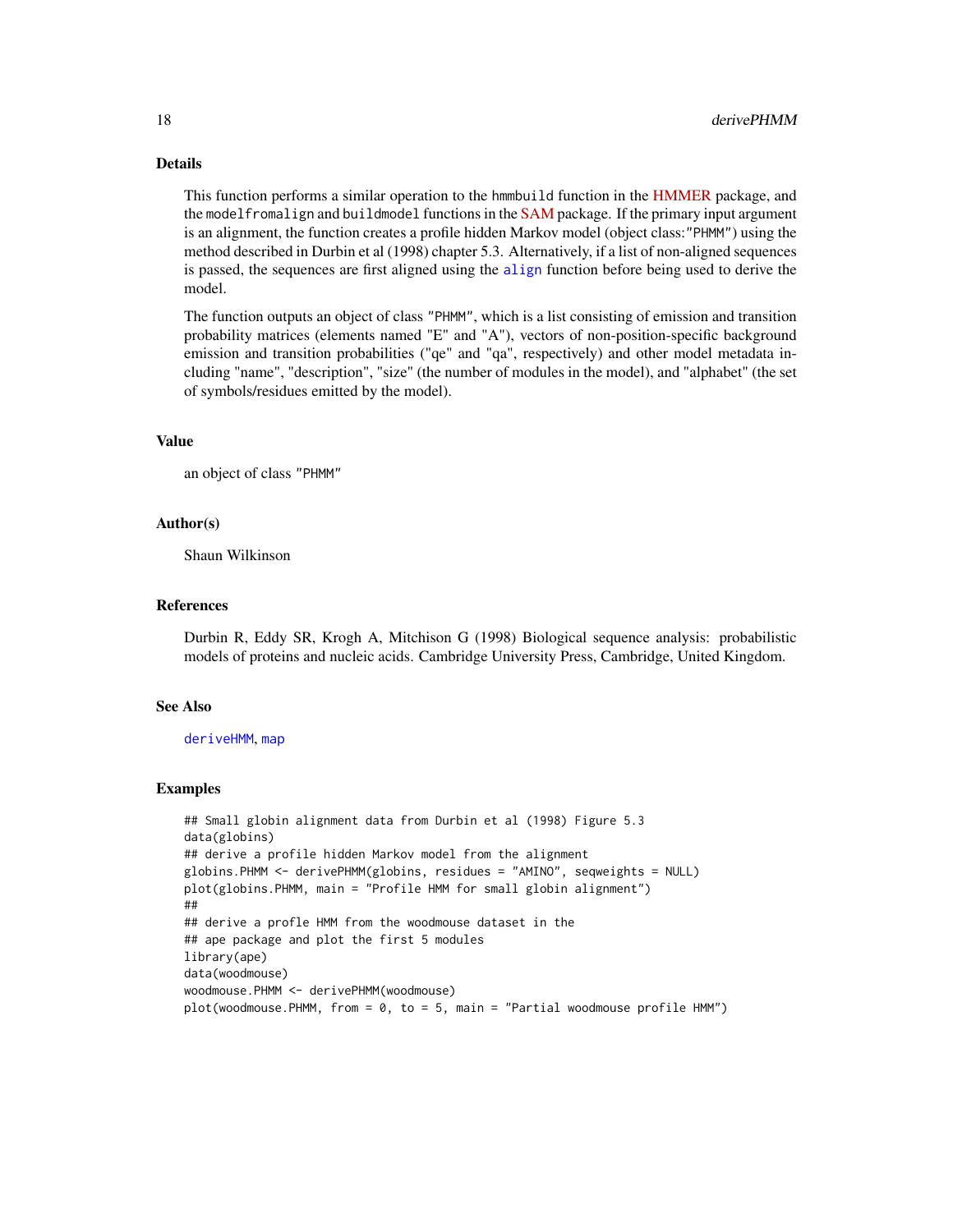<span id="page-18-1"></span><span id="page-18-0"></span>

# Description

This function calculates the full (log) probability or odds of a sequence given a hidden Markov model or profile HMM using the forward dynamic programming algorithm.

# Usage

```
forward(x, y, \ldots)## S3 method for class 'PHMM'
forward(x, y, qe = NULL, logspace = "autodetect",
  odds = TRUE, windowspace = "all", DI = FALSE, ID = FALSE,
  cpp = TRUE, \ldots)## S3 method for class 'HMM'
forward(x, y, logspace = "autodetect", cpp = TRUE, \ldots)
```
#### Arguments

| x           | an object of class PHMM or HMM.                                                                                                                                                                                                                                                                                                                                                                                                                                                 |
|-------------|---------------------------------------------------------------------------------------------------------------------------------------------------------------------------------------------------------------------------------------------------------------------------------------------------------------------------------------------------------------------------------------------------------------------------------------------------------------------------------|
| У           | a vector of mode "character" or "raw" (a "DNAbin" or "AAbin" object) repre-<br>senting a single sequence hypothetically emitted by the model in x.                                                                                                                                                                                                                                                                                                                              |
| $\cdots$    | additional arguments to be passed between methods.                                                                                                                                                                                                                                                                                                                                                                                                                              |
| qe          | an optional named vector of background residue frequencies (only applicable if<br>x is a PHMM). If $qe = NULL$ the function looks for a $qe$ vector as an attribute of<br>the PHMM. If these are not available equal background residue frequencies are<br>assumed.                                                                                                                                                                                                             |
| logspace    | logical indicating whether the emission and transition probabilities of x are<br>logged. If logspace = "autodetect" (default setting), the function will auto-<br>matically detect if the probabilities are logged, returning an error if inconsisten-<br>cies are found. Note that choosing the latter option increases the computational<br>overhead; therefore specifying TRUE or FALSE can reduce the running time.                                                         |
| odds        | logical, indicates whether the returned scores should be odds ratios (TRUE) or<br>full logged probabilities (FALSE).                                                                                                                                                                                                                                                                                                                                                            |
| windowspace | a two-element integer vector providing the search space for dynamic program-<br>ming (see Wilbur & Lipman 1983 for details). The first element should be nega-<br>tive, and represent the lowermost diagonal of the dynammic programming array,<br>and the second element should be positive, representing the leftmost diagonal.<br>Alternatively, if the the character string "all" is passed (the default setting) the<br>entire dynamic programming array will be computed. |
| DI          | logical indicating whether delete-insert transitions should be allowed in the pro-<br>file hidden Markov model (if applicable). Defaults to FALSE.                                                                                                                                                                                                                                                                                                                              |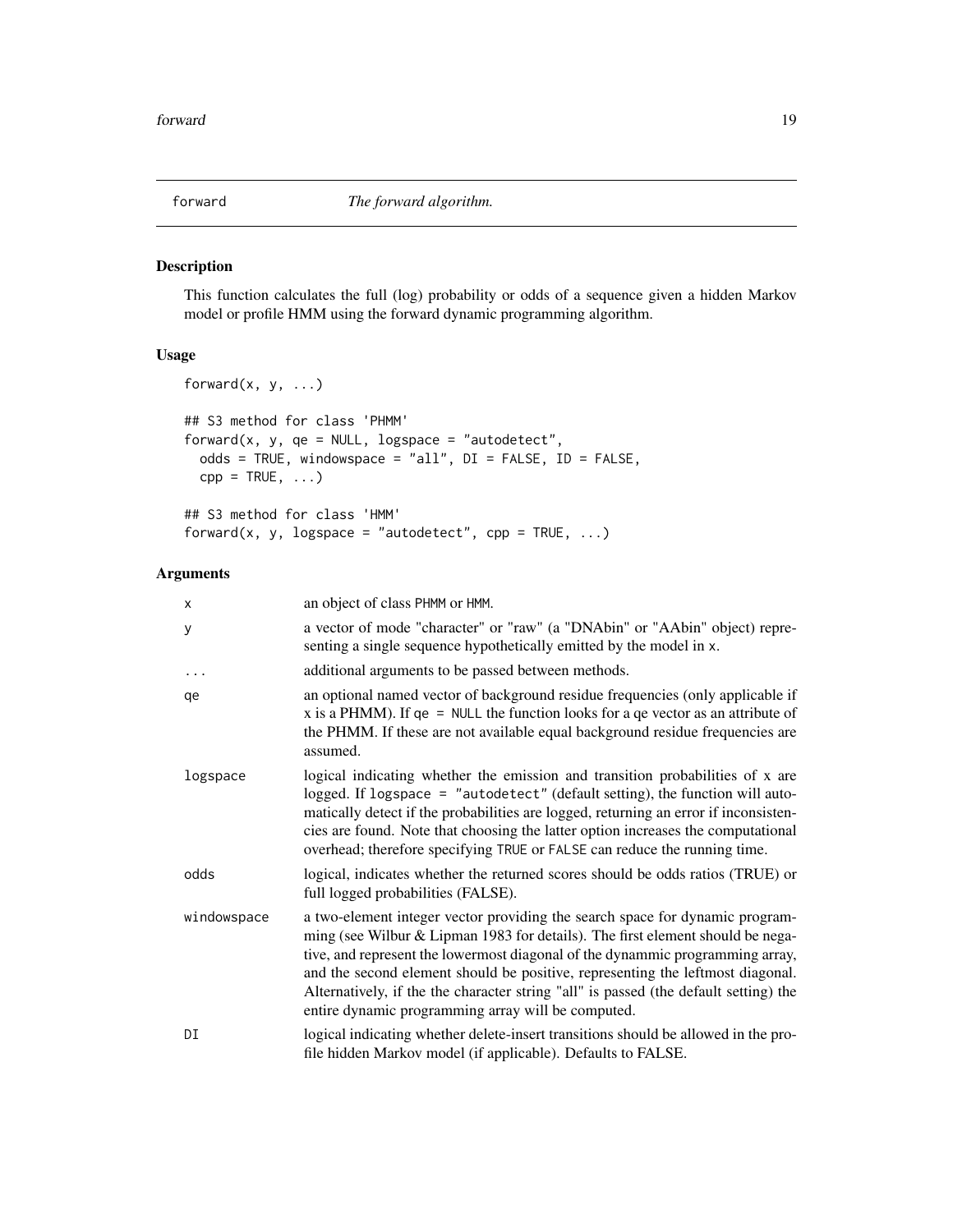<span id="page-19-0"></span>

| ΙD  | logical indicating whether insert-delete transitions should be allowed in the pro-                                                                             |
|-----|----------------------------------------------------------------------------------------------------------------------------------------------------------------|
|     | file hidden Markov model (if applicable). Defaults to FALSE.                                                                                                   |
| cpp | logical, indicates whether the dynamic programming matrix should be filled us-<br>ing compiled C++ functions (default; many times faster). The FALSE option is |
|     | primarily retained for bug fixing and experimentation.                                                                                                         |

#### Details

This function is a wrapper for a compiled C++ function that recursively fills a dynamic programming matrix with logged probabilities, and calculates the full (logged) probability of a sequence given a HMM or PHMM.

For a thorough explanation of the backward, forward and Viterbi algorithms, see Durbin et al (1998) chapters 3.2 (HMMs) and 5.4 (PHMMs).

#### Value

an object of class "DPA", which is a list containing the score and dynamic programming array.

#### Author(s)

Shaun Wilkinson

#### References

Durbin R, Eddy SR, Krogh A, Mitchison G (1998) Biological sequence analysis: probabilistic models of proteins and nucleic acids. Cambridge University Press, Cambridge, United Kingdom.

Wilbur WJ, Lipman DJ (1983) Rapid similarity searches of nucleic acid and protein data banks. *Proc Natl Acad Sci USA*, 80, 726-730.

# See Also

[backward](#page-8-1), [Viterbi](#page-37-1).

```
## Forward algorithm for standard HMMs:
## The dishonest casino example from Durbin et al (1998) chapter 3.2
states <- c("Begin", "Fair", "Loaded")
residues <- paste(1:6)
### Define the transition probability matrix
A <- matrix(c(0, 0, 0, 0.99, 0.95, 0.1, 0.01, 0.05, 0.9), nrow = 3)
dimnames(A) <- list(from = states, to = states)
### Define the emission probability matrix
E <- matrix(c(rep(1/6, 6), rep(1/10, 5), 1/2), nrow = 2, byrow = TRUE)
dimnames(E) <- list(states = states[-1], residues = residues)
### Build and plot the HMM object
x \le - structure(list(A = A, E = E), class = "HMM")
plot(x, main = "Dishonest \text{ casino HMM")}### Find full probability of the sequence given the model
data(casino)
```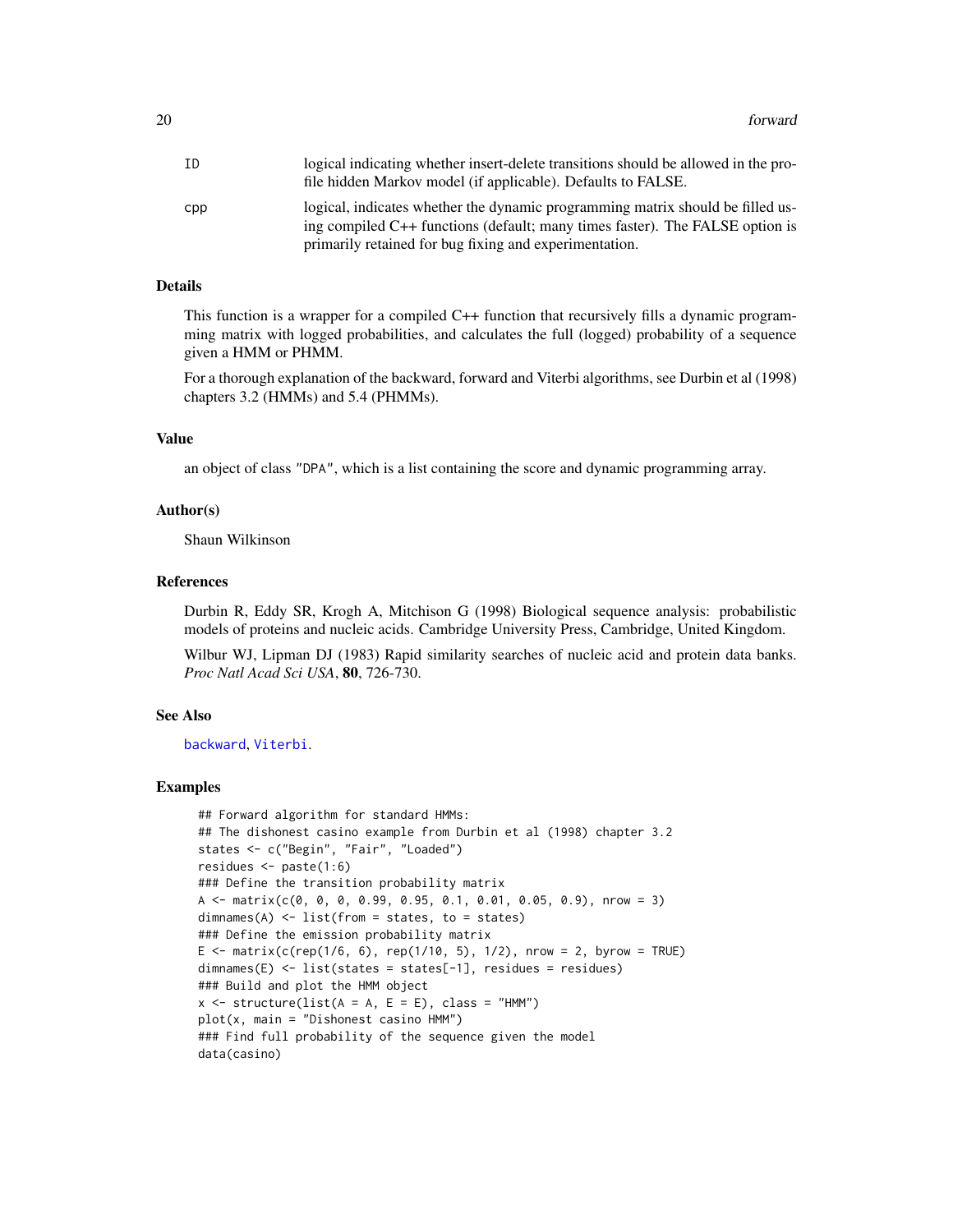#### <span id="page-20-0"></span>generate 21

```
forward(x, casino)
###
## Forward algorithm for profile HMMs:
## Small globin alignment data from Durbin et al (1998) Figure 5.3
data(globins)
### Derive a profile HMM from the alignment
globins.PHMM <- derivePHMM(globins, residues = "AMINO", seqweights = NULL)
plot(globins.PHMM, main = "Profile hidden Markov model for globins")
### Simulate a random sequence from the model
suppressWarnings(RNGversion("3.5.0"))
set.seed(999)
simulation <- generate(globins.PHMM, size = 20)
simulation ## "F" "S" "A" "N" "N" "D" "W" "E"
### Calculate the full (log) probability of the sequence given the model
x <- forward(globins.PHMM, simulation, odds = FALSE)
x # -23.0586
### Show the dynammic programming array
x$array
```
generate *Generate random sequences from a model.*

#### <span id="page-20-1"></span>Description

The generate function outputs a random sequence from a HMM or PHMM.

# Usage

```
generate(x, size, ...)
## S3 method for class 'HMM'
generate(x, size, logspace = "autodetect", random = TRUE,
  ...)
## S3 method for class 'PHMM'
generate(x, size, logspace = "autodetect", gap = "-",
  random = TRUE, DNA = FALSE, AA = FALSE, \ldots)
```
#### Arguments

| X         | an object of class 'HMM' or 'PHMM'.                                                                                                                                                                                                                                      |
|-----------|--------------------------------------------------------------------------------------------------------------------------------------------------------------------------------------------------------------------------------------------------------------------------|
| size      | a non-negative integer representing the length of the output sequence if x is a<br>"HMM" object with zero probability of transitioning to the begin/end state, or<br>the maximum length of the output sequence otherwise (this acts as a safeguard<br>against overflow). |
| $\ddotsc$ | additional arguments to be passed between methods.                                                                                                                                                                                                                       |
|           |                                                                                                                                                                                                                                                                          |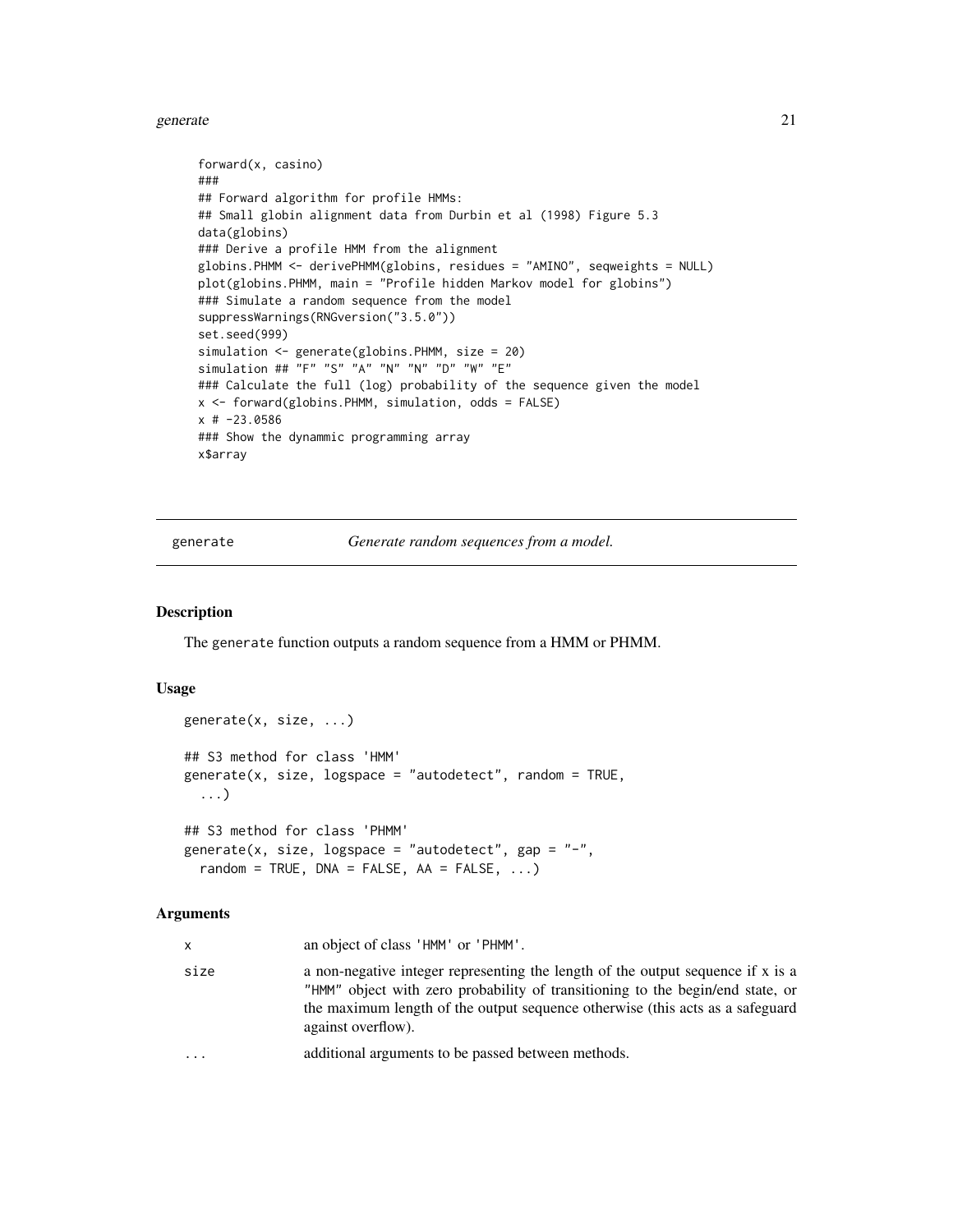| logspace   | logical indicating whether the emission and transition probabilities of x are<br>logged. If logspace = "autodetect" (the default setting), the function will<br>automatically detect if the probabilities are logged, returning an error if incon-<br>sistencies are found. Note that choosing the latter option increases the compu-<br>tational overhead; therefore specifying TRUE or FALSE can reduce the running<br>time. |
|------------|--------------------------------------------------------------------------------------------------------------------------------------------------------------------------------------------------------------------------------------------------------------------------------------------------------------------------------------------------------------------------------------------------------------------------------|
| random     | logical indicating whether residues should be emitted randomly with probabili-<br>ties defined by the emission probabilities in the model (TRUE; default), or de-<br>terministically, whereby each residue is emitted and each transition taken based<br>on the maximum emission/transition probability in the current state.                                                                                                  |
| gap        | the character used to represent gaps (delete states) in the output sequence (only<br>applicable for PHMM objects).                                                                                                                                                                                                                                                                                                             |
| <b>DNA</b> | logical indicating whether the returned sequence should be a "DNAbin" object.<br>Only applicable if the matrix of emission probabilities in the model has four<br>residues corresponding to the nucleotide alphabet (A, T, G, and C).                                                                                                                                                                                          |
| AA         | logical indicating whether the returned sequence should be a "AAbin" object.<br>Only applicable if the matrix of emission probabilities in the model has 20<br>residues corresponding to the amino acid alphabet.                                                                                                                                                                                                              |

# Details

This simple function generates a single sequence from a HMM or profile HMM by recursively simulating a path through the model. The function is fairly slow in its current state, but a faster C++ function may be made available in a future version depending on demand.

#### Value

a named vector giving the sequence of residues emitted by the model, with the "names" attribute representing the hidden states.

# Author(s)

Shaun Wilkinson

#### References

Durbin R, Eddy SR, Krogh A, Mitchison G (1998) Biological sequence analysis: probabilistic models of proteins and nucleic acids. Cambridge University Press, Cambridge, United Kingdom.

```
## Generate a random sequence from a standard HMM
## The dishonest casino example from Durbin et al (1998) chapter 3.2
states <- c("Begin", "Fair", "Loaded")
residues <- paste(1:6)
### Define the transition probability matrix
A \leq - matrix(c(0, 0, 0, 0.99, 0.95, 0.1, 0.01, 0.05, 0.9), nrow = 3)
dimensiones(A) \leq list(from = states, to = states)### Define the emission probability matrix
```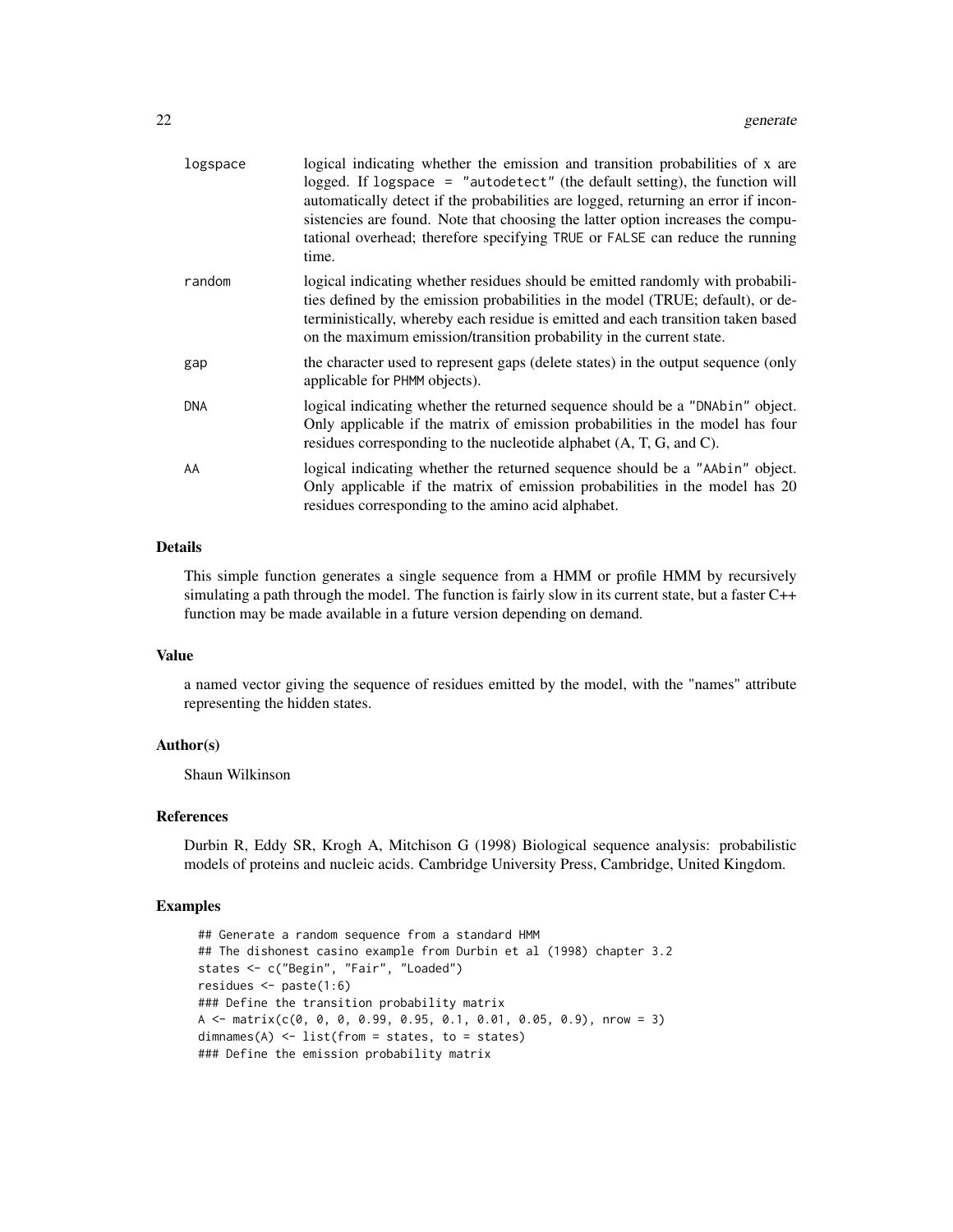#### <span id="page-22-0"></span>globins 23

```
E <- matrix(c(rep(1/6, 6), rep(1/10, 5), 1/2), nrow = 2, byrow = TRUE)
dimnames(E) <- list(states = states[-1], residues = residues)
### Build and plot the HMM object
x \le - structure(list(A = A, E = E), class = "HMM")
plot(x, main = "Dishonest casino HMM")
### Generate a random sequence from the model
generate(x, size = 300)##
## Generate a random sequence from a profile HMM:
## Small globin alignment data from Durbin et al (1998) Figure 5.3
data(globins)
### Derive a profile hidden Markov model from the alignment
globins.PHMM <- derivePHMM(globins, residues = "AMINO", seqweights = NULL)
plot(globins.PHMM, main = "Profile hidden Markov model for globins")
### Simulate a random sequence from the model
suppressWarnings(RNGversion("3.5.0"))
set.seed(999)
simulation <- generate(globins.PHMM, size = 20)
simulation ## "F" "S" "A" "N" "N" "D" "W" "E"
### Names attribute indicates that all residues came from "match" states
```
<span id="page-22-1"></span>

globins *Globin protein alignment.*

#### Description

The small globin protein alignment from figure 5.3 of Durbin et al (1998).

#### Usage

globins

# Format

a 7 x 10 character matrix with ten columns of a multiple alignment of globin amino acid sequences from Durbin et al (1998) chapter 5.3.

#### Source

Durbin R, Eddy SR, Krogh A, Mitchison G (1998) Biological sequence analysis: probabilistic models of proteins and nucleic acids. Cambridge University Press, Cambridge, United Kingdom.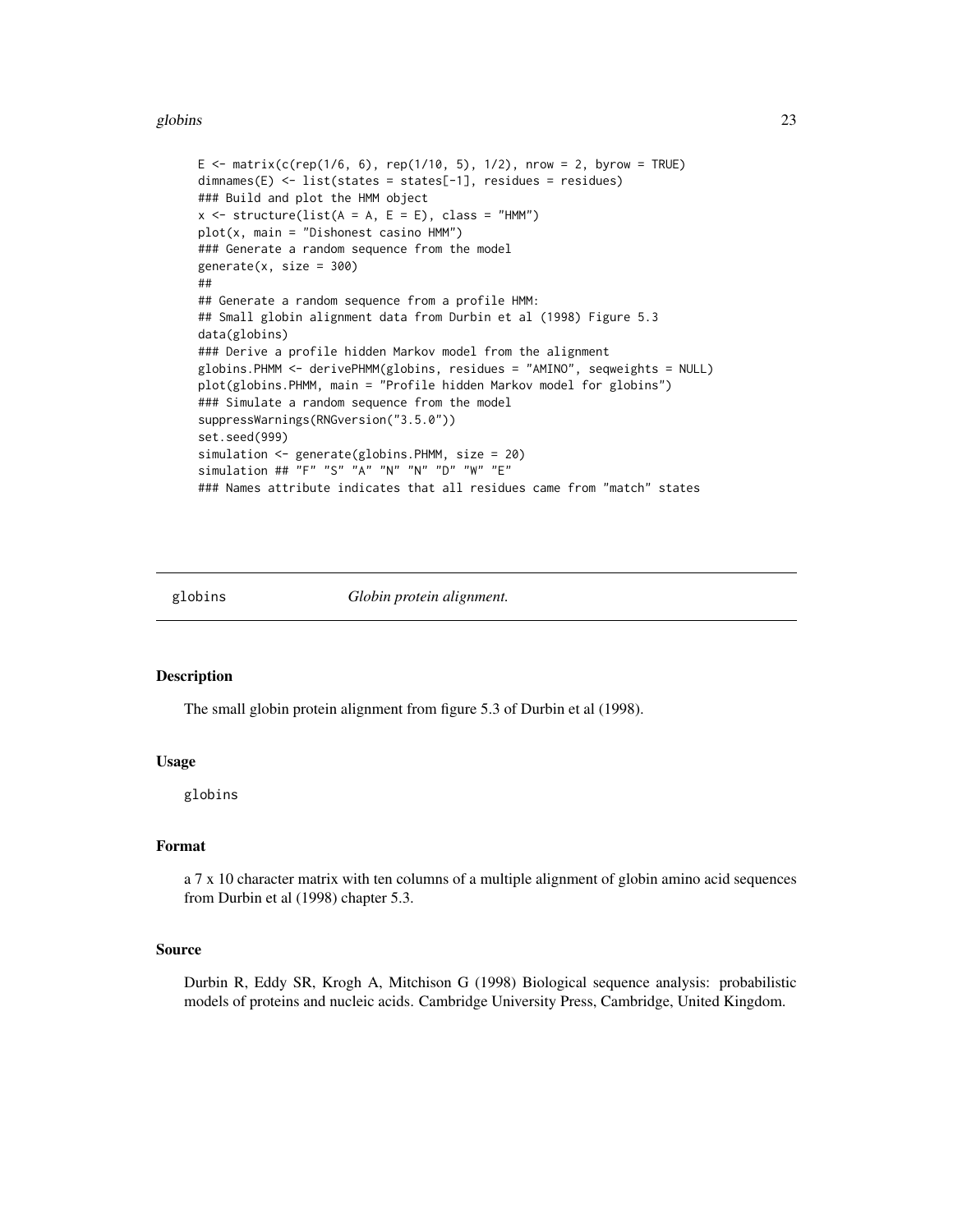<span id="page-23-0"></span>

#### Description

"logsum" takes a vector of logged probabilities (neagtive values) and returns its sum.

# Usage

logsum(x)

# Arguments

x a numeric vector of logged probabilities.

# Details

This is a simple compiled function that exponentiates the values in the input vector, finds their sum, and returns the log of that value.

#### Value

returns a single numeric value representing the logged sum of the values in the input vector.

# Author(s)

Shaun Wilkinson

<span id="page-23-1"></span>map *Optimized profile HMM construction.*

#### Description

Assigns match and insert states to alignment columns using the maximum *a posteriori* algorithm outlined in Durbin et al (1998) chapter 5.7.

# Usage

```
map(x, seqweights = NULL, residues = NULL, gap = "-",
 endchar = "?", pseudocounts = "background", lambda = 0,
  qa = NULL, qe = NULL, cp = TRUE)
```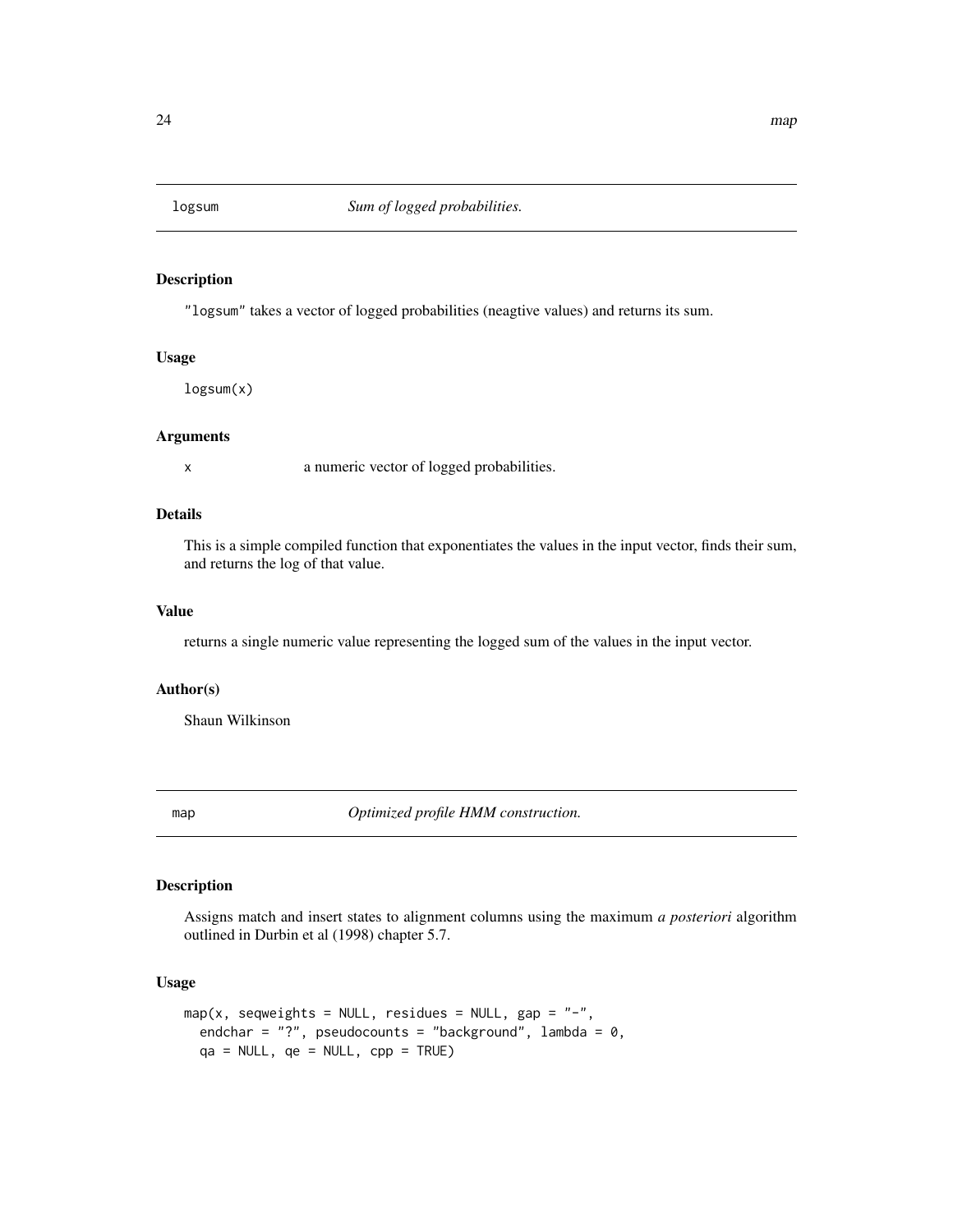#### $map$  25

# Arguments

| х            | a matrix of aligned sequences. Accepted modes are "character" and "raw" (the<br>latter being used for "DNAbin" and "AAbin" objects).                                                                                                                                                                                                                                                                                                                                                                                                                                                                                                                                                                                                                                                                                                  |
|--------------|---------------------------------------------------------------------------------------------------------------------------------------------------------------------------------------------------------------------------------------------------------------------------------------------------------------------------------------------------------------------------------------------------------------------------------------------------------------------------------------------------------------------------------------------------------------------------------------------------------------------------------------------------------------------------------------------------------------------------------------------------------------------------------------------------------------------------------------|
| seqweights   | either NULL (default; all sequences are given weights of 1) or a numeric vector<br>the same length as x representing the sequence weights used to derive the model.                                                                                                                                                                                                                                                                                                                                                                                                                                                                                                                                                                                                                                                                   |
| residues     | either NULL (default; emitted residues are automatically detected from the se-<br>quences), a case sensitive character vector specifying the residue alphabet, or<br>one of the character strings "RNA", "DNA", "AA", "AMINO". Note that the<br>default option can be slow for large lists of character vectors. Furthermore,<br>the default setting residues = NULL will not detect rare residues that are not<br>present in the sequences, and thus will not assign them emission probabilities in<br>the model. Specifying the residue alphabet is therefore recommended unless x<br>is a "DNAbin" or "AAbin" object.                                                                                                                                                                                                              |
| gap          | the character used to represent gaps in the alignment matrix (if applicable). Ig-<br>nored for "DNAbin" or "AAbin" objects. Defaults to "-" otherwise.                                                                                                                                                                                                                                                                                                                                                                                                                                                                                                                                                                                                                                                                                |
| endchar      | the character used to represent unknown residues in the alignment matrix (if ap-<br>plicable). Ignored for "DNAbin" or "AAbin" objects. Defaults to "?" otherwise.                                                                                                                                                                                                                                                                                                                                                                                                                                                                                                                                                                                                                                                                    |
| pseudocounts | character string, either "background", Laplace" or "none". Used to account for<br>the possible absence of certain transition and/or emission types in the input se-<br>quences. If pseudocounts = "background" (default), pseudocounts are calcu-<br>lated from the background transition and emission frequencies in the sequences.<br>If pseudocounts $=$ "Laplace" one of each possible transition and emission<br>type is added to the transition and emission counts. If pseudocounts = "none"<br>no pseudocounts are added (not generally recommended, since low frequency<br>transition/emission types may be excluded from the model). Alternatively this<br>argument can be a two-element list containing a matrix of transition pseudo-<br>counts as its first element and a matrix of emission pseudocounts as its second. |
| lambda       | penalty parameter used to favour models with fewer match states. Equivalent<br>to the log of the prior probability of marking each column (Durbin et al 1998,<br>chapter 5.7).                                                                                                                                                                                                                                                                                                                                                                                                                                                                                                                                                                                                                                                        |
| qa           | an optional named 9-element vector of background transition probabilities with<br>dimnames(qa) = c("DD", "DM", "DI", "MD", "MM","MI", "ID", "IM", "II"),<br>where M, I and D represent match, insert and delete states, respectively. If NULL,<br>background transition probabilities are estimated from the sequences.                                                                                                                                                                                                                                                                                                                                                                                                                                                                                                               |
| qe           | an optional named vector of background emission probabilities the same length<br>as the residue alphabet (i.e. 4 for nucleotides and 20 for amino acids) and with<br>corresponding names (i.e. c("A", "T","G", "C") for DNA). If qe = NULL,<br>background emission probabilities are automatically derived from the sequences.                                                                                                                                                                                                                                                                                                                                                                                                                                                                                                        |
| cpp          | logical, indicates whether the dynamic programming matrix should be filled us-<br>ing compiled C++ functions (default; many times faster). The FALSE option is<br>primarily retained for bug fixing and experimentation.                                                                                                                                                                                                                                                                                                                                                                                                                                                                                                                                                                                                              |

# Details

see Durbin et al (1998) chapter 5.7 for details of the maximum *a posteriori* algorithm for optial match and insert state assignment.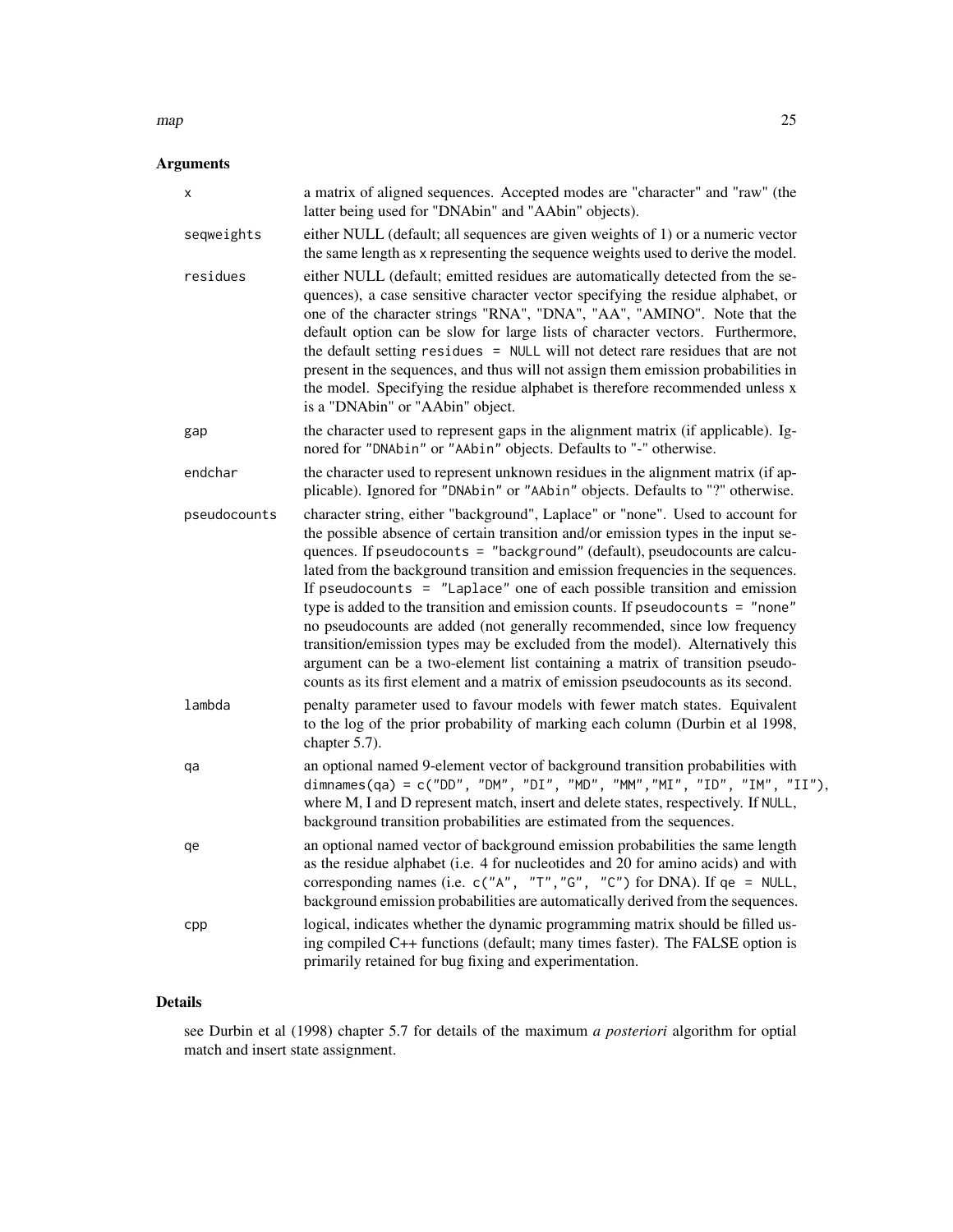# <span id="page-25-0"></span>Value

a logical vector with length =  $ncol(x)$  indicating the columns to be assigned as match states (TRUE) and those assigned as inserts (FALSE).

# Author(s)

Shaun Wilkinson

# References

Durbin R, Eddy SR, Krogh A, Mitchison G (1998) Biological sequence analysis: probabilistic models of proteins and nucleic acids. Cambridge University Press, Cambridge, United Kingdom.

# See Also

[derivePHMM](#page-13-1)

# Examples

```
## Maximum a posteriori assignment of match states to the small
## alignment example in Figure 5.3, Durbin et al (1998)
data(globins)
map(globins)
```
<span id="page-25-1"></span>

plot.HMM *Plot standard hidden Markov models.*

#### Description

plot.HMM provides a visual representation of a standard hidden Markov model.

#### Usage

```
## S3 method for class 'HMM'
plot(x, just = "center", array = 1, textexp = 1,begin = False, ...
```
# Arguments

| X         | an object of class "HMM".                                                                                                             |
|-----------|---------------------------------------------------------------------------------------------------------------------------------------|
| just      | a character string giving the justfication of the plot relative to the device. Ac-<br>cepted values are "left", "center" and "right". |
| arrexp    | the expansion factor to be applied to the arrows in the plot.                                                                         |
| textexp   | the expansion factor to be applied to the text in the plot.                                                                           |
| begin     | logical indicating whether the begin/end state should be plotted. Defaults to<br>FALSE.                                               |
| $\ddotsc$ | additional arguments to be passed to plot.                                                                                            |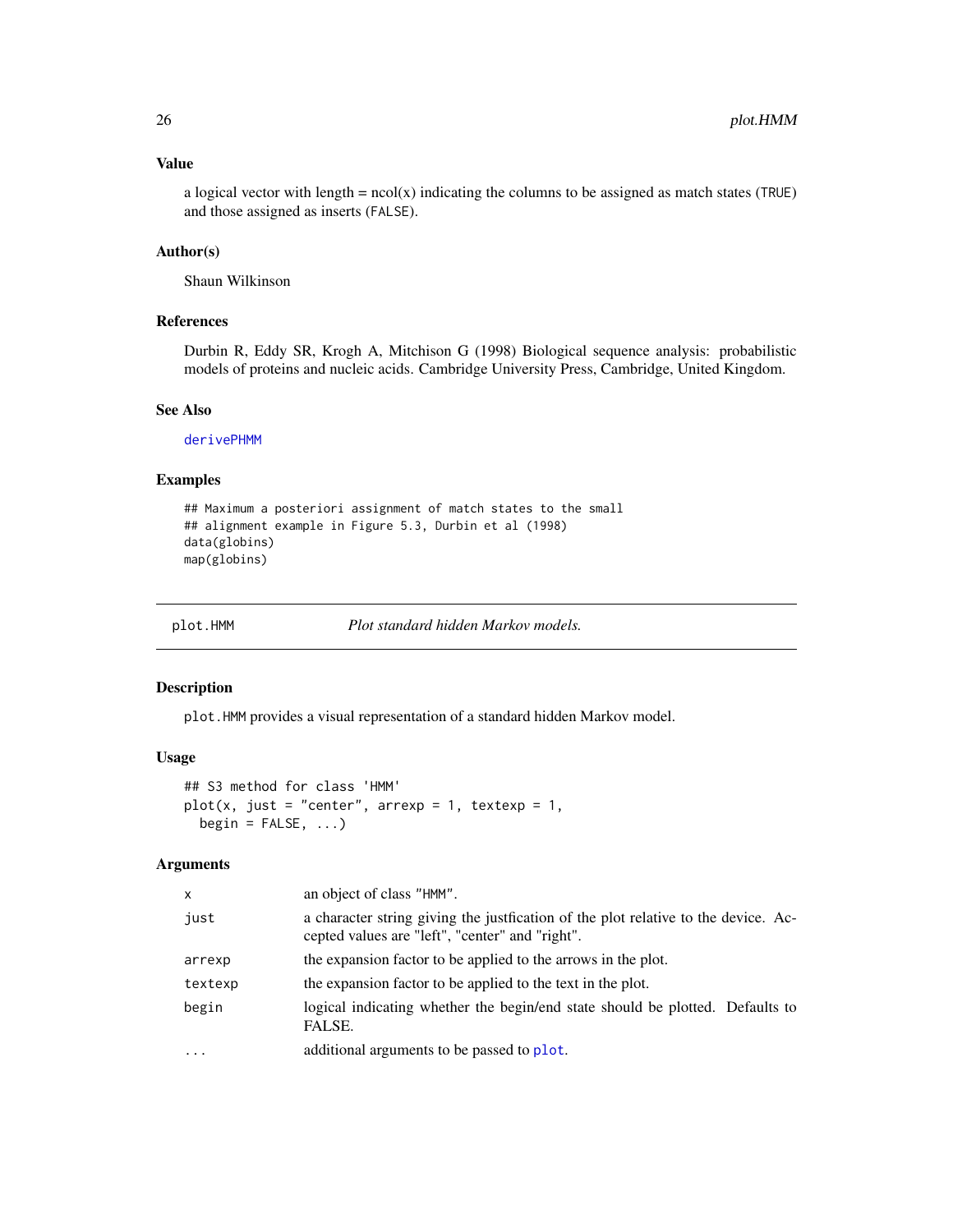#### <span id="page-26-0"></span>plot.PHMM 27

#### Details

"plot.HMM" Plots a "HMM" object as a directed graph. States (rectangles) are interconnected by directed lines with line-weights proportional to the transition probabilities between the states.

#### Value

NULL (invisibly).

#### Author(s)

Shaun Wilkinson

#### References

Durbin R, Eddy SR, Krogh A, Mitchison G (1998) Biological sequence analysis: probabilistic models of proteins and nucleic acids. Cambridge University Press, Cambridge, United Kingdom.

Durbin R, Eddy SR, Krogh A, Mitchison G (1998) Biological sequence analysis: probabilistic models of proteins and nucleic acids. Cambridge University Press, Cambridge, United Kingdom.

#### See Also

[plot.PHMM](#page-26-1)

#### Examples

```
## the dishonest casino example from Durbin et al (1998)
states <- c("Begin", "Fair", "Loaded")
residues = paste(1:6)
A <- matrix(c(0, 0, 0, 0.99, 0.95, 0.1, 0.01, 0.05, 0.9), nrow = 3)
dimnames(A) <- list(from = states, to = states)
E <- matrix(c(rep(1/6, 6), rep(1/10, 5), 1/2), nrow = 2, byrow = TRUE)
dimnames(E) <- list(states = states[-1], residues = residues)
x \le - structure(list(A = A, E = E), class = "HMM")
plot(x, main = "Dishonest casino hidden Markov model")
```
<span id="page-26-1"></span>plot.PHMM *Plot profile hidden Markov models.*

# **Description**

plot.PHMM provides a visual representation of a profile hidden Markov model.

#### Usage

```
## S3 method for class 'PHMM'
plot(x, from = "start", to = "end", just = "center",\ar{r}exp = 1, textexp = 1, ...)
```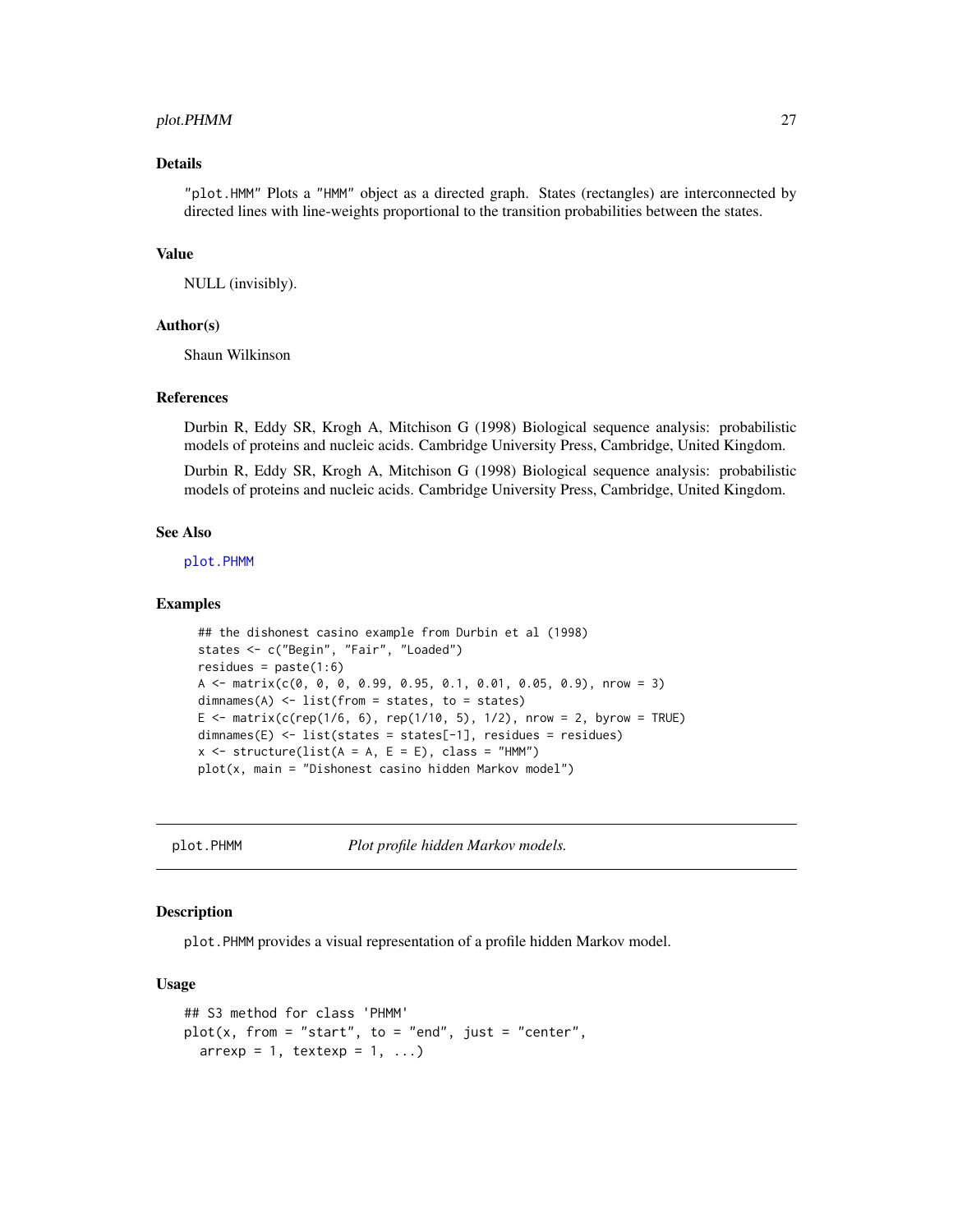#### <span id="page-27-0"></span>Arguments

| $\mathsf{x}$ | an object of class "PHMM".                                                                                                              |
|--------------|-----------------------------------------------------------------------------------------------------------------------------------------|
| from         | an integer giving the module number to start the plot sequence from. Also ac-<br>cepts the chracter string "start" (module 0; default). |
| to           | an integer giving the module number to terminate the plot sequence. Also ac-<br>cepts the chracter string "end" (default).              |
| just         | a character string giving the just fication of the plot relative to the device. Ac-<br>cepted values are "left", "center" and "right".  |
| arrexp       | the expansion factor to be applied to the arrows in the plot.                                                                           |
| textexp      | the expansion factor to be applied to the text in the plot.                                                                             |
| $\ddotsc$    | additional arguments to be passed to plot.                                                                                              |

# Details

"plot.PHMM" Plots a "PHMM" object as a directed graph with sequential modules consisting of squares, diamonds and circles representing match, insert and delete states, respectively. Modules are interconnected by directed lines with line-weights proportional to the transition probabilities between the states. Since the plotted models are generally much longer than they are high, it is usually better to output the plot to a PDF file as demonstrated in the example below.

#### Value

NULL (invisibly).

# Author(s)

Shaun Wilkinson

# References

Durbin R, Eddy SR, Krogh A, Mitchison G (1998) Biological sequence analysis: probabilistic models of proteins and nucleic acids. Cambridge University Press, Cambridge, United Kingdom.

#### See Also

[plot.HMM](#page-25-1)

```
## Small globin alignment example from Durbin et al (1998) Figure 5.3
data(globins)
## derive a profile hidden Markov model from the alignment
globins.PHMM <- derivePHMM(globins, residues = "AMINO", seqweights = NULL)
## plot the PHMM
plot(globins.PHMM, main = "Profile hidden Markov model for globins")
##
## derive a profile hidden Markov model from the woodmouse dataset in the
## ape package
```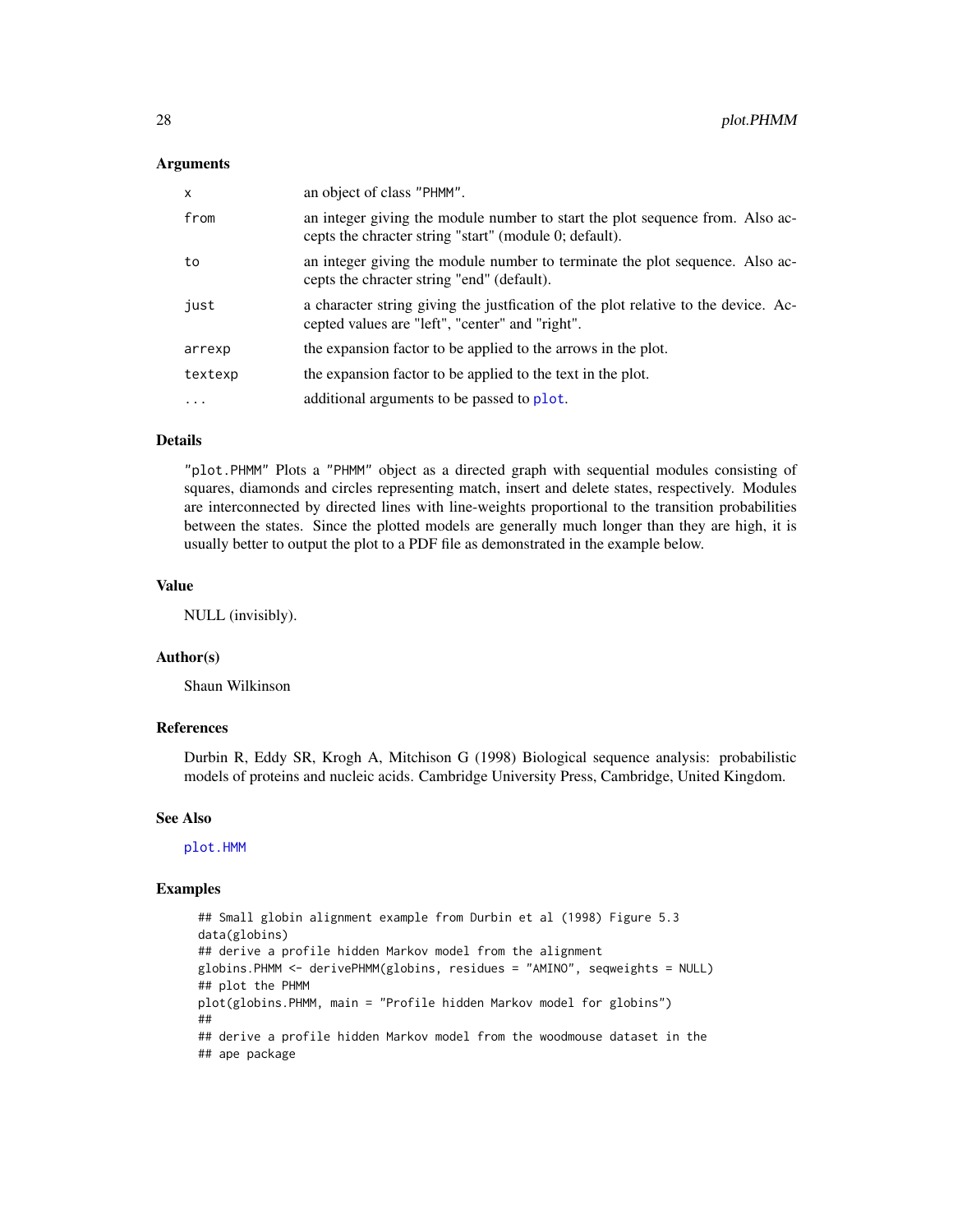#### <span id="page-28-0"></span>posterior and the contract of the contract of the contract of the contract of the contract of the contract of the contract of the contract of the contract of the contract of the contract of the contract of the contract of

```
library(ape)
data(woodmouse)
woodmouse.PHMM <- derivePHMM(woodmouse)
## plot partial model to viewer device
plot(woodmouse.PHMM, from = 0, to = 5)## plot the entire model to a PDF in the current working directory
tmpf <- tempfile(fileext = ".pdf")
nr <- ceiling((woodmouse.PHMM$size + 2)/10)
pdf(file = tmpf, width = 8.27, height = nr * 2)
par(mfrow = c(nr, 1), mar = c(0, 0, 0, 0) + 0.1)from <-0to <- 10
for(i in 1:nr){
 plot(woodmouse.PHMM, from = from, to = to, just = "left")
 from <- from + 10
 to <- min(to + 10, woodmouse.PHMM$size + 1)
}
dev.off()
```
<span id="page-28-1"></span>

posterior *Posterior decoding.*

# Description

Calculate the posterior probability of a sequence given a model.

# Usage

```
posterior(x, y, ...)
## S3 method for class 'HMM'
posterior(x, y, logspace = "autodetect", cp = TRUE, ...)## S3 method for class 'PHMM'
posterior(x, y, logspace = "autodetect", cp = TRUE,...)
```
# Arguments

| X        | an object of class 'HMM' or 'PHMM'.                                                                                                                |
|----------|----------------------------------------------------------------------------------------------------------------------------------------------------|
| У        | a vector of mode "character" or "raw" (a "DNAbin" or "AAbin" object) repre-<br>senting a single sequence hypothetically emitted by the model in x. |
| $\cdots$ | additional arguments to be passed between methods.                                                                                                 |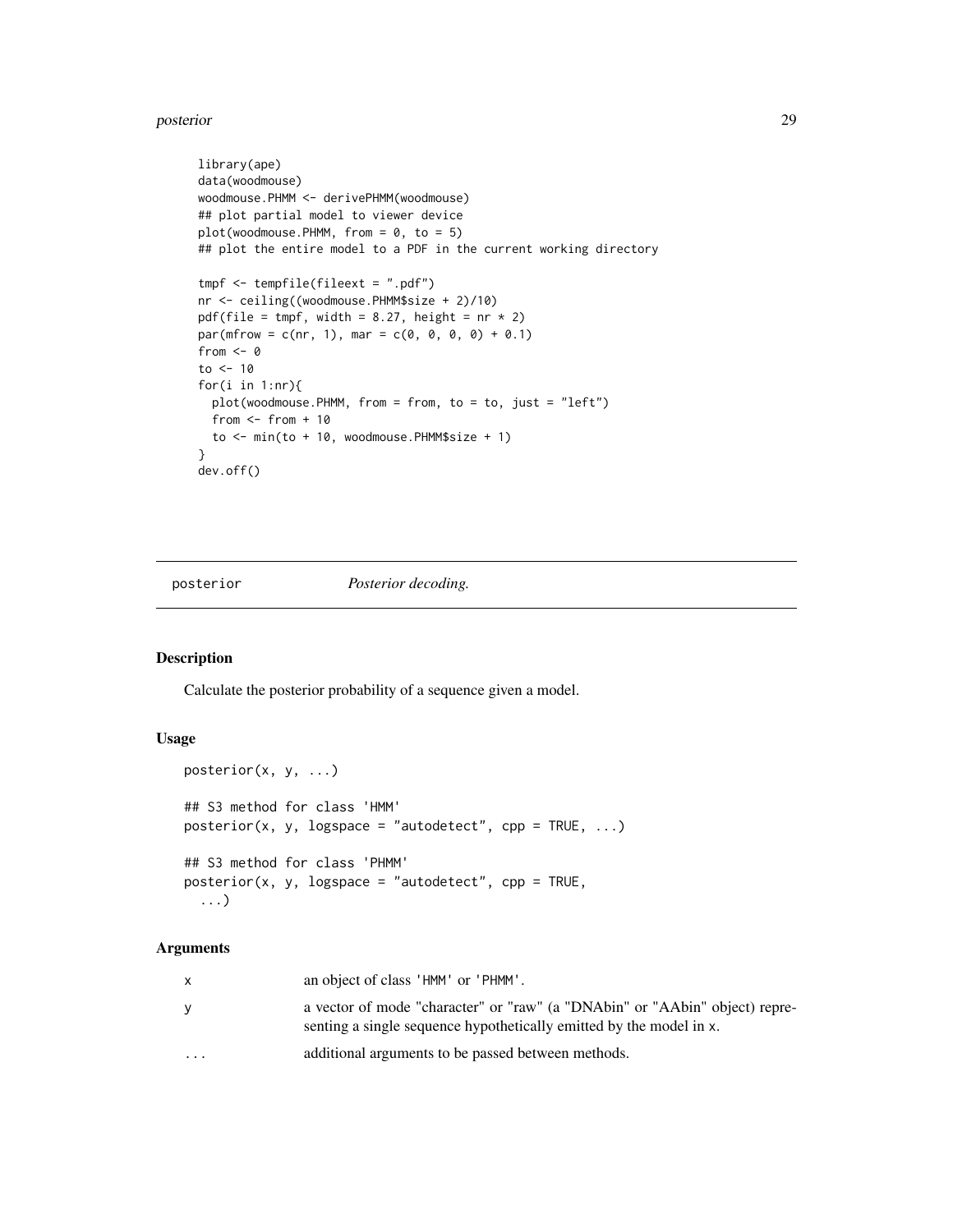<span id="page-29-0"></span>

| logspace | logical indicating whether the emission and transition probabilities of x are                                                                                    |
|----------|------------------------------------------------------------------------------------------------------------------------------------------------------------------|
|          | logged. If logspace = "autodetect" (default setting), the function will auto-                                                                                    |
|          | matically detect if the probabilities are logged, returning an error if inconsisten-                                                                             |
|          | cies are found. Note that choosing the latter option increases the computational<br>overhead; therefore specifying TRUE or FALSE can reduce the running time.    |
| cpp      | logical, indicates whether the dynamic programming matrix should be filled us-<br>ing compiled C++ functions (default; many times faster). The R version is pri- |
|          | marily retained for bug-fixing and experimentation.                                                                                                              |

# Details

See Durbin et al (1998) chapter 3.2 for details on the calculation and interpretation of posterior state probabilities. Currently no method is available for profile HMMs, but this may be included in a future version if required.

#### Value

a vector, matrix or array of posterior probabilities.

#### Author(s)

Shaun Wilkinson

# References

Durbin R, Eddy SR, Krogh A, Mitchison G (1998) Biological sequence analysis: probabilistic models of proteins and nucleic acids. Cambridge University Press, Cambridge, United Kingdom.

#### See Also

[forward](#page-18-1), [backward](#page-8-1), [Viterbi](#page-37-1)

```
## Posterior decoding for standard hidden Markov models
## The dishonest casino example from Durbin et al (1998) chapter 3.2
states <- c("Begin", "Fair", "Loaded")
residues <- paste(1:6)
### Define the transition probability matrix
A \leq matrix(c(0, 0, 0, 0.99, 0.95, 0.1, 0.01, 0.05, 0.9), nrow = 3)
dimnames(A) \leq list(from = states, to = states)
### Define the emission probability matrix
E <- matrix(c(rep(1/6, 6), rep(1/10, 5), 1/2), nrow = 2, byrow = TRUE)
dimnames(E) <- list(states = states[-1], residues = residues)
### Build and plot the HMM object
x \le structure(list(A = A, E = E), class = "HMM")
plot(x, main = "Dishonest casino HMM")
### Calculate posterior probabilities
data(casino)
casino.post <- posterior(x, casino)
plot(1:300, \text{casino.post}[1,], \text{type} = "l", \text{slab} = "Roll number",
```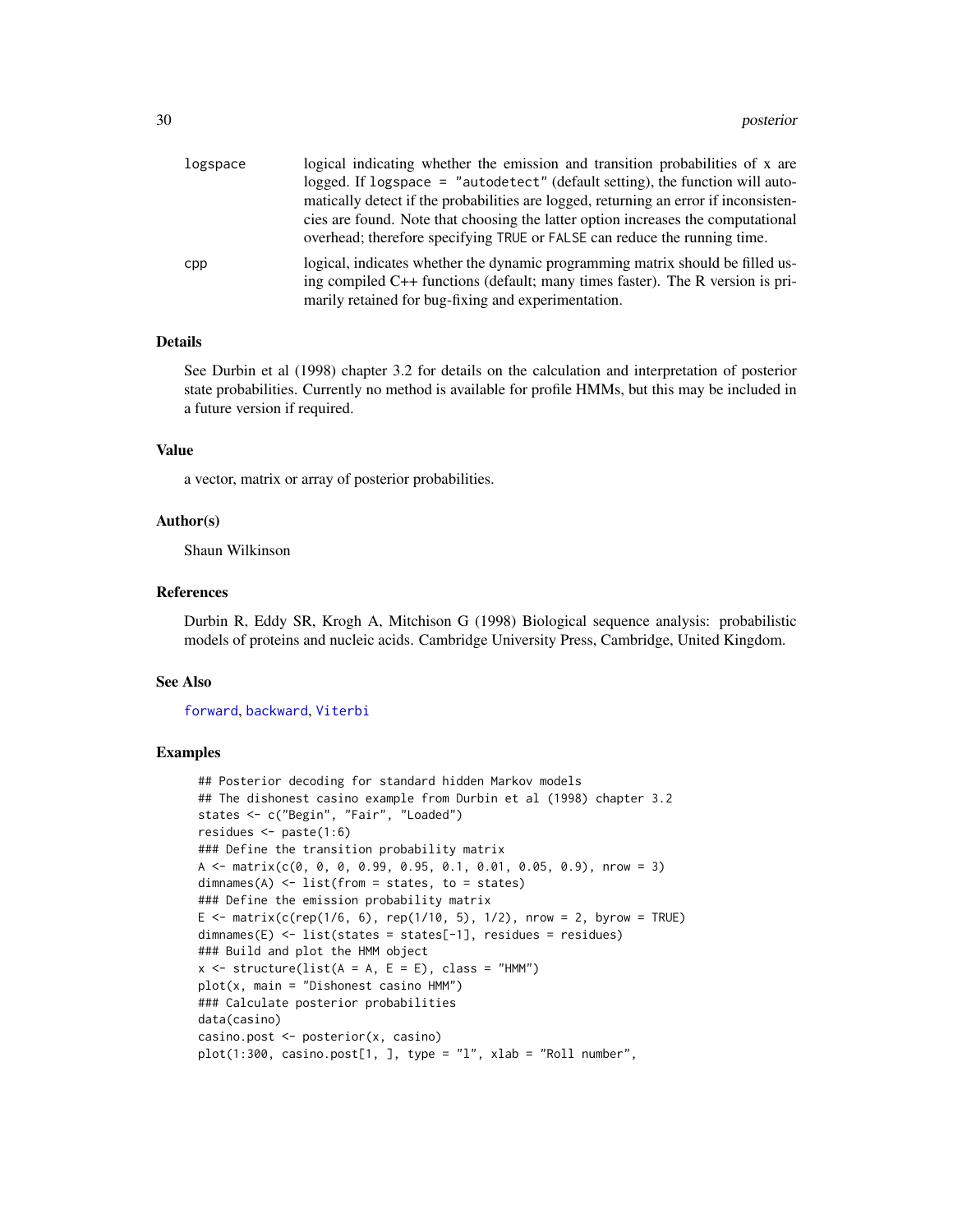<span id="page-30-0"></span>print 31

```
ylab = "Posterior probability of dice being fair",
main = "The dishonest casino")
```
# print *Print summary methods.*

# Description

Print summary methods.

#### Usage

```
## S3 method for class 'PHMM'
print(x, \ldots)## S3 method for class 'HMM'
print(x, \ldots)## S3 method for class 'DPA'
print(x, \ldots)
```
#### Arguments

|         | object of various classes.                         |
|---------|----------------------------------------------------|
| $\cdot$ | additional arguments to be passed between methods. |

# Value

NULL (invisibly)

# Author(s)

Shaun Wilkinson

<span id="page-30-1"></span>

| Import profile hidden Markov models into R.<br>readPHMM |
|---------------------------------------------------------|
|                                                         |

# Description

The readPHMM function parses a HMMER3 text file into R and creates an object of class "PHMM".

# Usage

 $readPHMM(file = "", ...)$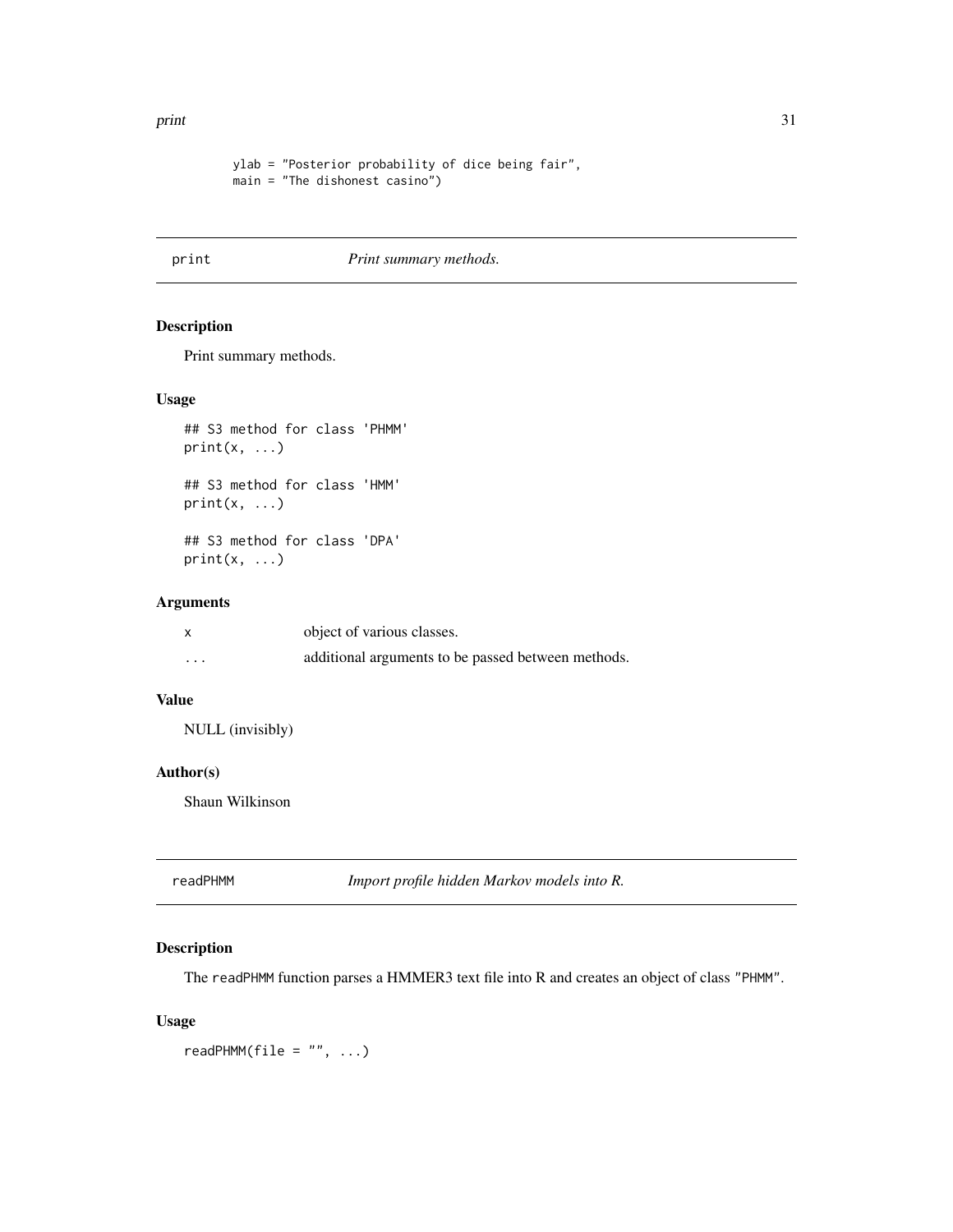<span id="page-31-0"></span>32 readPHMM

#### Arguments

| file    | the name of the file from which to read the model. |
|---------|----------------------------------------------------|
| $\cdot$ | further arguments to be passed to "scan".          |

#### Details

This function scans a HMMER3/f text file and creates an object of class "PHMM" in R. Note that unlike HMMER, the aphid package does not currently support position-specific background emission probabilities, and so only a single vector the same length as the reside alphabet is included as an element of the returned object. Also the function currently only parses the first profile HMM encountered in the text file, with subsequent models ignored.

# Value

an object of class "PHMM".

#### Author(s)

Shaun Wilkinson

# References

Finn RD, Clements J & Eddy SR (2011) HMMER web server: interactive sequence similarity searching. *Nucleic Acids Research*. 39, W29-W37. <http://hmmer.org/>.

HMMER: biosequence analysis using profile hidden Markov models. <http://www.hmmer.org>.

# See Also

[writePHMM](#page-42-1) for writing PHMM objects in HMMER3 text format.

```
## Derive a profile hidden Markov model from the small globin alignment
data(globins)
x <- derivePHMM(globins, residues = "AMINO", seqweights = NULL)
fl <- tempfile()
writePHMM(x, file = fl)
readPHMM(fl)
```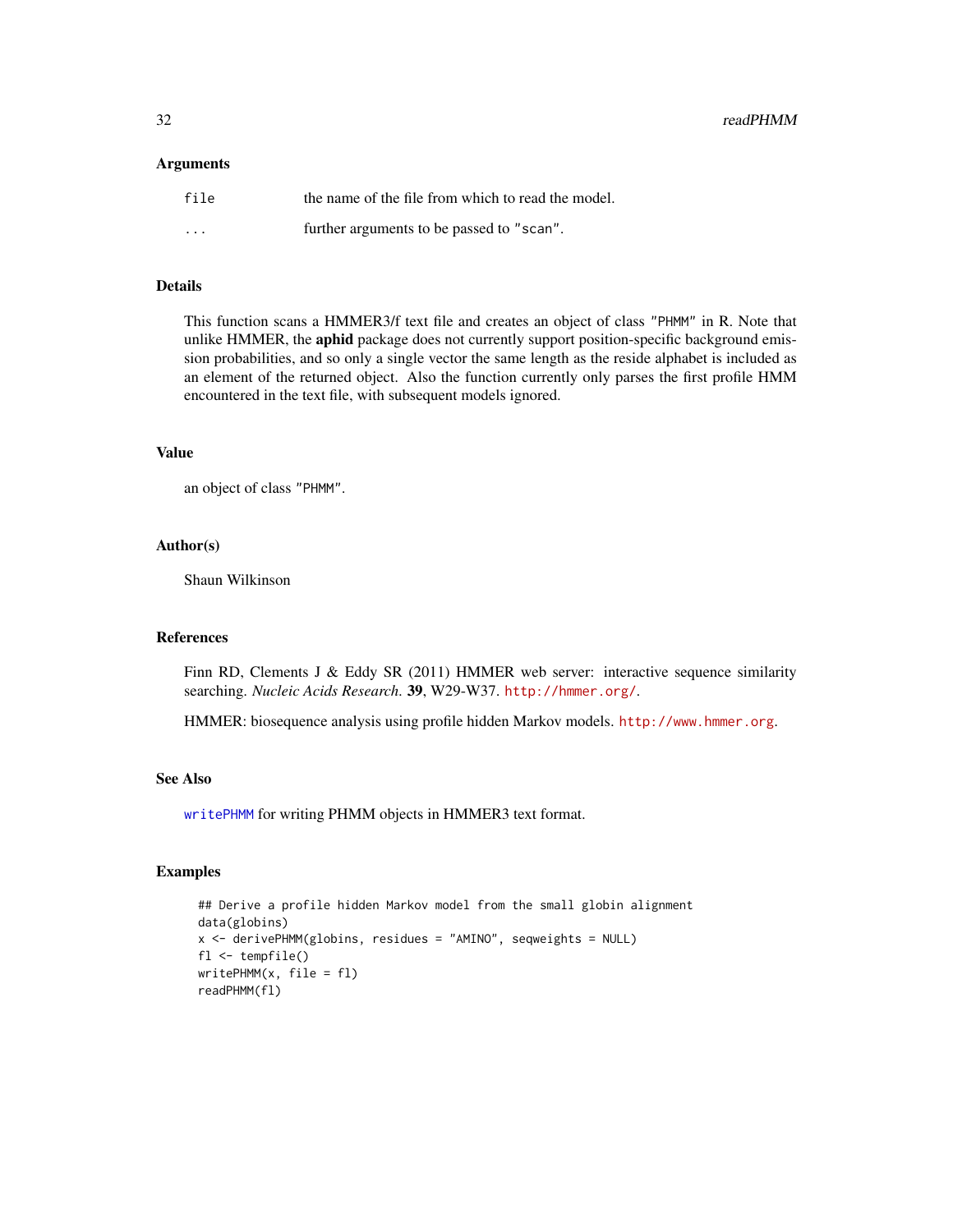<span id="page-32-2"></span><span id="page-32-0"></span>

#### Description

A dataset containing several popular substitution scoring matrices for DNA and amino acids.

#### Usage

substitution

# Format

A list of 71 matrices, most of which have 24 rows and 24 columns corresponding to the 20-letter amino acid alphabet plus the ambiguity codes B, Z, X and \*:

PAM the PAM matrices from PAM10 to PAM500.

BLOSUM the BLOSUM matrices from BLOSUM30 to BLOSUM100.

others also included are the DAYHOFF, GONNET, IDENTITY and MATCH substitution matrices for amino acids, and the NUC.4.2 and NUC.4.4 substitution matrices for DNA.

#### Source

<ftp://ftp.ncbi.nih.gov/blast/matrices/>

<span id="page-32-1"></span>

| aın |  |
|-----|--|
|     |  |

Iterative model refinement.

#### <span id="page-32-3"></span>Description

Update model parameters using a list of training sequences, with either the Viterbi training or Baum-Welch algorithm.

#### Usage

```
train(x, y, \ldots)## S3 method for class 'PHMM'
train(x, y, method = "Viterbi", seqweights = "Henikoff",
 wfactor = 1, k = 5, logspace = "autodetect", maxiter = 100,
 limit = 1, deltaLL = 1e-07, pseudocounts = "background",
 gap = "-", fixqa = FALSE, fixqe = FALSE, maxsize = NULL,
  inserts = "map", threshold = 0.5, lambda = 0, alignment = FALSE,
  cores = 1, quite = FALSE, ...)
```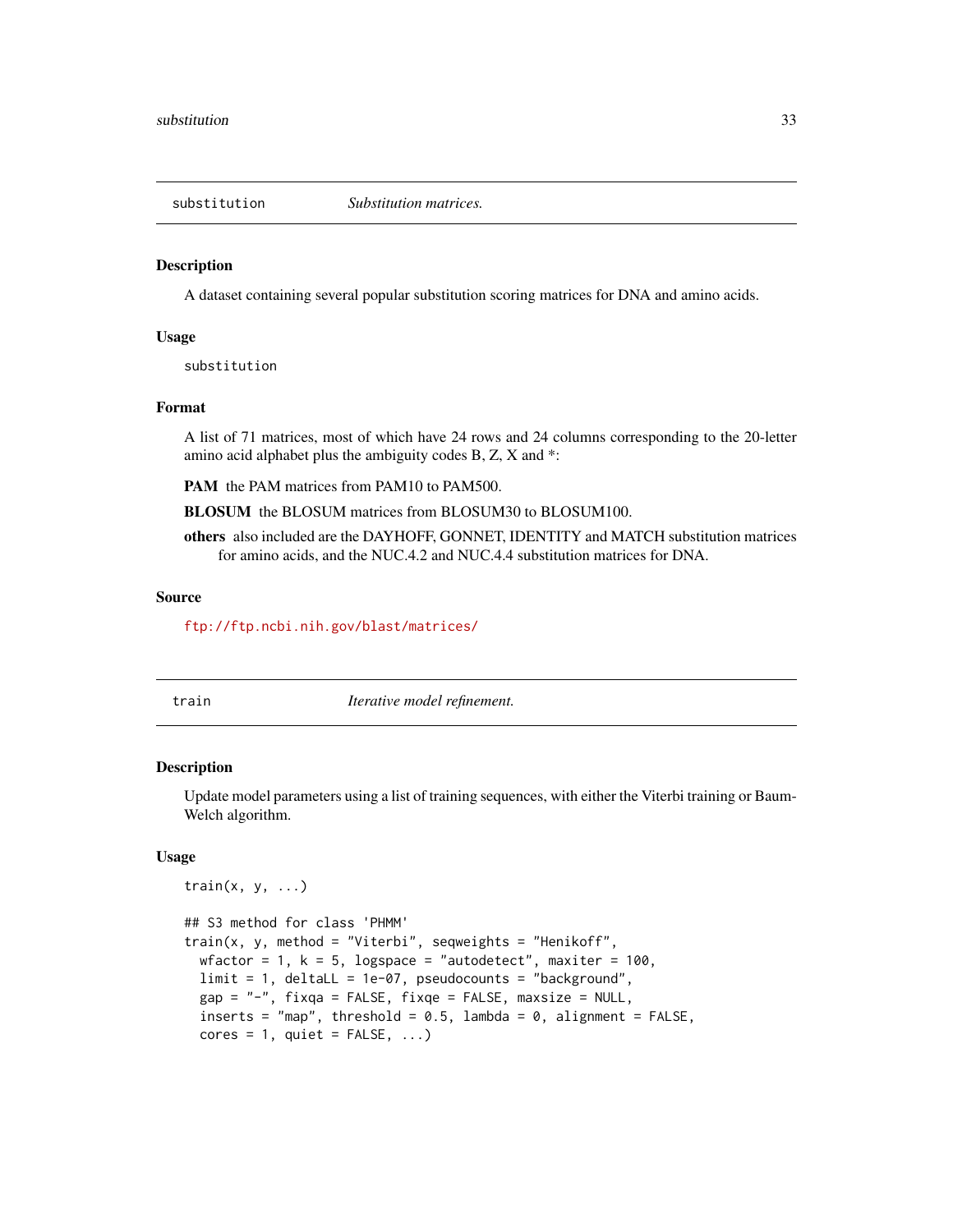```
## S3 method for class 'HMM'
train(x, y, method = "Viterbi", seqweights = NULL,
 wfactor = 1, maxiter = 100, deltaLL = 1e-07,
  logspace = "autodetect", quiet = FALSE, modelend = FALSE,
  pseudocounts = "Laplace", ...)
```
# Arguments

| Χ            | an object of class "HMM" or "PHMM" specifying the initial parameter values.                                                                                                                                                                                                                                                                                                                                                                                                                                                                                                                                                                                                                                                                               |  |
|--------------|-----------------------------------------------------------------------------------------------------------------------------------------------------------------------------------------------------------------------------------------------------------------------------------------------------------------------------------------------------------------------------------------------------------------------------------------------------------------------------------------------------------------------------------------------------------------------------------------------------------------------------------------------------------------------------------------------------------------------------------------------------------|--|
| У            | a list of training sequences whose hidden states are unknown. Accepted modes<br>are "character" and "raw" (for "DNAbin" and "AAbin" objects).                                                                                                                                                                                                                                                                                                                                                                                                                                                                                                                                                                                                             |  |
| $\cdots$     | aditional arguments to be passed to "Viterbi" (if method = "Viterbi") or<br>"forward" (if method = "BaumWelch").                                                                                                                                                                                                                                                                                                                                                                                                                                                                                                                                                                                                                                          |  |
| method       | a character string specifying the iterative model training method to use. Ac-<br>cepted methods are "Viterbi" (the default) and "BaumWelch".                                                                                                                                                                                                                                                                                                                                                                                                                                                                                                                                                                                                              |  |
| seqweights   | either NULL (all sequences are given weights of 1), a numeric vector the same<br>length as y representing the sequence weights used to derive the model, or a<br>character string giving the method to derive the weights from the sequences (see<br>weight).                                                                                                                                                                                                                                                                                                                                                                                                                                                                                             |  |
| wfactor      | numeric. The factor to multiply the sequence weights by. Defaults to 1.                                                                                                                                                                                                                                                                                                                                                                                                                                                                                                                                                                                                                                                                                   |  |
| k            | integer representing the k-mer size to be used in tree-based sequence weighting<br>(if applicable). Defaults to 5. Note that higher values of k may be slow to<br>compute and use excessive memory due to the large numbers of calculations<br>required.                                                                                                                                                                                                                                                                                                                                                                                                                                                                                                  |  |
| logspace     | logical indicating whether the emission and transition probabilities of x are<br>logged. If logspace = "autodetect" (default setting), the function will auto-<br>matically detect if the probabilities are logged, returning an error if inconsisten-<br>cies are found. Note that choosing the latter option increases the computational<br>overhead; therefore specifying TRUE or FALSE can reduce the running time.                                                                                                                                                                                                                                                                                                                                   |  |
| maxiter      | the maximum number of EM iterations or Viterbi training iterations to carry<br>out before the cycling process is terminated and the partially trained model is<br>returned. Defaults to 100.                                                                                                                                                                                                                                                                                                                                                                                                                                                                                                                                                              |  |
| limit        | the proportion of alignment rows that must be identical between subsequent<br>iterations for the Viterbi training algorithm to terminate. Defaults to 1.                                                                                                                                                                                                                                                                                                                                                                                                                                                                                                                                                                                                  |  |
| deltaLL      | numeric, the maximum change in log likelihood between EM iterations before<br>the cycling procedure is terminated (signifying model convergence). Defaults to<br>1E-07. Only applicable if method = "BaumWelch".                                                                                                                                                                                                                                                                                                                                                                                                                                                                                                                                          |  |
| pseudocounts | character string, either "background", Laplace" or "none". Used to account for<br>the possible absence of certain transition and/or emission types in the input se-<br>quences. If pseudocounts = "background" (default), pseudocounts are cal-<br>culated from the background transition and emission frequencies in the training<br>dataset. If pseudocounts = "Laplace" one of each possible transition and<br>emission type is added to the training dataset (default). If pseudocounts = "none"<br>no pseudocounts are added (not usually recommended, since low frequency tran-<br>sition/emission types may be excluded from the model). Alternatively this argu-<br>ment can be a two-element list containing a matrix of transition pseudocounts |  |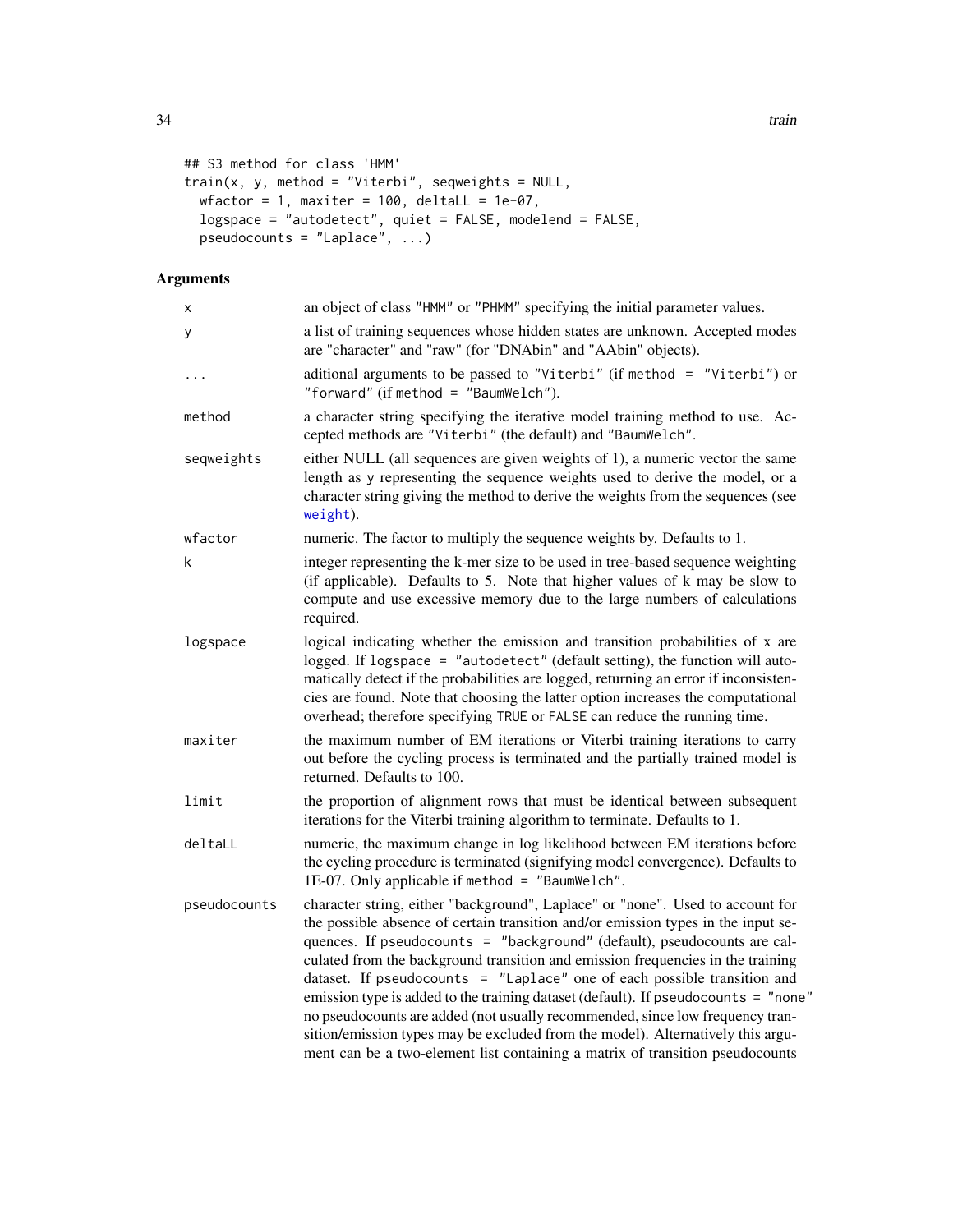|           | as its first element and a matrix of emission pseudocounts as its second. If this<br>option is selected, both matrices must have row and column names correspond-<br>ing with the residues (column names of emission matrix) and states (row and<br>column names of the transition matrix and row names of the emission matrix).<br>For standard HMMs the first row and column of the transition matrix should be<br>named "Begin".                                                                                                                                                                                                                                                                                                                                                              |
|-----------|--------------------------------------------------------------------------------------------------------------------------------------------------------------------------------------------------------------------------------------------------------------------------------------------------------------------------------------------------------------------------------------------------------------------------------------------------------------------------------------------------------------------------------------------------------------------------------------------------------------------------------------------------------------------------------------------------------------------------------------------------------------------------------------------------|
| gap       | the character used to represent gaps in the alignment matrix (if applicable). Ig-<br>nored for "DNAbin" or "AAbin" objects. Defaults to "-" otherwise.                                                                                                                                                                                                                                                                                                                                                                                                                                                                                                                                                                                                                                           |
| fixqa     | logical. Should the background transition probabilities be fixed (TRUE), or al-<br>lowed to vary between iterations (FALSE)? Defaults to FALSE. Only applicable<br>if method = $"Viterbi".$                                                                                                                                                                                                                                                                                                                                                                                                                                                                                                                                                                                                      |
| fixqe     | logical. Should the background emission probabilities be fixed (TRUE), or al-<br>lowed to vary between iterations (FALSE)? Defaults to FALSE. Only applicable<br>if method = $"Viterbi".$                                                                                                                                                                                                                                                                                                                                                                                                                                                                                                                                                                                                        |
| maxsize   | integer giving the upper bound on the number of modules in the PHMM. If<br>NULL (default) no maximum size is enforced.                                                                                                                                                                                                                                                                                                                                                                                                                                                                                                                                                                                                                                                                           |
| inserts   | character string giving the model construction method by which alignment columns<br>are marked as either match or insert states. Accepted methods include "threshold"<br>(only columns with fewer than a specified proportion of gaps form match states<br>in the model), "map" (default; match and insert columns are found using the<br>maximum a posteriori method outlined in Durbin et al (1998) chapter 5.7),<br>"inherited" (match and insert columns are inherited from the input align-<br>ment), and "none" (all columns are assigned match states in the model). Alter-<br>natively, insert columns can be specified manually by providing a logical vector<br>the same length as the number of columns in the alignment, with TRUE for insert<br>columns and FALSE for match states. |
| threshold | the maximum proportion of gaps for an alignment column to be considered for a<br>match state in the PHMM (defaults to 0.5). Only applicable when inserts = "threshold".<br>Note that the maximum a posteriori method works poorly for alignments with<br>few sequences, so the 'threshold' method is automatically used when the num-<br>ber of sequences is less than 5.                                                                                                                                                                                                                                                                                                                                                                                                                        |
| lambda    | penalty parameter used to favour models with fewer match states. Equivalent<br>to the log of the prior probability of marking each column (Durbin et al 1998,<br>chapter 5.7). Only applicable when inserts = $"map".$                                                                                                                                                                                                                                                                                                                                                                                                                                                                                                                                                                           |
| alignment | logical indicating whether the alignment used to derive the final model (if appli-<br>cable) should be included as an element of the returned PHMM object. Defaults<br>to FALSE.                                                                                                                                                                                                                                                                                                                                                                                                                                                                                                                                                                                                                 |
| cores     | integer giving the number of CPUs to parallelize the operation over. Defaults to<br>1, and reverts to 1 if x is not a list. This argument may alternatively be a 'cluster'<br>object, in which case it is the user's responsibility to close the socket connection<br>at the conclusion of the operation, for example by running parallel: : stopCluster(cores).<br>The string "autodetect" is also accepted, in which case the maximum number of<br>cores to use is one less than the total number of cores available. Note that in<br>this case there may be a tradeoff in terms of speed depending on the number and<br>size of sequences to be aligned, due to the extra time required to initialize the<br>cluster. Only applicable if x is an object of class "PHMM".                      |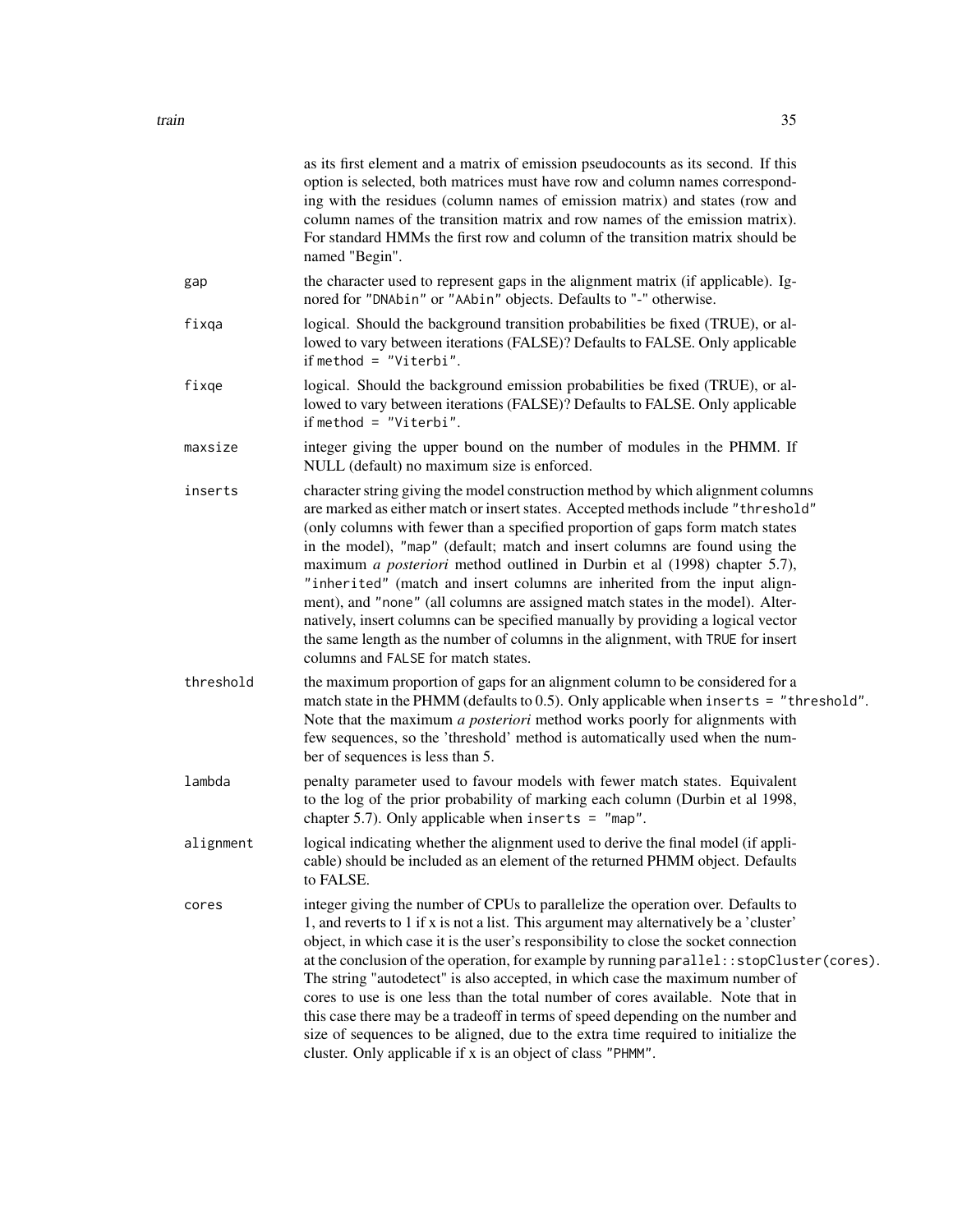<span id="page-35-0"></span>quiet logical indicating whether feedback should be printed to the console. modelend logical indicating whether transition probabilites to the end state of the standard hidden Markov model should be modeled (if applicable). Defaults to FALSE.

### Details

This function optimizes the parameters of a hidden Markov model (object class: "HMM") or profile hidden Markov model (object class: "PHMM") using the methods described in Durbin et al (1998) chapters 3.3 and 6.5, respectively. For standard HMMs, the function assumes the state sequence is unknown (as opposed to the [deriveHMM](#page-11-1) function, which is used when the state sequence is known). For profile HMMs, the input object is generally a list of non-aligned sequences rather than an alignment (for which the [derivePHMM](#page-13-1) function may be more suitable).

This function offers a choice of two model training methods, Viterbi training (also known as the segmental K-means algorithm (Juang & Rabiner 1990)), and the Baum Welch algorithm, a special case of the expectation-maximization (EM) algorithm that iteratively finds the locally (but not necessarily globally) optimal parameters of a HMM or PHMM.

The Viterbi training method is generally much faster, particularly for profile HMMs and when the multi-threading option is used (see the "cores" argument). The comparison in accuracy will depend on the nature of the problem, but personal experience suggests that the methods are comparable for training profile HMMs for DNA and amino acid sequences.

#### Value

an object of class "HMM" or "PHMM", depending on the input model x.

#### Author(s)

Shaun Wilkinson

#### References

Durbin R, Eddy SR, Krogh A, Mitchison G (1998) Biological sequence analysis: probabilistic models of proteins and nucleic acids. Cambridge University Press, Cambridge, United Kingdom.

Juang B-H, Rabiner LR (1990) The segmental K-means algorithm for estimating parameters of hidden Markov models. *IEEE Transactions on Acoustics, Speech, and Signal Processing*, 38, 1639- 1641.

#### See Also

[deriveHMM](#page-11-1) and [derivePHMM](#page-13-1) for maximum-likelihood parameter estimation when the training sequence states are known.

```
## Baum Welch training for standard HMMs:
## The dishonest casino example from Durbin et al (1998) chapter 3.2
states <- c("Begin", "Fair", "Loaded")
residues <- paste(1:6)
### Define the transition probability matrix
```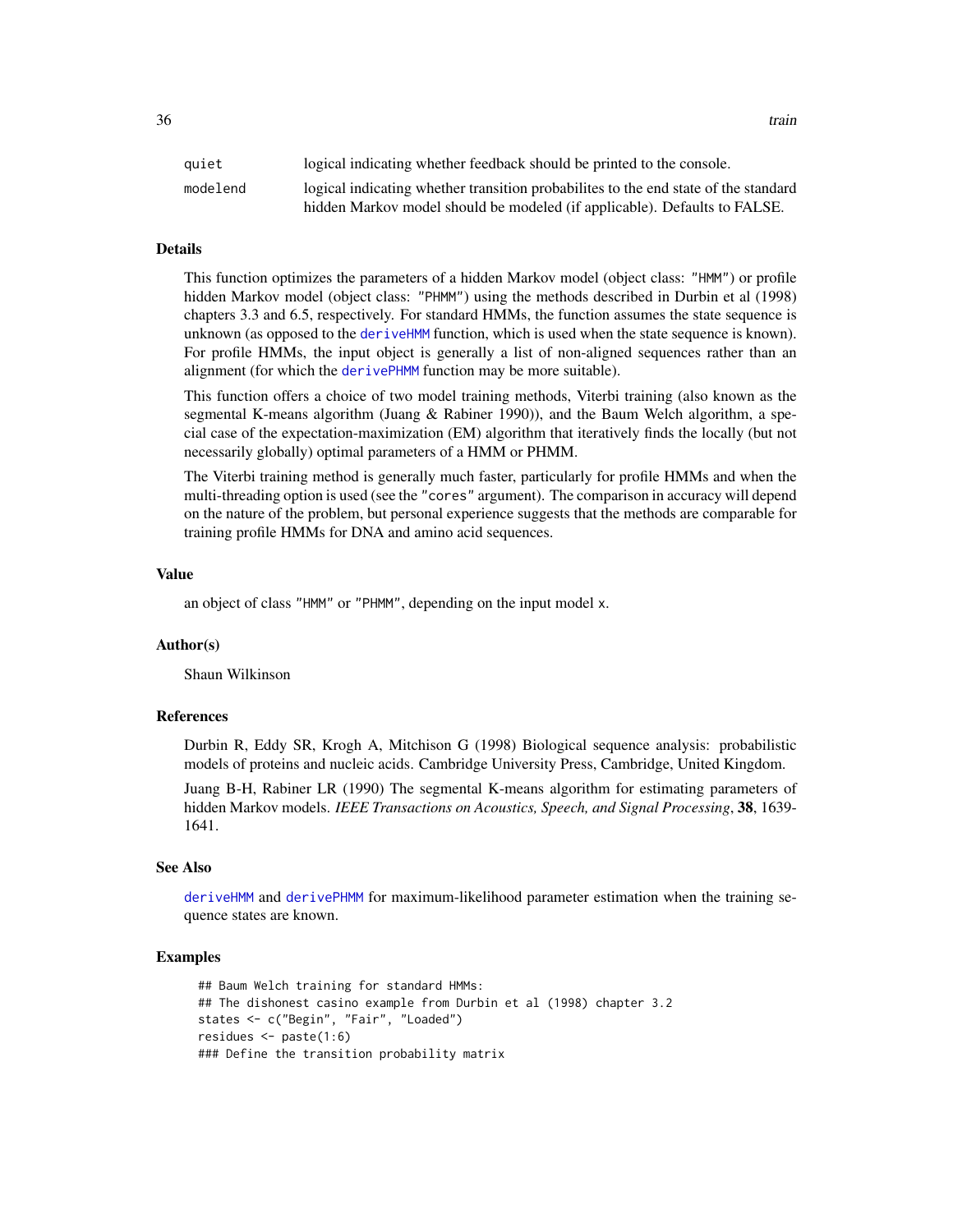#### <span id="page-36-0"></span>unalign 37

```
A \leq - matrix(c(0, 0, 0, 0.99, 0.95, 0.1, 0.01, 0.05, 0.9), nrow = 3)
dimnames(A) <- list(from = states, to = states)
### Define the emission probability matrix
E <- matrix(c(rep(1/6, 6), rep(1/10, 5), 1/2), nrow = 2, byrow = TRUE)
dimnames(E) <- list(states = states[-1], residues = residues)
### Build and plot the HMM object
x \le - structure(list(A = A, E = E), class = "HMM")
op <- par(no.readonly = TRUE)
par(mfrow = c(2, 1))plot(x, main = "Dishonest casino HMM before training")
data(casino)
x \le train(x, list(casino), method = "BaumWelch", deltaLL = 0.001)
plot(x, main = "Dishonest casino HMM after training")
par(op)
```
unalign *Deconstruct an alignment.*

#### Description

unalign deconstructs an alignment to a list of sequences.

# Usage

 $unalign(x, gap = "-'")$ 

# Arguments

| X   | a matrix of aligned sequences. Accepted modes are "character" and "raw" (for<br>"DNAbin" and "AAbin" objects).                       |
|-----|--------------------------------------------------------------------------------------------------------------------------------------|
| gap | the character used to represent gaps in the alignment matrix. Ignored for "DNAbin"<br>or "AAbin" objects. Defaults to "-" otherwise. |

#### Details

unalign works in the opposite way to [align](#page-1-1), reducing a matrix of aligned sequences to a list of sequences without gaps. "DNAbin" and "AAbin" matrix objects are supported (and recommended for biological sequence data)

#### Value

a list of sequences of the same mode and class as the input alignment (ie "DNAbin", "AAbin", or plain ASCII characters).

#### Author(s)

Shaun Wilkinson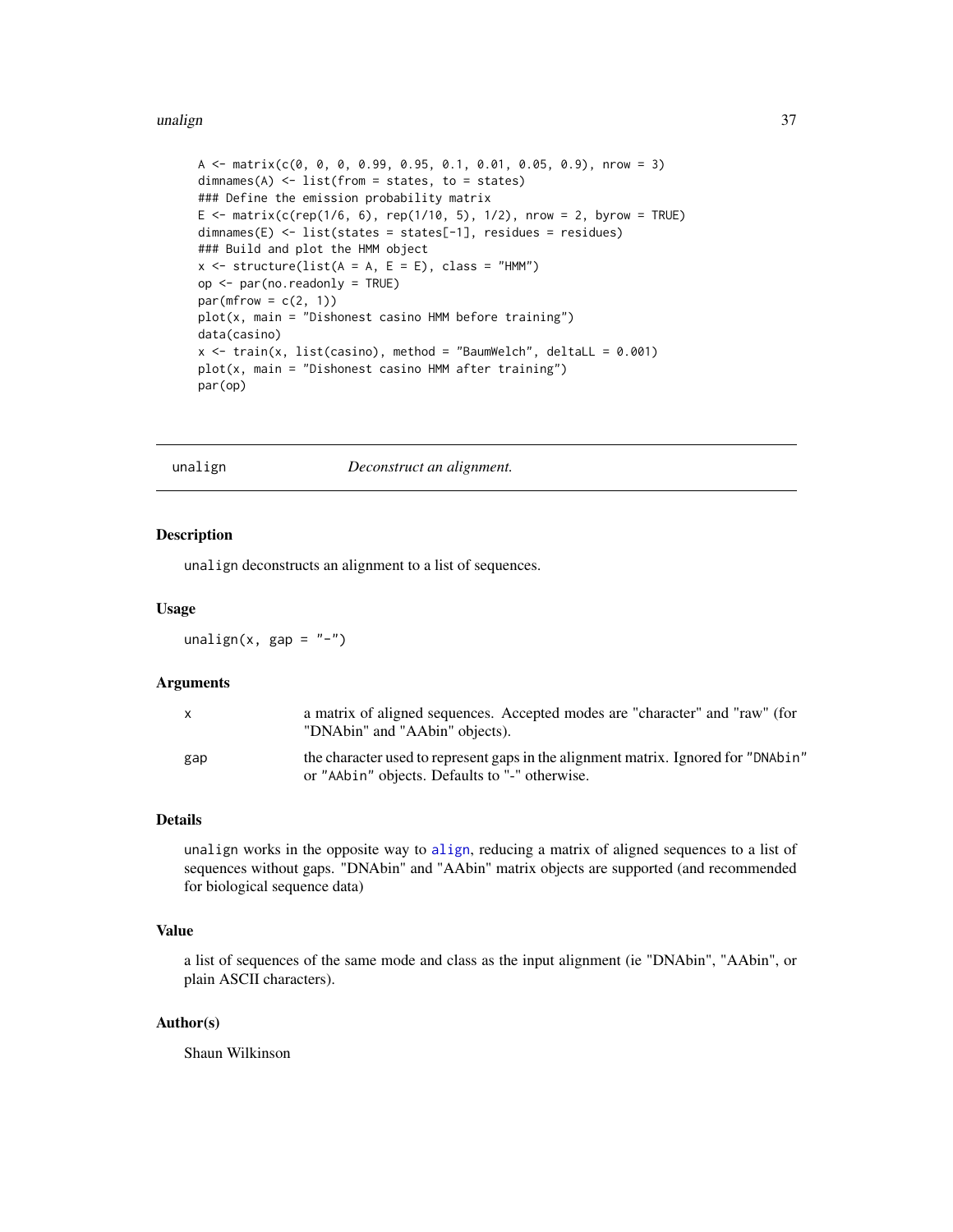38 Viterbi

#### See Also

[align](#page-1-1).

#### Examples

```
## Convert the woodmouse alignment in the ape package to a list of
## unaligned sequences
library(ape)
data(woodmouse)
x <- unalign(woodmouse)
```
<span id="page-37-1"></span>Viterbi *The Viterbi algorithm.*

#### Description

The Viterbi function finds the optimal path of a sequence through a HMM or PHMM and returns its full (log) probability or log-odds score.

#### Usage

```
Viterbi(x, y, ...)
## S3 method for class 'PHMM'
Viterbi(x, y, qe = NULL, logspace = "autodetect",
  type = "global", odds = TRUE, offset = \theta, windowspace = "all",
  DI = FALSE, ID = FALSE, cp = TRUE, ...)## S3 method for class 'HMM'
Viterbi(x, y, logspace = "autodetect", cpp = TRUE, \ldots)
## Default S3 method:
Viterbi(x, y, type = "global", d = 8, e = 2,
  residues = NULL, S = NULL, windowspace = "all", offset = 0,
  cpp = TRUE, ...
```
#### Arguments

x an object of class HMM or PHMM. Optionally, both x and y can be sequences (character vectors or DNAbin/AAbin objects), in which case the operation becomes either the Needleman-Wunch (global algnment) or Smith-Waterman (local alignment) algorithm.

y a vector of mode "character" or "raw" (a "DNAbin" or "AAbin" object) representing a single sequence hypothetically emitted by the model in x. Optionally, both x and y can be profile hidden Markov models (object class "PHMM"), in which case the sum of log-odds algorithm of Soding (2005) is used.

```
... additional arguments to be passed between methods.
```
<span id="page-37-0"></span>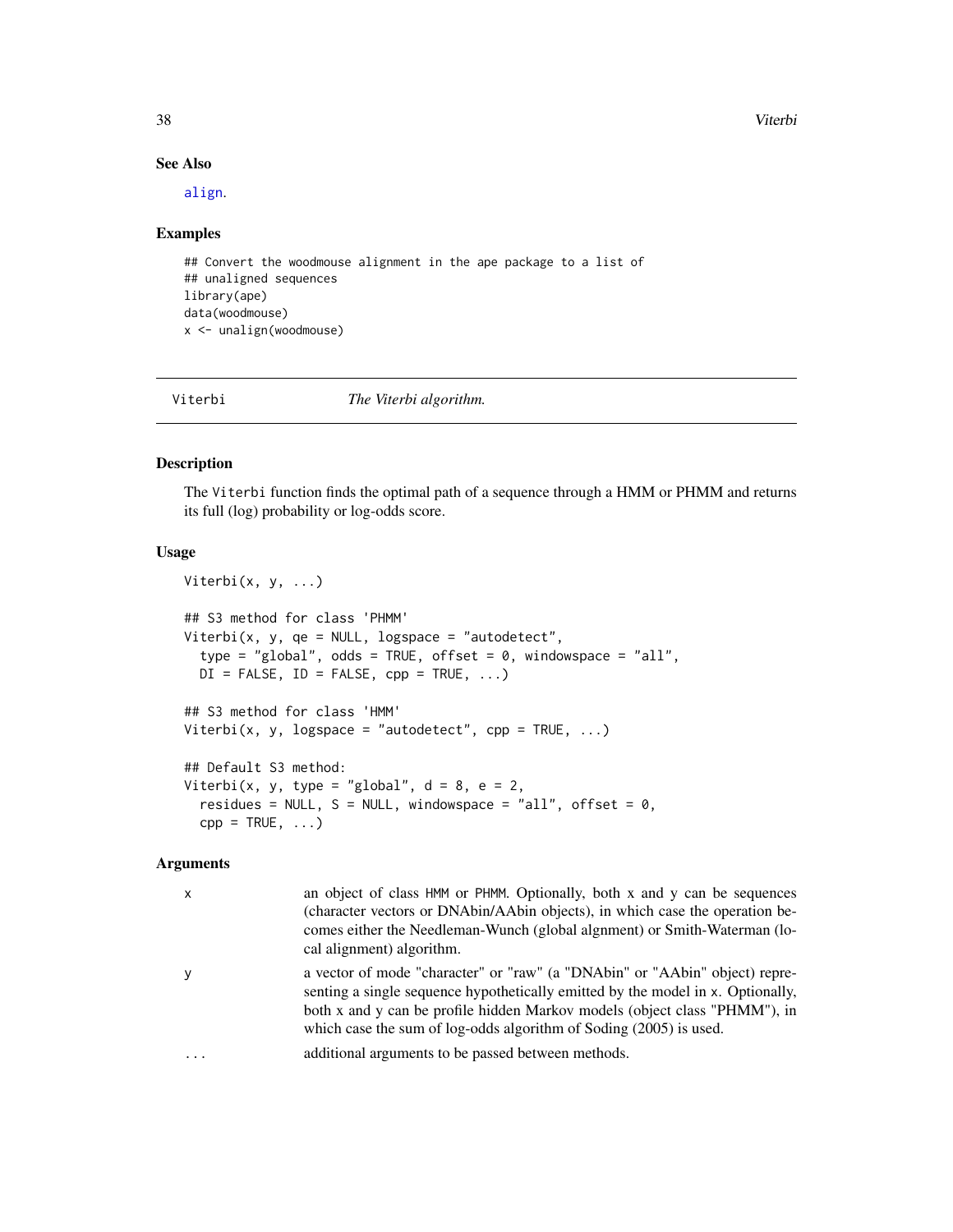| qe          | an optional named vector of background residue frequencies (only applicable if<br>x is a PHMM). If $qe = NULL$ the function looks for a $qe$ vector as an attribute of<br>the PHMM. If these are not available equal background residue frequencies are<br>assumed.                                                                                                                                                                                                                                                                                                   |
|-------------|-----------------------------------------------------------------------------------------------------------------------------------------------------------------------------------------------------------------------------------------------------------------------------------------------------------------------------------------------------------------------------------------------------------------------------------------------------------------------------------------------------------------------------------------------------------------------|
| logspace    | logical indicating whether the emission and transition probabilities of x are<br>logged. If logspace = "autodetect" (default setting), the function will auto-<br>matically detect if the probabilities are logged, returning an error if inconsisten-<br>cies are found. Note that choosing the latter option increases the computational<br>overhead; therefore specifying TRUE or FALSE can reduce the running time.                                                                                                                                               |
| type        | character string indicating whether insert and delete states at the beginning and<br>end of the path should count towards the final score ('global'; default), or not<br>('semiglobal'), or whether the highest scoring sub-path should be returned ('lo-<br>$cal$ ').                                                                                                                                                                                                                                                                                                |
| odds        | logical, indicates whether the returned scores should be odds ratios (TRUE) or<br>full logged probabilities (FALSE).                                                                                                                                                                                                                                                                                                                                                                                                                                                  |
| offset      | column score offset to specify level of greediness. Defaults to -0.1 bits for<br>PHMM x PHMM alignments (as recommended by Soding (2005)), and 0 other-<br>wise.                                                                                                                                                                                                                                                                                                                                                                                                      |
| windowspace | a two-element integer vector providing the search space for dynamic program-<br>ming (see Wilbur & Lipman 1983 for details). The first element should be nega-<br>tive, and represent the lowermost diagonal of the dynammic programming array,<br>and the second element should be positive, representing the leftmost diagonal.<br>Alternatively, if the the character string "all" is passed (the default setting) the<br>entire dynamic programming array will be computed.                                                                                       |
| DI          | logical indicating whether delete-insert transitions should be allowed in the pro-<br>file hidden Markov model (if applicable). Defaults to FALSE.                                                                                                                                                                                                                                                                                                                                                                                                                    |
| ID          | logical indicating whether insert-delete transitions should be allowed in the pro-<br>file hidden Markov model (if applicable). Defaults to FALSE.                                                                                                                                                                                                                                                                                                                                                                                                                    |
| cpp         | logical, indicates whether the dynamic programming matrix should be filled us-<br>ing compiled C++ functions (default; many times faster). The FALSE option is<br>primarily retained for bug fixing and experimentation.                                                                                                                                                                                                                                                                                                                                              |
| d           | gap opening penalty (in bits) for sequence vs. sequence alignment. Defaults to<br>8.                                                                                                                                                                                                                                                                                                                                                                                                                                                                                  |
| e           | gap extension penalty (in bits) for sequence vs. sequence alignment. Defaults to<br>2.                                                                                                                                                                                                                                                                                                                                                                                                                                                                                |
| residues    | either NULL (default; emitted residues are automatically detected from the se-<br>quences), a case sensitive character vector specifying the residue alphabet, or<br>one of the character strings "RNA", "DNA", "AA", "AMINO". Note that the<br>default option can be slow for large lists of character vectors.                                                                                                                                                                                                                                                      |
| S           | an optional scoring matrix with rows and columns named according to the residue<br>alphabet. Only applicable when both x and y are sequences (Needleman-Wunch<br>or Smith-Waterman alignments). Note that for Smith-Waterman local align-<br>ments, scores for mismatches should generally take negative values to avoid<br>spurious alignments. If NULL default settings are used. Default scoring matri-<br>ces are 'NUC.4.4' for For DNAbin objects, and 'MATCH' (matches are scored<br>1 and mismatches are scored -1) for AAbin objects and character sequences. |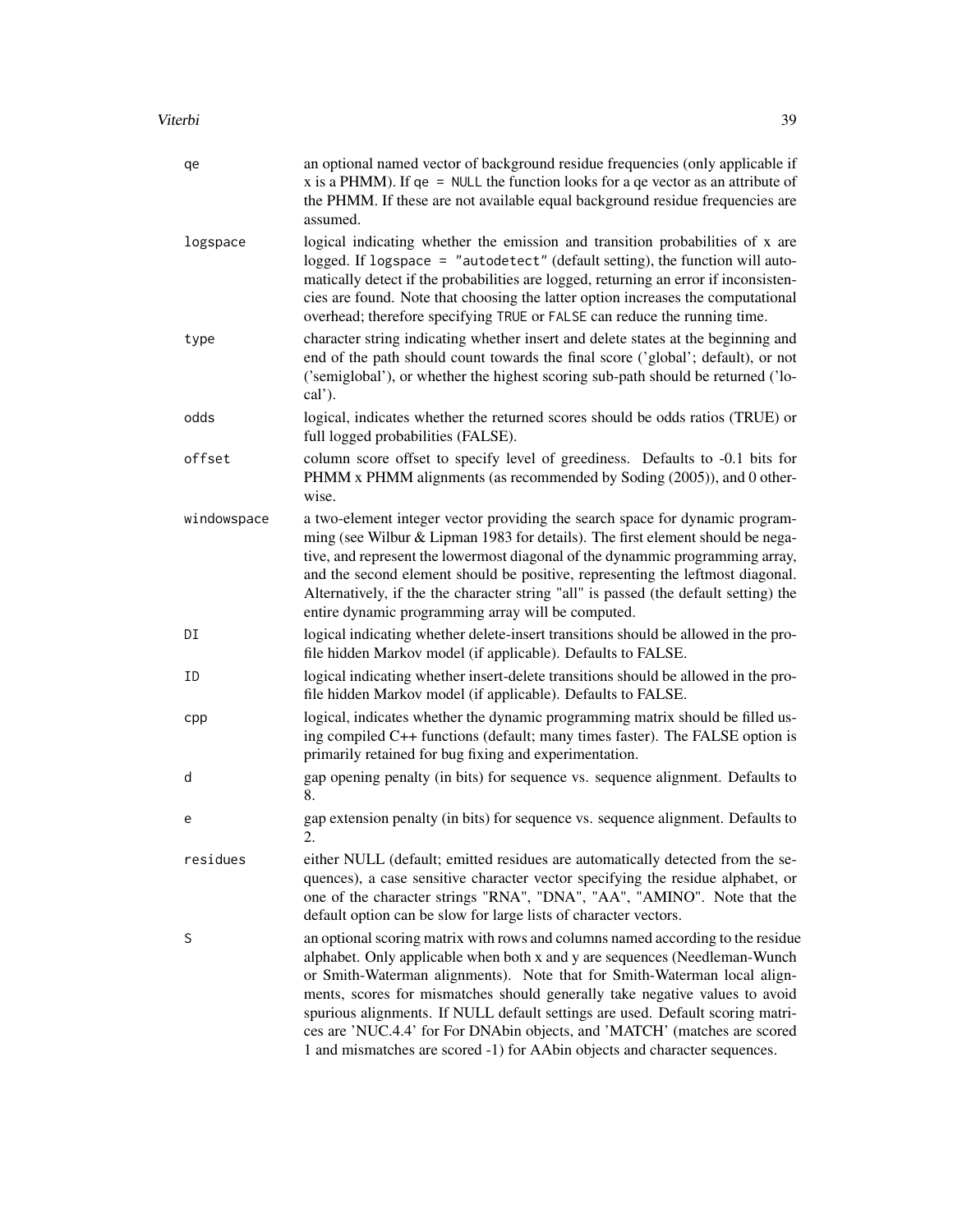# Details

This function is a wrapper for a compiled C++ function that recursively fills a dynamic programming matrix with probabilities, and calculates the (logged) probability and optimal path of a sequence through a HMM or PHMM.

If  $x$  is a PHMM and  $y$  is a sequence, the path is represented as an integer vector containing zeros, ones and twos, where a zero represents a downward transition, a one represents a diagonal transition downwards and left, and a two represents a left transition in the dynamic programming matrix (see Durbin et al (1998) chapter 2.3). This translates to  $0 =$  delete state,  $1 =$  match state and  $2 =$  insert state.

If x and y are both sequences, the function implements the Needleman-Wunch or Smith Waterman algorithm depending on the type of alignment specified. In this case, a zero in the path refers to x aligning to a gap in y, a one refers to a match, and a two refers to y aligning to a gap in x.

If x is a standard hidden Markov model (HMM) and y is a sequence, each integer in the path represents a state in the model. Note that the path elements can take values between 0 and one less than number of states, as in the  $C/C++$  indexing style rather than  $R$ 's.

For a thorough explanation of the backward, forward and Viterbi algorithms, see Durbin et al (1998) chapters 3.2 (HMMs) and 5.4 (PHMMs).

#### Value

an object of class "DPA", which is a list including the score, the dynammic programming array, and the optimal path (an integer vector, see details section).

#### Author(s)

Shaun Wilkinson

# References

Durbin R, Eddy SR, Krogh A, Mitchison G (1998) Biological sequence analysis: probabilistic models of proteins and nucleic acids. Cambridge University Press, Cambridge, United Kingdom.

Soding J (2005) Protein homology detection by HMM-HMM comparison. *Bioinformatics*, 21, 951- 960.

Wilbur WJ, Lipman DJ (1983) Rapid similarity searches of nucleic acid and protein data banks. *Proc Natl Acad Sci USA*, 80, 726-730.

# See Also

[backward](#page-8-1), [forward](#page-18-1), [align](#page-1-1)

```
## Viterbi algorithm for standard HMMs:
## The dishonest casino example from Durbin et al (1998) chapter 3.2
states <- c("Begin", "Fair", "Loaded")
residues <- paste(1:6)
### Define the transition probability matrix
A \leq matrix(c(0, 0, 0, 0.99, 0.95, 0.1, 0.01, 0.05, 0.9), nrow = 3)
```
<span id="page-39-0"></span>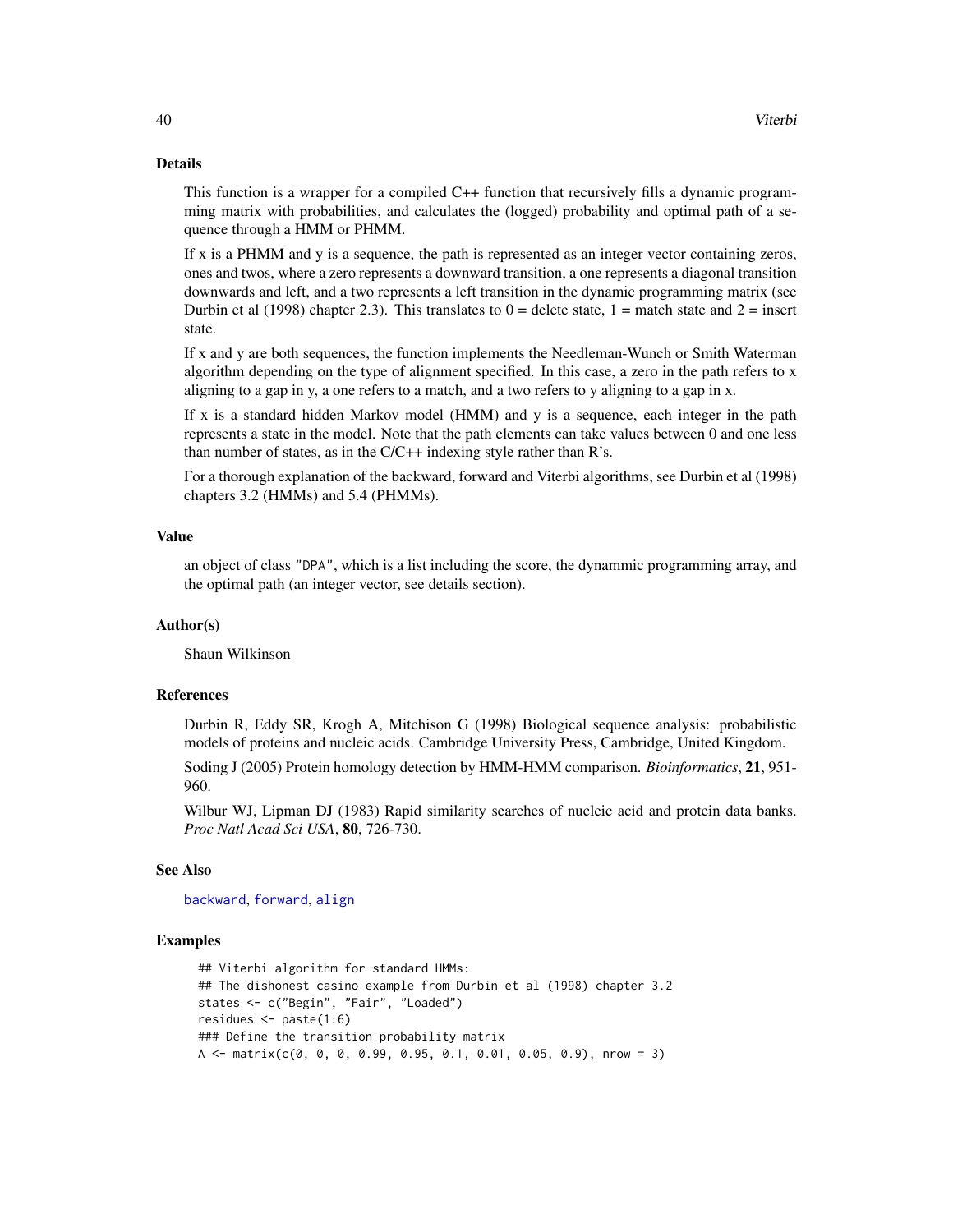#### <span id="page-40-0"></span>weight the contract of the contract of the contract of the contract of the contract of the contract of the contract of the contract of the contract of the contract of the contract of the contract of the contract of the con

```
dimnames(A) \le list(from = states, to = states)
### Define the emission probability matrix
E <- matrix(c(rep(1/6, 6), rep(1/10, 5), 1/2), nrow = 2, byrow = TRUE)
dimnames(E) <- list(states = states[-1], residues = residues)
### Build and plot the HMM object
x \le structure(list(A = A, E = E), class = "HMM")
plot(x, main = "Dishonest casino HMM")
### Find optimal path of sequence
data(casino)
casino.DPA <- Viterbi(x, casino)
casino.DPA$score # full (log) prob of sequence given model = -538.8109
### Show optinal path path as indices
casino.DPA$path
### Show optimal path as character strings
rownames(x$E)[casino.DPA$path + 1]
##
## Needleman-Wunch pairwise sequence alignment:
## Pairwise protein alignment example from Durbin et al (1998) chapter 2.3
x <- c("H", "E", "A", "G", "A", "W", "G", "H", "E", "E")
y <- c("P", "A", "W", "H", "E", "A", "E")
Viterbi(x, y, d = 8, e = 2, type = "global")
###
## Viterbi algorithm for profile HMMs:
## Small globin alignment data from Durbin et al (1998) Figure 5.3
data(globins)
### Derive a profile hidden Markov model from the alignment
globins.PHMM <- derivePHMM(globins, residues = "AMINO", seqweights = NULL)
plot(globins.PHMM, main = "Profile hidden Markov model for globins")
### Simulate a random sequence from the model
suppressWarnings(RNGversion("3.5.0"))
set.seed(999)
simulation <- generate(globins.PHMM, size = 20)
simulation ## "F" "S" "A" "N" "N" "D" "W" "E"
### Calculate the odds of the optimal path of the sequence given the model
x <- Viterbi(globins.PHMM, simulation, odds = FALSE)
x # -23.07173
### Show dynammic programming array
x$array
### Show the optimal path as an integer vector
x$path
### Show the optimal path as either delete states, matches or insert states
c("D", "M", "I")[x$path + 1]
### Correctly predicted the actual path:
names(simulation)
```
weight *Sequence weighting.*

#### Description

Weighting schemes for DNA and amino acid sequences.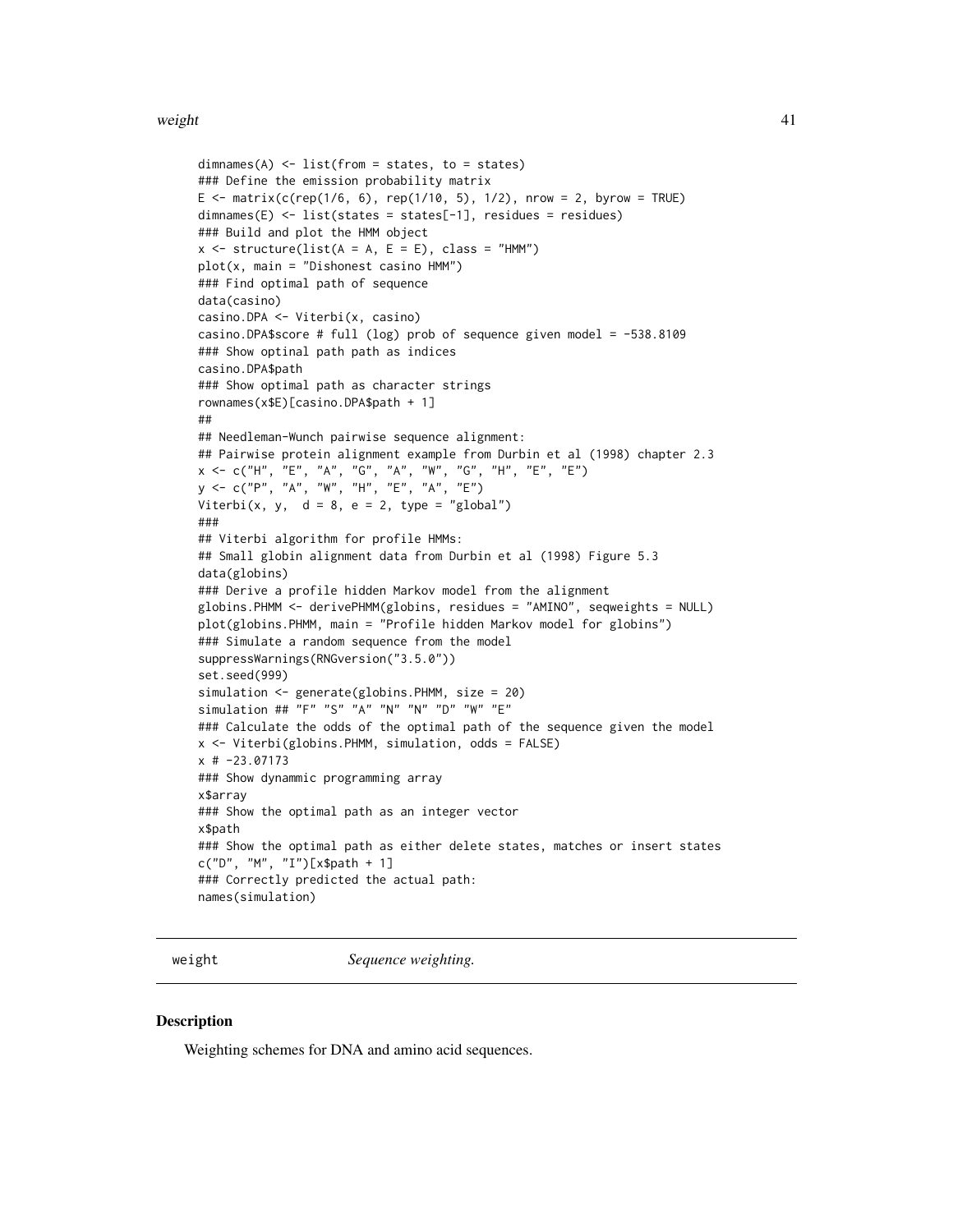# Usage

```
weight(x, \ldots)## S3 method for class 'DNAbin'
weight(x, method = "Henikoff", k = 5, ...)
## S3 method for class 'AAbin'
weight(x, method = "Henikoff", k = 5, ...)
## S3 method for class 'list'
weight(x, method = "Henikoff", k = 5, residues = NULL,
 gap = "-" , ...)## S3 method for class 'dendrogram'
weight(x, method = "Gerstein", ...)## Default S3 method:
weight(x, method = "Henikoff", k = 5,
 residues = NULL, gap = "-", ...)
```
#### Arguments

| $\mathsf{x}$ | a list or matrix of sequences (usually a "DNAbin" or "AAbin" object). Alterna-<br>tively x can be an object of class "dendrogram" for tree-base weighting.                                                                                                                                                                                                                                                                                                                                                                                                                                                               |
|--------------|--------------------------------------------------------------------------------------------------------------------------------------------------------------------------------------------------------------------------------------------------------------------------------------------------------------------------------------------------------------------------------------------------------------------------------------------------------------------------------------------------------------------------------------------------------------------------------------------------------------------------|
| $\ddots$ .   | additional arguments to be passed between methods.                                                                                                                                                                                                                                                                                                                                                                                                                                                                                                                                                                       |
| method       | a character string indicating the weighting method to be used. Currently the<br>only methods available are a modified version of the maximum entropy weight-<br>ing scheme proposed by Henikoff and Henikoff (1994) (method $=$ "Henikoff")<br>and the tree-based weighting scheme of Gerstein et al (1994) (method = "Gerstein").                                                                                                                                                                                                                                                                                       |
| k            | integer representing the k-mer size to be used. Defaults to 5. Note that higher<br>values of k may be slow to compute and use excessive memory due to the large<br>numbers of calculations required.                                                                                                                                                                                                                                                                                                                                                                                                                     |
| residues     | either NULL (default; emitted residues are automatically detected from the se-<br>quences), a case sensitive character vector specifying the residue alphabet, or<br>one of the character strings "RNA", "DNA", "AA", "AMINO". Note that the<br>default option can be slow for large lists of character vectors. Furthermore,<br>the default setting residues = NULL will not detect rare residues that are not<br>present in the sequences, and thus will not assign them emission probabilities in<br>the model. Specifying the residue alphabet is therefore recommended unless x<br>is a "DNAbin" or "AAbin" object. |
| gap          | the character used to represent gaps in the alignment matrix (if applicable). Ig-<br>nored for "DNAbin" or "AAbin" objects. Defaults to "-" otherwise.                                                                                                                                                                                                                                                                                                                                                                                                                                                                   |

#### Details

This is a generic function. If method = "Henikoff" the sequences are weighted using a modified version of the maximum entropy method proposed by Henikoff and Henikoff (1994). In this case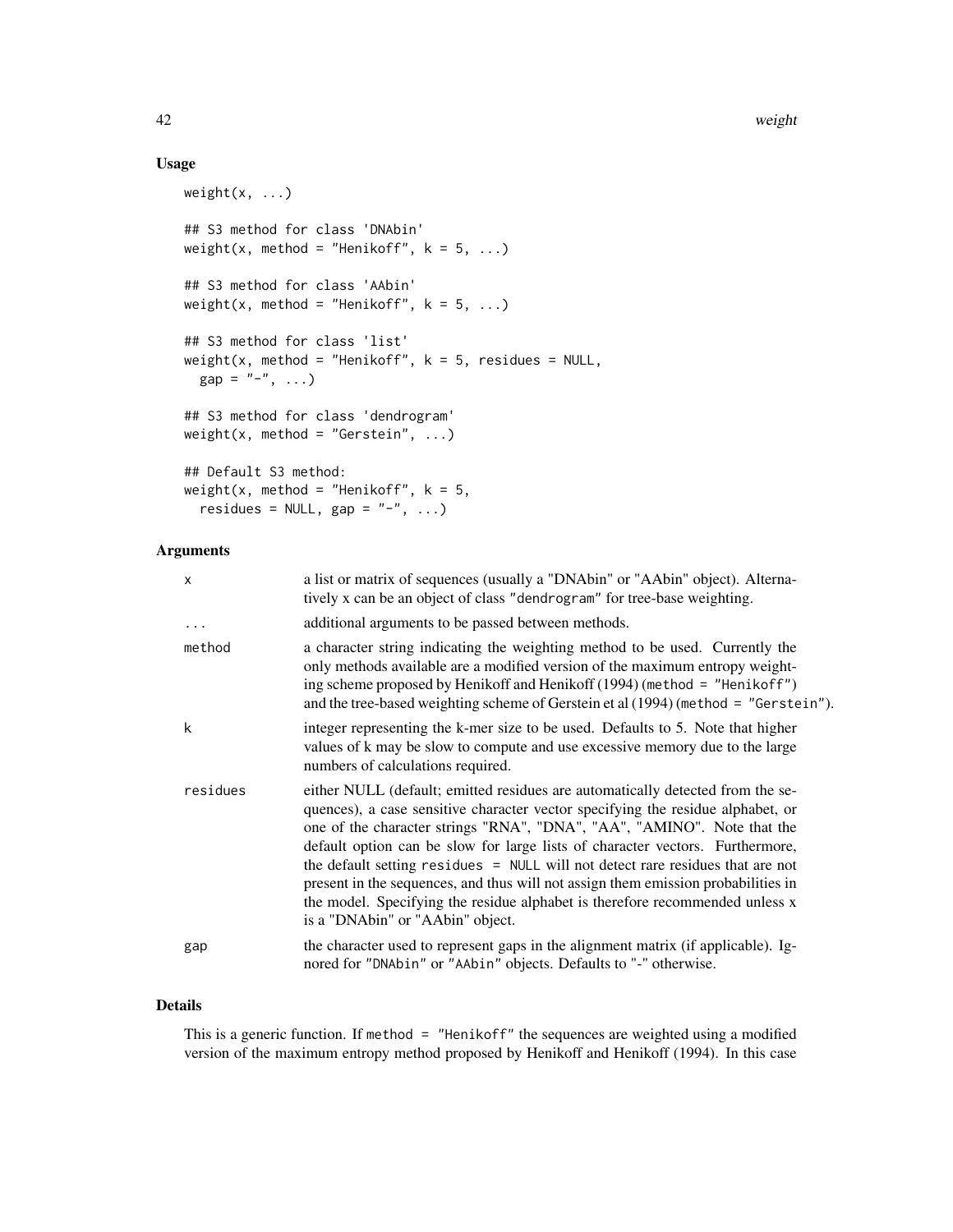<span id="page-42-0"></span>the maximum entropy weights are calculated from a k-mer presence absence matrix instead of an alignment as originally described by Henikoff and Henikoff (1994). If method = "Gerstein" the agglomerative method of Gerstein et al (1994) is used to weight sequences based on their relatedness as derived from a phylogenetic tree. In this case a dendrogram is first derived using the [cluster](#page-0-0) function in the [kmer](#page-0-0) package. Methods are available for "dendrogram" objects, "DNAbin" and "AAbin" sequence objects (as lists or matrices) and sequences in standard character format provided either as lists or matrices.

For further details on sequence weighting schemes see Durbin et al (1998) chapter 5.8.

# Value

a named vector of weights, the sum of which is equal to the total number of sequences (average weight  $= 1$ ).

#### Author(s)

Shaun Wilkinson

# References

Durbin R, Eddy SR, Krogh A, Mitchison G (1998) Biological sequence analysis: probabilistic models of proteins and nucleic acids. Cambridge University Press, Cambridge, United Kingdom.

Gerstein M, Sonnhammer ELL, Chothia C (1994) Volume changes in protein evolution. *Journal of Molecular Biology*, 236, 1067-1078.

Henikoff S, Henikoff JG (1994) Position-based sequence weights. *Journal of Molecular Biology*, 243, 574-578.

#### Examples

```
## weight the sequences in the woodmouse dataset from the ape package
library(ape)
data(woodmouse)
woodmouse.weights <- weight(woodmouse)
woodmouse.weights
```
<span id="page-42-1"></span>writePHMM *Export profile hidden Markov models as text.*

#### Description

writePHMM takes an object of class "PHMM" and writes it to a text file in HMMER3 format.

#### Usage

```
writePHMM(x, file = "", append = FALSE, form = "HMMER3",vers = "f")
```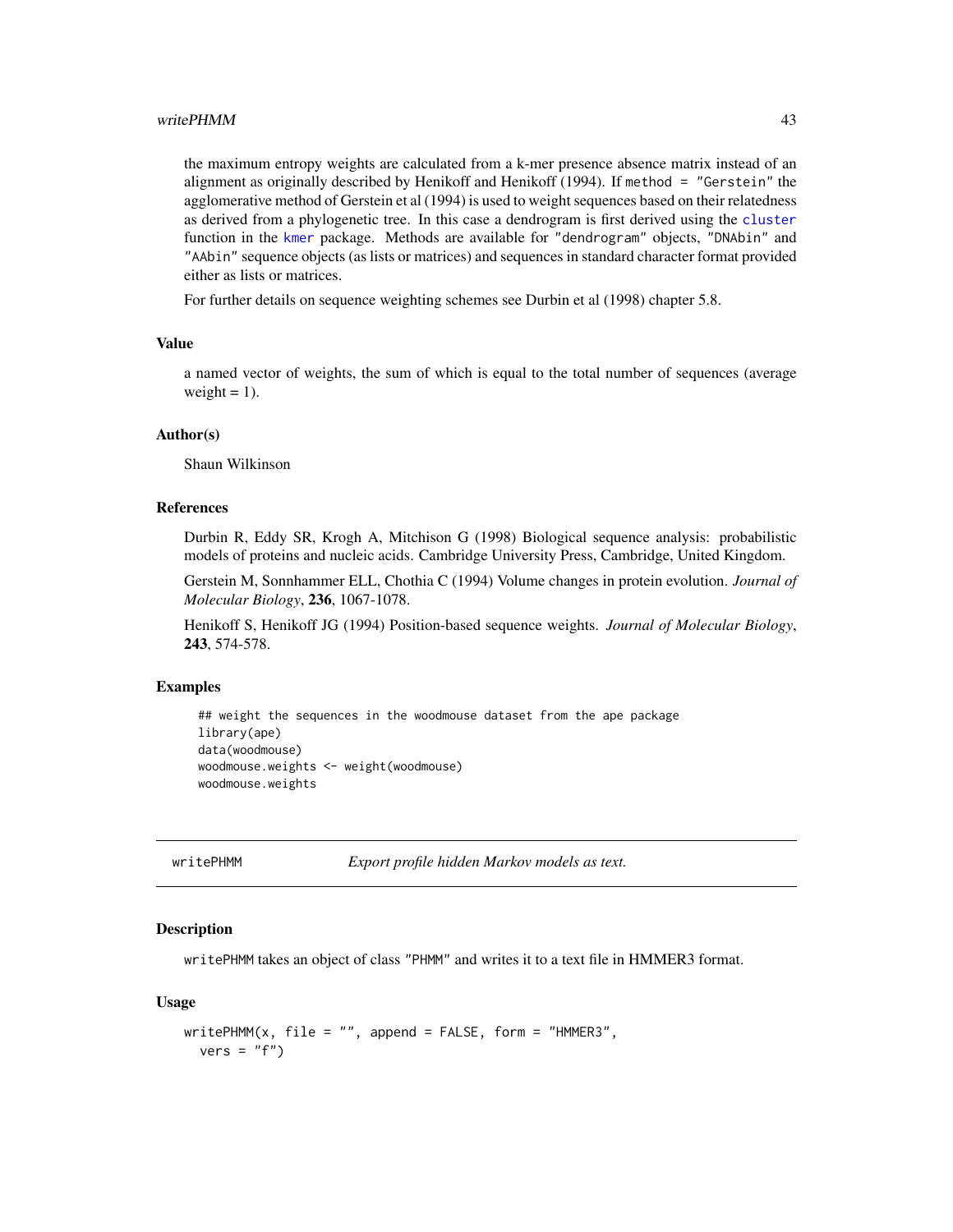#### <span id="page-43-0"></span>**Arguments**

| $\mathsf{x}$ | an object of class "PHMM".                                                                                                                                                              |
|--------------|-----------------------------------------------------------------------------------------------------------------------------------------------------------------------------------------|
| file         | the name of the file to write the model to.                                                                                                                                             |
| append       | logical indicating whether the model text should be appended below any exist-<br>ing text in the output file, or whether any existing text should be overwritten.<br>Defaults to FALSE. |
| form         | character string indicating the format in which to write the model. Currently<br>only HMMER3f is supported.                                                                             |
| vers         | character string indicating the version of version of the format in which to write<br>the model. Currently only "f" is supported.                                                       |

# Details

This function writes an object of class "PHMM" to a HMMER3/f text file. Note that unlike HMMER, the aphid package does not currently support position-specific background emission probabilities.

#### Value

NULL (invisibly)

#### Author(s)

Shaun Wilkinson

# References

Finn, RD, Clements J & Eddy SR (2011) HMMER web server: interactive sequence similarity searching. *Nucleic Acids Research*. 39 W29-W37. <http://hmmer.org/>.

HMMER: biosequence analysis using profile hidden Markov models. <http://www.hmmer.org>.

#### See Also

[readPHMM](#page-30-1) to parse a PHMM object from a HMMER3 text file.

```
## Derive a profile hidden Markov model from the small globin alignment
data(globins)
x <- derivePHMM(globins, residues = "AMINO", seqweights = NULL)
x
f1 \leftarrow \text{template}()writePHMM(x, file = fl)
readPHMM(fl)
##
## Derive a PHMM for the woodmouse data and write to file
  library(ape)
  data(woodmouse)
  woodmouse.PHMM <- derivePHMM(woodmouse)
```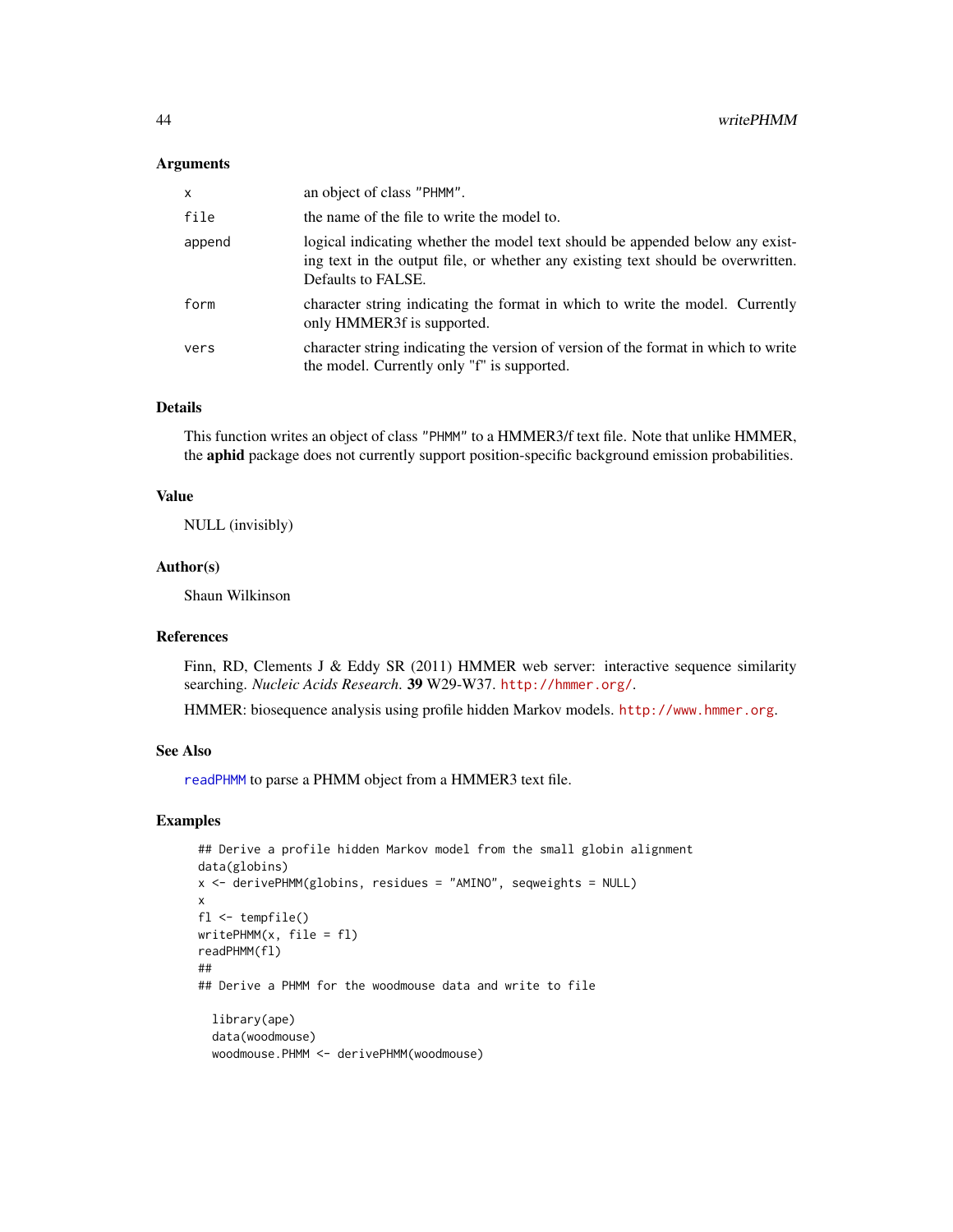# writePHMM 45

```
tmpf <- tempfile(fileext = ".hmm")
writePHMM(woodmouse.PHMM, file = tmpf)
```